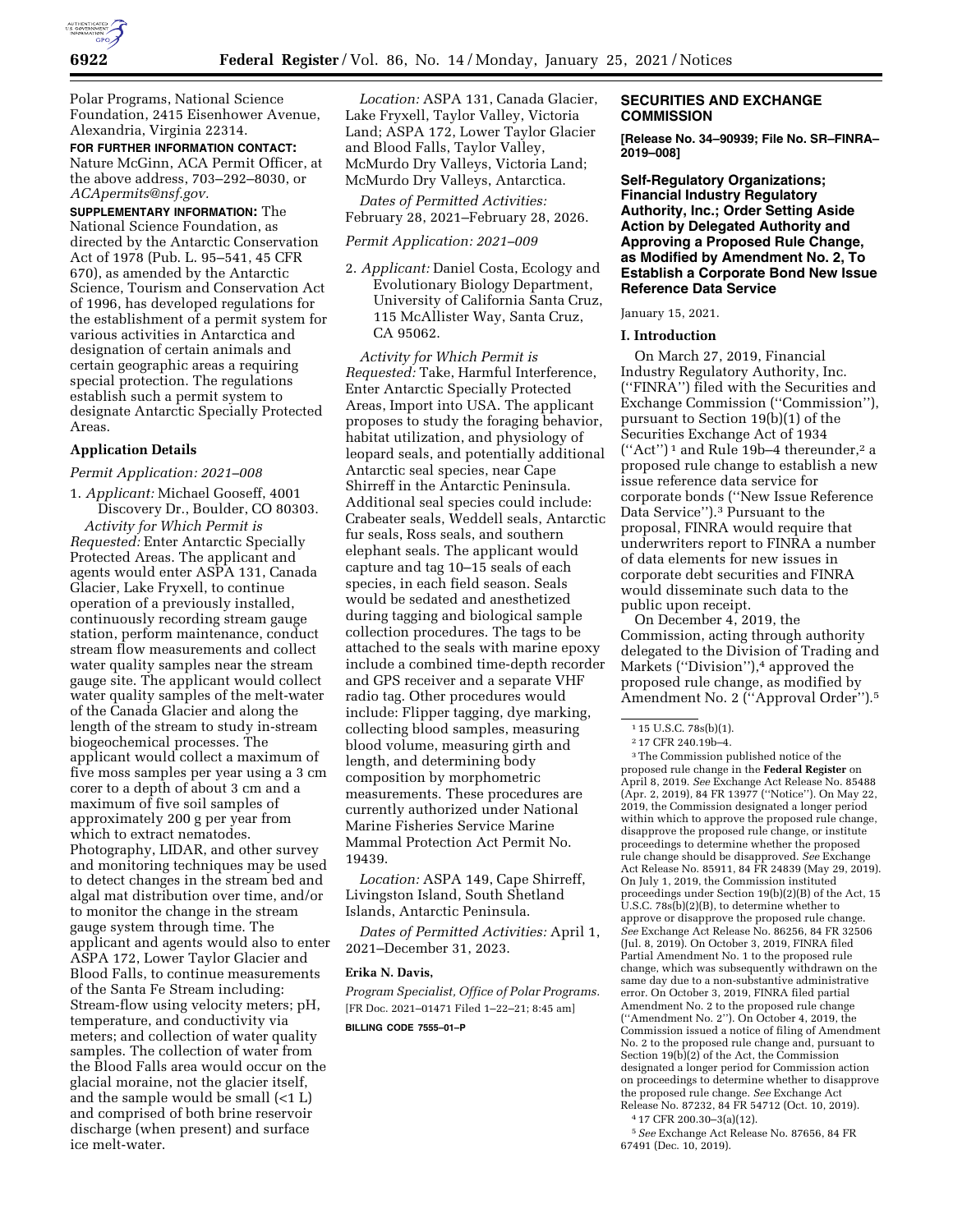On December 18, 2019, Bloomberg, L.P. (''Bloomberg'' or ''Petitioner'') filed a petition for review of the Approval Order (''Petition for Review''). Pursuant to Commission Rule of Practice 431(e), the Approval Order was stayed by the filing with the Commission of a notice of intention to petition for review.6 On February 14, 2020, the Commission issued a scheduling order, pursuant to Commission Rule of Practice 431, granting the Petition for Review of the Approval Order and providing until March 16, 2020, for any party or other person to file a written statement in support of, or in opposition to, the Approval Order.7 On March 16, 2020, FINRA submitted a written statement in support of the Approval Order.<sup>8</sup> On March 17, 2020, Petitioner submitted a corrected written statement in opposition to the Approval Order.9 On April 17, 2020, Petitioner submitted a Motion for Leave to Adduce Additional Evidence pursuant to Rule 452 of the Commission's Rules of Practice,10 attaching the declarations of Mark Flatman and David Miao of Bloomberg, L.P.11 On April 24, 2020, FINRA submitted an Opposition to the Bloomberg, L.P. Motion.12 On April 29, 2020, Petitioner submitted a Reply in Support of the Bloomberg, L.P. Motion.<sup>13</sup>

8*See* FINRA's Statement in Support of Proposed Rule Change to Establish a Corporate Bond New Issue Reference Data (''FINRA Statement'').

9*See* Corrected Statement of Bloomberg, L.P. in Opposition to Approval of the Proposed Rule Change (''Petitioner Statement''). Petitioner's original written statement in opposition to the Approval Order was submitted on March 16, 2020. Petitioner stated that it submitted a corrected version on March 17, 2020 in order to correct nonsubstantive typographical errors and incorrect cross-references.

10 17 CFR 201.452.

11*See* Motion of Bloomberg, L.P. for Leave to Adduce Additional Evidence (''Petitioner Motion''). *See also* Declaration of Mark Flatman and Declaration of David Miao (collectively, ''Declarations'').

12*See* FINRA's Opposition to Motion of Bloomberg, L.P. for Leave to Adduce Additional Evidence (''FINRA Opposition'').

13*See* Reply of Bloomberg, L.P. in Support of its Motion for Leave to Adduce Additional Evidence. The Commission believes that allowing Petitioner to submit additional evidence would further the Commission's ability to understand the arguments presented by both parties and their relation to FINRA's proposal. Accordingly, the Commission grants the Petitioner Motion. The Declarations are considered below in Section III.A and Section III.C.

In response to the Petition for Review, the Commission has conducted a de novo review of FINRA's proposal, giving careful consideration to the entire record—including FINRA's amended proposal, the Petition for Review, and all comments and statements submitted—to determine whether the proposal is consistent with the requirements of the Act and the rules and regulations thereunder that are applicable to a national securities association. Under Section 19(b)(2)(C) of the Act, the Commission must approve the proposed rule change of a selfregulatory organization (''SRO'') if the Commission finds that the proposed rule change is consistent with the requirements of the Act and the applicable rules and regulations thereunder; if it does not make such a finding, the Commission must disapprove the proposed rule change.14 Additionally, under Rule 700(b)(3) of the Commission's Rules of Practice, the ''burden to demonstrate that a proposed rule change is consistent with the Act and the rules and regulations issued thereunder . . . is on the self-regulatory organization that proposed the rule change.'' 15 The description of a proposed rule change, its purpose and operation, its effect, and a legal analysis of its consistency with applicable requirements must all be sufficiently detailed and specific to support an affirmative Commission finding.16 Any failure of a self-regulatory organization to provide the information required by Rule 19b–4 and elicited on Form 19b– 4 may result in the Commission not having a sufficient basis to make an affirmative finding that a proposed rule change is consistent with the Act and the rules and regulations thereunder that are applicable to the self-regulatory organization.17

The Commission has considered whether the proposal is consistent with the Act, including Section 15A(b)(6) of the Act, which requires that the rules of a national securities association be designed to prevent fraudulent and manipulative acts and practices, to promote just and equitable principles of trade, to foster cooperation and coordination with persons engaged in regulating, clearing, settling, processing information with respect to, and facilitating transactions in securities, to remove impediments to and perfect the mechanism of a free and open market and a national market system, and, in general, to protect investors and the

public interest, and not be designed to permit unfair discrimination between customers, issuers, brokers, or dealers, to fix minimum profits, to impose any schedule or fix rates of commissions, allowances, discounts, or other fees to be charged by its members, or to regulate by virtue of any authority conferred by the Act matters not related to the purposes of the Act or the administration of the association; 18 and Section 15A(b)(9) of the Act, which requires that the rules of a national securities association not impose any burden on competition not necessary or appropriate in furtherance of the purposes of the Act.19

For the reasons discussed further herein, FINRA has met its burden to show that the proposed rule change is consistent with the Act, and this order sets aside the Approval Order and approves FINRA's proposed rule change, as amended. In particular, the Commission concludes that the record before the Commission demonstrates that FINRA's New Issue Reference Data Service should promote just and equitable principles of trade and foster cooperation and coordination with persons engaged in regulating, clearing, settling, processing information with respect to, and facilitating transactions in newly issued corporate bonds, consistent with Section 15A(b)(6) of the Act. In addition, the record demonstrates that the New Issue Reference Data Service should not impose any burden on competition not necessary or appropriate in furtherance of the purposes of the Act. Therefore, and as explained further below, the Commission finds the proposal consistent with Sections 15A(b)(6) and 15A(b)(9) of the Act.

#### **II. Summary of the Proposal**

FINRA proposes to establish the New Issue Reference Data Service, which would provide a central depository for public dissemination of new issue corporate bond reference data. FINRA proposes to amend Rule 6760 (Obligation to Provide Notice) 20 to require that underwriters who are FINRA members and subject to Rule 6760 21 to report to FINRA a number of

20FINRA would amend the title of the Rule to ''Obligation to Provide Notice and Dissemination of Corporate Debt Security New Issue Reference Data.''

<sup>6</sup> 17 CFR 201.431(e). *See* Letter to Stephanie Dumont, Senior Vice President and Director of Capital Markets Policy, FINRA (Dec. 12, 2019) (providing notice of receipt of notice of intention to petition for review of delegated action and stay of order), available at *[https://www.sec.gov/rules/](https://www.sec.gov/rules/sro/finra/2019/34-87656-acknowledgement-letter.pdf)  [sro/finra/2019/34-87656-acknowledgement](https://www.sec.gov/rules/sro/finra/2019/34-87656-acknowledgement-letter.pdf)[letter.pdf.](https://www.sec.gov/rules/sro/finra/2019/34-87656-acknowledgement-letter.pdf)* 

<sup>7</sup>*See* Securities Exchange Act Release No. 88214, 85 FR 9887 (Feb. 20, 2020).

<sup>14</sup> 15 U.S.C. 78s(b)(2)(C).

<sup>15</sup> 17 CFR 201.700(b)(3).

<sup>16</sup> *Id.* 

<sup>17</sup>*See id. See also* 17 CFR 240.19b–4.

<sup>18</sup> 15 U.S.C. 78*o*–3(b)(6).

<sup>19</sup> 15 U.S.C. 78*o*–3(b)(9).

<sup>21</sup>FINRA would amend Rule 6760(a)(1) to require that underwriters subject to the rule report required information for the purpose of providing market participants in the corporate debt security markets with reliable and timely new issue reference data to facilitate the trading and settling of these securities, in addition to the current purpose of Continued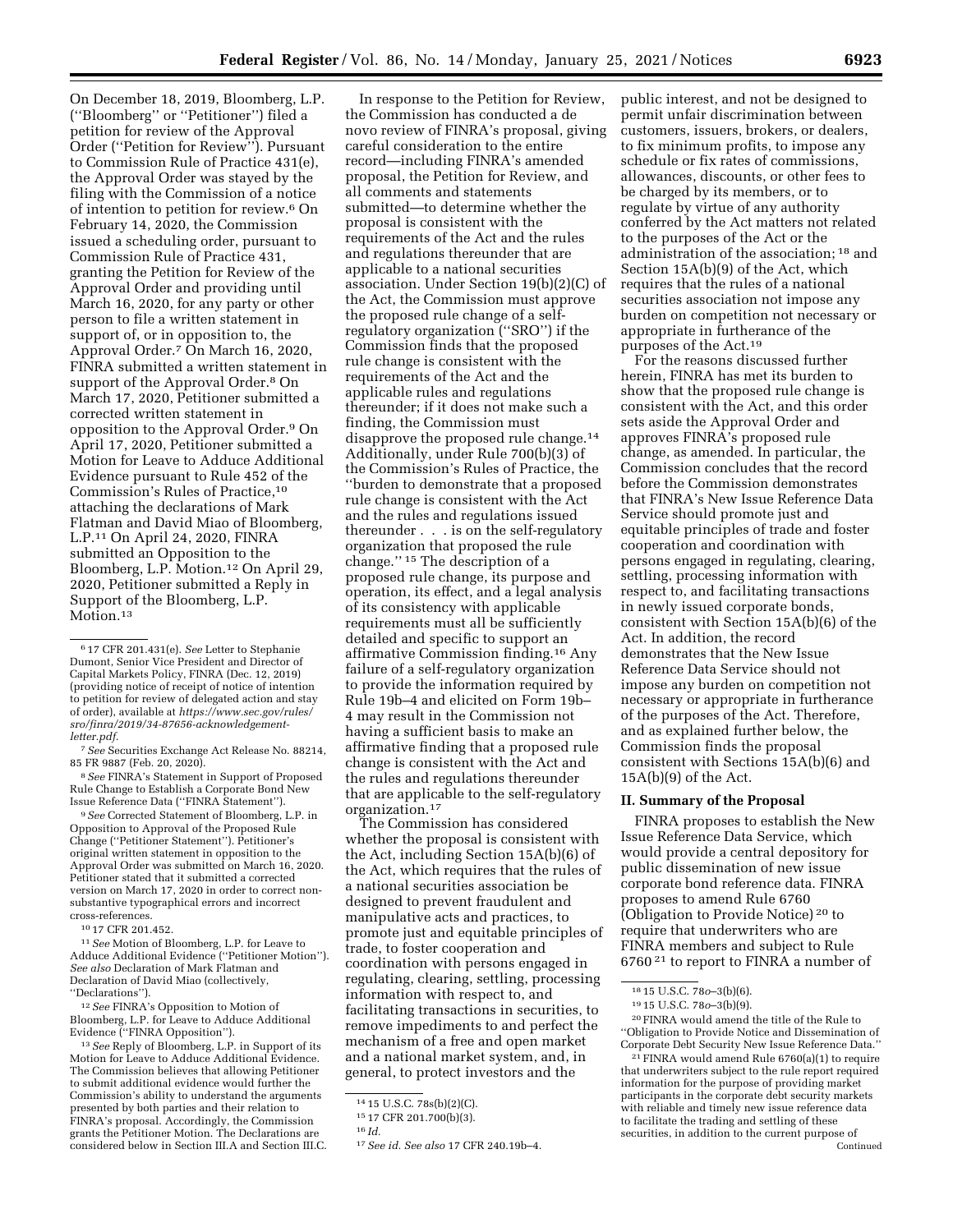data elements, including some already specified by the rule, for new issues in Corporate Debt Securities as defined in FINRA's rules.22 Proposed Rule 6760(b)(2) would require that, in addition to the information required by Rule  $6760(b)(1)$ ,<sup>23</sup> for a new issue in a Corporate Debt Security, excluding bonds issued by religious organizations or for religious purposes, the following information must be reported, if applicable: (A) The International Securities Identification Number (ISIN); (B) the currency; (C) the issue date; (D) the first settle date; (E) the interest accrual date; (F) the day count description; (G) the coupon frequency; (H) the first coupon payment date; (I) a Regulation S indicator; (J) the security type; (K) the bond type; (L) the first coupon period type; (M) a convertible indicator; (N) a call indicator; (O) the first call date; (P) a put indicator; (Q) the first put date; (R) the minimum increment; (S) the minimum piece/ denomination; (T) the issuance amount; (U) the first call price; (V) the first put price; (W) the coupon type; (X) rating (TRACE Grade); (Y) a perpetual maturity indicator; (Z) a Payment-In-Kind (PIK) indicator; (AA) first conversion date; (BB) first conversion ratio; (CC) spread;

22FINRA proposes to move the definition of ''Corporate Debt Security,'' which is currently located in FINRA Rule 2232 (Customer Confirmations), into the TRACE Rule Series (specifically Rule 6710 (Definitions)) and to make corresponding technical edits to Rule 2232 to refer to the relocated definition in Rule 6710. In addition, FINRA proposes to make two changes to the definition of ''Corporate Debt Security,'' which FINRA states are technical, non-substantive edits that reflect the original intent of the definition and are consistent with current FINRA guidance. *See*  Notice, at 13978, n.6. Specifically, FINRA proposes to revise the current definition of Corporate Debt Security to (i) clarify that the definition is limited to TRACE-Eligible Securities, and (ii) update the definition to exclude Securitized Products (defined in Rule 6710(m)), rather than Asset-Backed Securities (defined in Rule 6710(cc)).

23Rule 6760(b), proposed to be renumbered as Rule 6760(b)(1), currently requires the following information to be reported to FINRA: (A) The CUSIP number or if a CUSIP number is not available, a similar numeric identifier (*e.g.,* a mortgage pool number); (B) the issuer name, or, for a Securitized Product, the names of the Securitizers; (C) the coupon rate; (D) the maturity; (E) whether Securities Act Rule 144A applies; (F) the time that the new issue is priced, and, if different, the time that the first transaction in the offering is executed; (G) a brief description of the issue (*e.g.,* senior subordinated note, senior note); and (H) such other information FINRA deems necessary to properly implement the reporting and dissemination of a TRACE-Eligible Security, or if any of items (B) through (H) has not been determined or a CUSIP number (or a similar numeric identifier) is not assigned or is not available when notice must be given, such other information that FINRA deems necessary and is sufficient to identify the security accurately.

(DD) reference rate; (EE) floor; and (FF) underlying entity ticker.

FINRA proposes to require underwriters to report all data fields for Corporate Debt Securities, as defined in FINRA's rules, prior to the first transaction in the security. FINRA would disseminate the corporate bond new issue reference data collected under Rule 6760 upon receipt.24 FINRA states that it will submit a separate filing to establish fees related to the New Issue Reference Data Service at a future date and will implement the service after those fees are adopted.25

## **III. Discussion and Commission Findings**

The Commission finds that the proposed rule change is consistent with the requirements of the Act and the rules and regulations thereunder applicable to a national securities association.26 The Commission therefore approves the proposed rule change, as amended.

As discussed below, the Commission believes that currently there is an inefficiency in the collection and availability of reference data 27 for newly issued corporate bonds and that this inefficiency results in an information asymmetry in the market

25*See* Amendment No. 2, at 4. FINRA originally proposed to make the corporate bond new issue reference data available to any person or organization for a fee of \$250 per month for internal purposes only, and for a fee of \$6,000 per month where the data are retransmitted or repackaged for delivery and dissemination to any outside person or organization. *See* Notice, at 13979. FINRA withdrew these proposed fees in Amendment No. 2. *See supra* note 3.

26 In approving this proposed rule change, the Commission has considered the proposed rule change's impact on efficiency, competition, and capital formation. *See* 15 U.S.C. 78c(f). Petitioner stated that under Section 3(f) of the Act, the Commission's review of FINRA's proposal must include an assessment of overall costs and benefits. *See* Petitioner Statement, at 33. The Commission considers costs and benefits when it reviews SRO rule filings and has done so with respect to this proposal. The Commission addresses comments about economic effects of the proposed rule change on efficiency, competition, and capital formation, including the general costs and benefits of the proposal, below in Sections III.A.3; III.B.3, III.C.3; III.D.3; III.E.3 and III.F.3.

27 It is the Commission's understanding that such reference data include issuer and issue identifiers and details, such as maturity, coupon, par value, payment frequency, amortization details, call schedule and convertibility, among other reference data, which terms are required for identifying, valuing, and settling transactions in newly issued corporate bonds. *See* Recommendation, at 1.

for newly issued corporate bond reference data that can disadvantage many market participants. While some market participants may have timely access to reference data by virtue of receiving it directly from underwriters or from those that obtain it from underwriters, many market participants do not. This information asymmetry inhibits these market participants from transacting in the secondary market for newly issued bonds, whether through electronic trading venues, over the phone or through other methods, at the time those bonds begin trading to the detriment of those market participants and the market for newly issued corporate bonds.28 The Commission believes it is important to make certain reference data available to market participants in a timely, accessible, and impartial manner, and further believes that FINRA's proposal is reasonably designed to address this information asymmetry to the benefit of the marketplace.

The Commission believes the requirement for underwriters to report the reference data fields to FINRA prior to the first transaction in the security, coupled with FINRA's dissemination of the new issue reference data immediately upon receipt, will allow all market participants to have timely, basic information that is important for the identification, valuation, and settlement of a newly issued corporate bond in order to participate in trading in the secondary market without delay, whether through electronic trading venues, over the phone or through other methods. Improved reference data transparency should promote market efficiency and fair competition and enable broader participation by all market participants when a new issue corporate bond begins trading, which should also promote improved secondary market liquidity and lower costs when secondary trading begins. In sum, the Commission believes that FINRA's proposal will ''promote just and equitable principles of trade, foster cooperation and coordination with persons engaged in regulating, clearing, settling, processing information with respect to, and facilitating transactions in'' newly issued corporate bonds, and ''remove impediments to and perfect the mechanism of a free and open market'' with respect to the market in such securities, consistent with Section 15A(b)(6) of the Act. Furthermore, the Commission will monitor the progress of the New Issue Reference Data Service and its use by market participants and

facilitating trade reporting and dissemination in TRACE-Eligible Securities, as that term is defined in Rule 6710(a).

<sup>24</sup>FINRA states that under proposed Rule 6760(d), there may be some information collected under the rule for security classification or other purposes that would not be disseminated. This may include, for example, information about ratings that is restricted by agreement. In addition, CUSIP Global Services' (''CGS'') information would not be disseminated to subscribers that do not have a valid license regarding use of CGS data.

<sup>28</sup>*See generally infra* notes 31–42 and 89–102 accompanying text.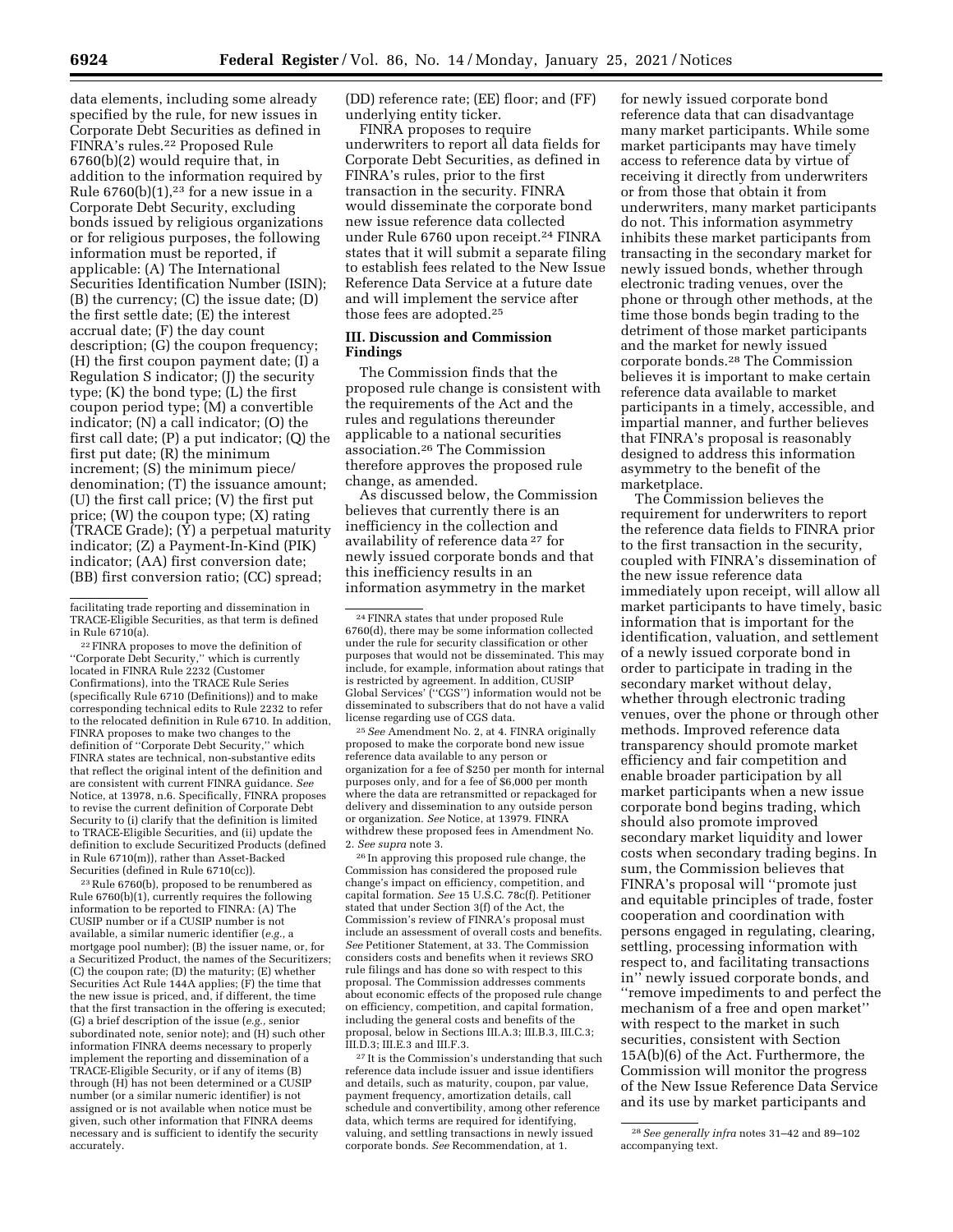consider whether further steps are necessary, including whether market participants should report certain data to the Commission.

The Commission received a number of comment letters addressing the proposed rule change's consistency with the Act, specifically focusing on (1) whether information asymmetry exists in the current marketplace for new issue reference data; (2) the requirements for information reporting and distribution under the proposal; (3) FINRA's role as the centralized data source; (4) the proposal's burden on underwriters; (5) the proposal's effect on competition among reference data vendors; and (6) the lack of information regarding fees for the New Issue Reference Data Service.29 The Commission addresses each of these issues below.

First, the Commission addresses comments regarding the justification for the proposal and the proposal's consistency with Section 15A(b)(6) of the Act in Sections III.A, III.B and III.C below. The Commission believes that the record demonstrates three things clearly: (1) There is an inefficiency in the collection and availability of reference data that results in an information asymmetry in the corporate bond market that can impede secondary market trading by many market participants to their disadvantage because many market participants, including investors, intermediaries, trading platforms, and data vendors, do not have accurate, complete and timely access to corporate bond new issue reference data on the day a new issue begins trading in the secondary market; (2) the proposed New Issue Reference Data Service is reasonably designed to address this information asymmetry by providing reference data important for the identification, valuation, and settlement of newly issued corporate bonds to market participants when secondary trading begins; and (3) FINRA, as an SRO that is subject to Commission oversight, is an appropriate entity to provide market participants with accurate, complete, impartial and timely access to such corporate bond new issue reference data. As discussed further below, providing all market participants, including data vendors, on an impartial basis with basic information concerning a newly issued bond that market participants need in order to identify and value corporate bonds and settle corporate bond transactions should promote competition among market participants

and improve the corporate bond market's overall function by enabling a broader array of market participants and service providers to engage in this market on the day a newly issued corporate bond begins trading in the secondary market. As a result, the Commission finds that FINRA's proposal is consistent with Section  $15A(b)(6)$  of the Act.

Second, the Commission addresses comments that the proposed information required to be collected and the timing for reporting such information under the proposal would be burdensome to underwriters in Section III.D. As discussed below, the Commission finds that such burdens imposed on underwriters by the proposal, including smaller underwriters, would be limited because of such underwriters' existing data collection and reporting practices with respect to the information FINRA proposes to be reported. Furthermore, the Commission believes that any burdens on underwriters are justified by the benefits of the proposal.

Third, in Section III.E, the Commission addresses arguments raised that the proposal is inconsistent with Section 15A(b)(9) of the Act because it would burden competition by, among other things, reducing competition among reference data vendors and decreasing investment and innovation in the marketplace, ultimately leading to increased costs. The Commission finds that the proposal will not impose any burden on competition not necessary or appropriate in furtherance of the purposes of the Act. As explained below, the impact on competition is uncertain. It is possible that FINRA's proposal will have a positive impact on competition among data vendors. Additionally, the limited set of data proposed to be reported and disseminated should not supplant the demand for a more comprehensive reference database with enhanced data sets that contain additional fields that are not reported to or disseminated by FINRA. As a result, the Commission believes any burden on competition would both be limited and justified by the evidence in the record demonstrating an information asymmetry that can disadvantage many market participants due to the lack of timely access to basic information that is important for the identification, valuation and settlement of newly issued corporate bonds at the time a bond begins trading in the secondary market.

Finally, in Section III.F the Commission addresses arguments raised that (1) the Commission could not fully

assess the proposal's consistency with the Act without knowing either the proposed fees for, or the cost to build, the New Issue Reference Data Service; (2) separating the fee proposal into a subsequent filing allows FINRA to avoid regulatory and public scrutiny of the proposed fees; and (3) the Commission erred in failing to find that the proposal was consistent with Section 15A(b)(5) of the Act. As explained below, the Commission disagrees that it cannot adequately assess the proposal's consistency with the Act and its economic effects without knowing the fees that FINRA will charge for the proposed reference data service or the costs to build such service. Furthermore, the proposed fees may be properly filed as an immediately effective fee filing pursuant to Section 19 of the Act and the Commission is not required to make a finding that the proposal is consistent with Section  $15A(b)(5)$  of the Act.

*A. There is an Information Asymmetry That Exists in the Current Marketplace for Corporate Bond New Issue Reference Data That Can Disadvantage Many Market Participants* 

#### 1. Comments on the Proposal

The Commission received several comments in support of and in opposition to FINRA's proposal.30 Several commenters stated that currently there is no uniform, universally available mechanism for providing market participants with consistent and timely access to reference data about corporate bonds on the day a newly issued corporate bond

<sup>29</sup>Comments on the proposed rule change can be found at: *[https://www.sec.gov/comments/sr-finra-](https://www.sec.gov/comments/sr-finra-2019-008/srfinra2019008.htm)[2019-008/srfinra2019008.htm.](https://www.sec.gov/comments/sr-finra-2019-008/srfinra2019008.htm)* 

<sup>30</sup>The Commission notes that FINRA's proposal is generally consistent with a unanimous recommendation from the SEC Fixed Income Market Structure Advisory Committee (''FIMSAC'') made to the Commission on October 29, 2018. *See*  Fixed Income Market Structure Advisory Committee Recommendation (October 29, 2018) available at *[https://www.sec.gov/spotlight/fixed](https://www.sec.gov/spotlight/fixed-income-advisory-committee/fimsac-corporate-bond-new-issue-reference-data-recommendation.pdf)[income-advisory-committee/fimsac-corporate-bond](https://www.sec.gov/spotlight/fixed-income-advisory-committee/fimsac-corporate-bond-new-issue-reference-data-recommendation.pdf)[new-issue-reference-data-recommendation.pdf](https://www.sec.gov/spotlight/fixed-income-advisory-committee/fimsac-corporate-bond-new-issue-reference-data-recommendation.pdf)*  (''Recommendation''). The FIMSAC is a federal advisory committee formed in November 2017 to provide the Commission with diverse perspectives on the structure and operations of the U.S. fixed income markets, as well as advice and recommendations on matters related to fixed income market structure. The FIMSAC's charter is available at *[https://www.sec.gov/spotlight/fixed](https://www.sec.gov/spotlight/fixed-income-advisory-committee/fimsac-charter-nov-2019.pdf)[income-advisory-committee/fimsac-charter-nov-](https://www.sec.gov/spotlight/fixed-income-advisory-committee/fimsac-charter-nov-2019.pdf)[2019.pdf.](https://www.sec.gov/spotlight/fixed-income-advisory-committee/fimsac-charter-nov-2019.pdf)* The membership includes 23 individuals representing a range of perspectives on the fixed income markets including retail and institutional investors, corporate and municipal issuers, trading venues, institutional dealers, a retail dealer, a regional municipal securities dealer, a proprietary trading firm, a data provider, academics, and SROs. For a list of FIMSAC members, *see [https://](https://www.sec.gov/spotlight/fixed-income-advisory-committee) [www.sec.gov/spotlight/fixed-income-advisory](https://www.sec.gov/spotlight/fixed-income-advisory-committee)[committee.](https://www.sec.gov/spotlight/fixed-income-advisory-committee)*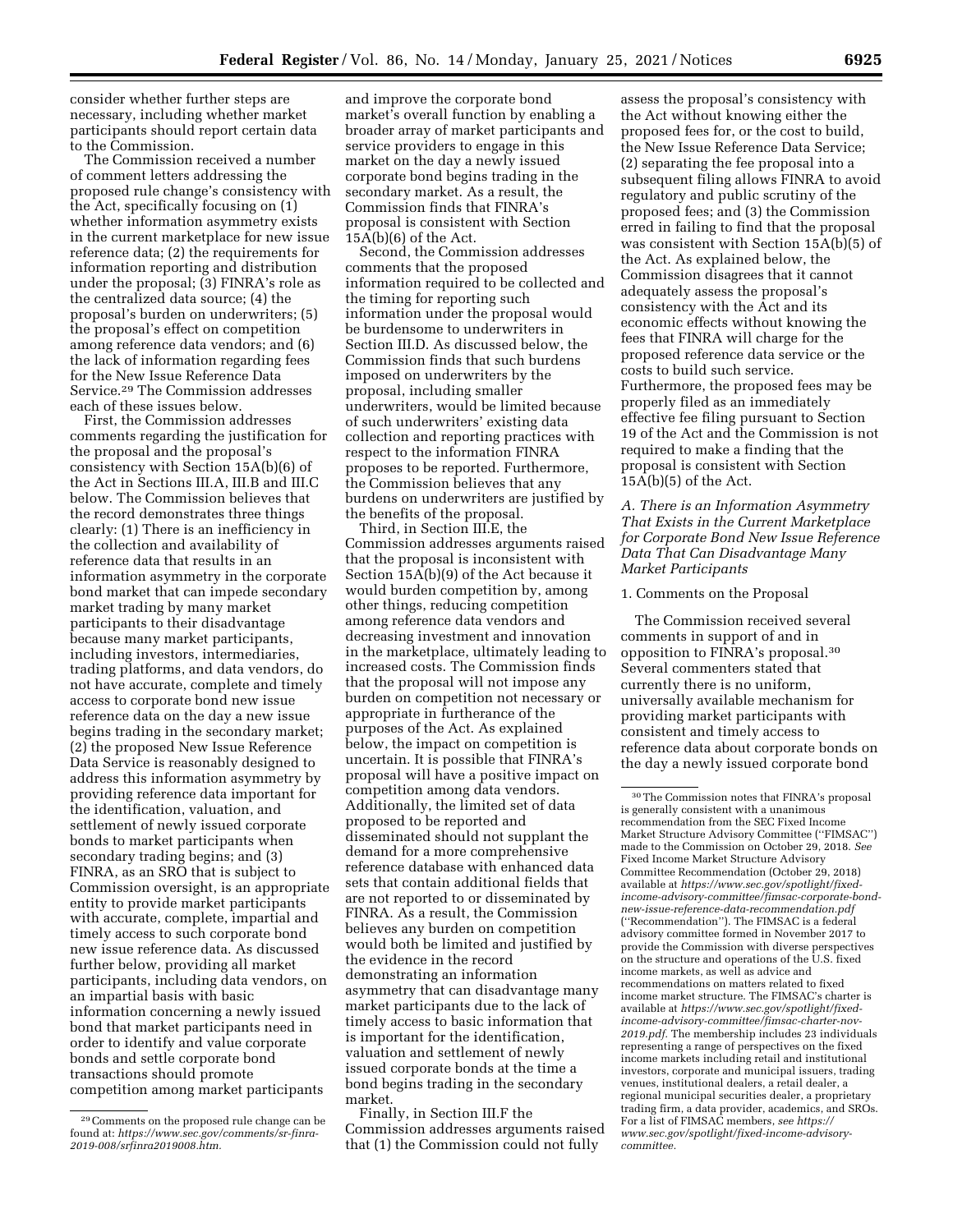commences trading.31 One commenter noted that the current process for underwriters to provide data is ''tedious, prone to transcription errors, and must be repeated for every bond in which the reference data vendor or the end user is interested.'' 32 Commenters also stated that currently underwriters and issuers do not provide reference data to all market participants at the same time.33 One commenter stated that new issue corporate bond terms and conditions today are often received delayed and incomplete.34

Commenters stated that access to reference data is necessary for valuing, trading and settling corporate bonds.35 As access to this reference data is not available to all market participants prior to the beginning of trading in a new issue, commenters asserted that certain market participants, including many investors, intermediaries, trading platforms, and reference data providers, are currently at a competitive disadvantage.36 One commenter stated that ''[t]he information asymmetry which exists today adversely impacts the liquidity in the secondary markets for the first few hours or days of trading when significant trading occurs." 37

<sup>32</sup>*See* Harris Letter, at 2. 33*See* FIMSAC Letter, at 2; ICE Bonds Letter, at 2 (''Certain electronic trading venues that are not registered as ATSs may have access to new issuance reference data obtained from affiliated corporate entities which process primary market trades prior to the dissemination of the reference data.'').<br><sup>34</sup> *See* ICE Bonds Letter, at 2:<br><sup>35</sup> *See* ICE Data Letter, at 2; Letter from Larry

Harris, Fred V. Keenan Chair in Finance, U.S.C. Marshall School of Business, dated May 17, 2019 (''Harris Letter''), at 2–3; Charles River Letter, at 2;

FIMSAC Letter, at 1–2. 36*See* ICE Data Letter, at 2; ICE Bonds Letter, at 2; FIMSAC Letter, at 2; Harris Letter, at 2–6; Charles River Letter, at 2 (''[T]he proposed data service will enhance transparency in a manner that benefits both buy-side investors and the financial markets as a whole, by facilitating access to new issuance reference data for corporate bonds. This is especially valuable to the fixed income market, which has historically been more opaque than other more liquid asset classes.''). *See also* Transcript of FIMSAC Meeting (October 29, 2018), available at *[https://www.sec.gov/spotlight/fixed-income](https://www.sec.gov/spotlight/fixed-income-advisory-committee/fimsac-102918transcript.txt)[advisory-committee/fimsac-102918transcript.txt](https://www.sec.gov/spotlight/fixed-income-advisory-committee/fimsac-102918transcript.txt)*  (''FIMSAC Transcript''), Comments from Frederic Demesy, Refinitiv, at 0078 (''[A]t the moment, we see that there are some market anomalies where some of the vendors have access to information much earlier than other vendors. And that creates basically competitive advantage on certain platforms, which is in my view not ideal for having a transparent market.'').

37*See* ICE Bonds Letter, at 2.

Several commenters asserted that a centralized data reporting requirement for new corporate bond issues would increase the efficiency of the corporate bond market and reduce trading and research costs.38 One commenter stated that ''the creation of the data service will enhance operational efficiencies for buy-side investors by ensuring reliable, consistent and timely access to data, necessary for the seamless trading and settlement of new issue corporate bonds'' and ''the proposed data service will help buy-side investors better manage their risk,'' including ''the reduced need for manual entries and overrides.'' 39 One commenter stated that ''[t]he timely dissemination of complete reference data will allow retail investors to have more timely access to newly issued bonds for purchase and/or price discovery, eliminating unnecessary information asymmetry.'' 40 Another commenter noted that a ''centralized data reporting requirement for such issues could benefit the industry and investors by enhancing market transparency, potentially aiding liquidity, reducing trading costs, and lowering the cost of capital for issuers.'' 41 One commenter further stated that mandated reference data collection and dissemination promotes capital formation by lowering the costs of valuing bonds so that prices more accurately reflect all available information.42

On the other hand, many commenters asserted that FINRA did not provide sufficient justification to support the need for the creation of the New Issue Reference Data Service as required

41*See* ICE Data Letter, at 2. *See also* Harris Letter, at 3(''[R]educing the costs of investment research will lead to more informative prices and lower liquidity costs as more market participants make better-informed decisions about what to buy, sell, and hold. . . . The value of the reference data and the low costs to the industry of requiring that they should be delivered in some machine-readable form provide an extraordinary strong foundation for the Commission to mandate [reference data collection and dissemination].''); Charles River Letter, at 2 (''By providing market participants with direct access to new issuance reference data, the proposed service will reduce overall costs, while permitting third party vendors to retransmit and repackage the reference data for market participants who may opt for this service. The proposed service also will increase the efficiency and interoperability of the corporate bond market and help promote fair and open competition among market participants.''). *See also* FIMSAC Transcript, supra note 36, Comments from Spencer Gallagher, ICE Data Services, at 0069– 72 (''there is one area that no investment or no level of ingenuity can solve and that is equal access to new issue reference data at or prior to first trade execution'').

42*See* Harris Letter, at 5.

under Section  $15A(b)(6)$  of the Act.<sup>43</sup> In particular, Petitioner argued that FINRA provided no evidence that there is a market structure problem that requires regulatory intervention 44 and that FINRA ''failed to demonstrate a market failure limiting timely access to accurate data. . . .'' 45 Petitioner also stated that FINRA has no basis for its theory that the market for data services is uncompetitive; 46 that FINRA's assertion that customers for data services are dissatisfied is unsupported by evidence; 47 and that FINRA has provided no evidence that any trader or platform cannot get the information it demands, or that lack of information is impeding trading.48 Petitioner further

43*See* Letter from David R. Burton, Senior Fellow in Economic Policy, The Heritage Foundation, dated April 29, 2019 (''Heritage Letter''), at 1–2; Letter from Tom Quaadman, Executive Vice President, U.S. Chamber of Commerce, dated April 29, 2019 (''Chamber Letter''), at 2; Letter from Tyler Gellasch, Executive Director, Healthy Markets Association, dated April 29, 2019 (''Healthy Markets Letter''), at 4–5; Letter from Greg Babyak, Global Head of Regulatory Affairs, Bloomberg, L.P., dated April 29, 2019 (''Petitioner Letter''), at 9–10. *See also* Letter from Tyler Gellasch, Executive Director, Healthy Markets Association, dated July 29, 2019 (''Healthy Markets Letter II''), at 4–6; Letter from Tyler Gellasch, Executive Director, Healthy Markets Association, dated October 25, 2019 (''Healthy Markets Letter III''); Letter from David R. Burton, Senior Fellow in Economic Policy, The Heritage Foundation, dated July 29, 2019 (''Heritage Letter II''), at 2; Letter from David R. Burton, Senior Fellow in Economic Policy, The Heritage Foundation, dated October 23, 2019 (''Heritage Letter III''), at 2; Letter from Tom Quaadman, Executive Vice President, U.S. Chamber of Commerce, dated July 29, 2019 (''Chamber Letter II''), at 3–4; Letter from Greg Babyak, Global Head of Regulatory Affairs, Bloomberg L.P., dated July 1, 2019 (''Petitioner Letter II''), at 4–7; Letter from Greg Babyak, Global Head of Regulatory Affairs, Bloomberg L.P., dated July 29, 2019 (''Petitioner Letter III''), at 5–8; Letter from Greg Babyak, Global Head of Regulatory Affairs, Bloomberg L.P., dated October 24, 2019 (''Petitioner Letter IV''), at 4; Letter from Greg Babyak, Global Head of Regulatory Affairs, Bloomberg L.P., dated November 27, 2019 (''Petitioner Letter V''), at 3–4; and Letter from David R. Burton, Senior Fellow in Economic Policy, The Heritage Foundation, dated March 13, 2020 (''Heritage Letter IV'').

44*See* Petitioner Letter, at 12–13; Petitioner Letter II at 4–6; Petitioner Letter III at 6–7; Petitioner Letter V, at 3. *See also* Petitioner Statement, at 2, (''No evidence indicates that current methods of consensual information distribution are impeding electronic trading.'').

45*See* Petition for Review, at 19.

46*See* Petitioner Statement, at 21–22. Petitioner also stated that while the proposal asserted barriers to entry, it mentioned only one such supposed barrier: the investment required to build a system to manage bond data. Petitioner argued that the fact that building a new business would require investment is not a barrier to entry and does not make a market uncompetitive. In addition, Petitioner stated that FINRA has not offered any evidence of the investment required to build such a system and how that would dissuade market entrants. *See id.* 

47*See id.* at 22–23.

48*See id.,* at 28. Petitioner stated that one anonymous person told FINRA it could not get the

<sup>31</sup>*See* Recommendation at 2; Letter from Lynn Martin, President and COO, ICE Data Services, dated April 29, 2019 (''ICE Data Letter''), at 1–2; Letter from Marshall Nicholson and Thomas S. Vales, ICE Bonds dated April 29, 2019 (''ICE Bonds Letter''), at 1–2; Letter from John Plansky, Executive Vice President and Chief Executive Officer, Charles River Development, dated May 24, 2019 (''Charles River Letter''), at 2; and Letter from SEC Fixed Income Market Structure Advisory Committee, dated June 11, 2019 (''FIMSAC Letter''), at 1–2.

<sup>38</sup>*See* FIMSAC Letter, at 1–2; ICE Data Latter, at

<sup>2;</sup> Harris Letter, at 2–3; Charles River Letter, at 2. 39*See* Charles River Letter, at 2.

<sup>40</sup>*See* ICE Bonds Letter, at 2.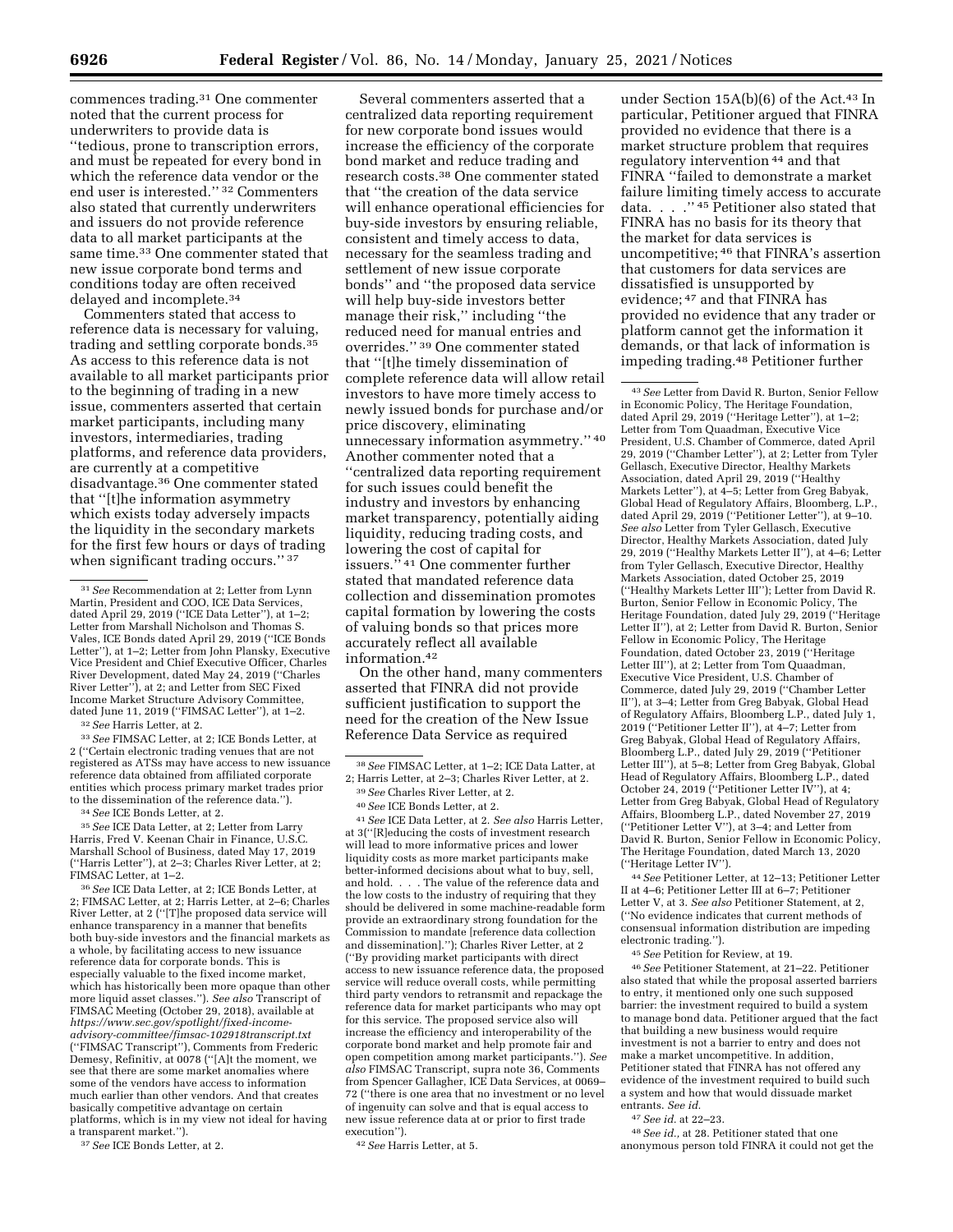stated that ''the bond-trading market is already headed in the direction FINRA supports—without its intervention'' and that ''data and reporting show a clear acceleration in the marketplace toward electronic trading of new issues.'' 49 Petitioner concluded that ''the bond markets are healthy and growing robustly using existing market-based data services'' and that ''FINRA should not be allowed to oust market-based providers in favor of a regulatory utility without showing a substantial market failure."<sup>50</sup>

In addition, Petitioner stated that FINRA provided no evidence that the proposal would provide market participants with more complete, accurate, and timely data about new issues; reduce broken trades and errors; 51 or reduce costs or duplicated efforts.52 Petitioner stated that FINRA

49*See* Petition for Review, at 22; Petitioner Statement, at 24–28. Petitioner presented data regarding trading by alternative trading systems (''ATSs'') on pricing day to argue that electronic trading platforms can readily access new issue bond reference data, and that the market for new issue corporate bonds is healthy and already evolving in the manner that the FIMSAC desires. For example, this commenter provided data (for new issues from March 12, 2019 to April 11, 2019) demonstrating that ATSs arranged a trade in 43% of the new Jumbo-sized issues, 28% of the new Benchmarksized issues, and 11% of medium-sized issues on the day the bond was free to trade. *See* Petitioner Letter, at 12–13; Petitioner Statement, at 25, n.15. In addition, this commenter presented evidence that over the past year, the number of Jumbo-sized new issues that traded electronically on the day they were priced more than doubled to 30%. *See*  Petitioner Letter II, at 4–6; Petitioner Letter III, at 6; Petitioner Letter IV, at 4–5; Petitioner Statement, at 25, n.15. This commenter stated that since FINRA proposed its effort to standardize and centralize bond-reference data reporting, competition in this area has only increased, citing a recent effort by various financial institutions to streamline communications and data among market participants by connecting underwriters and investors. *See* Petitioner Letter IV, at 6. This commenter also pointed to an analysis from Greenwich Associates that it stated shows overall growth in ATS electronic corporate bond trading. *See* Petitioner Statement, at 25. This commenter further stated that based on data from February 2020 compiled by the commenter's market information, in mid-2018 the percentage of first-day trades over \$250 million that were on ATSs increased to 39%, and electronic trading of the largest issues has steadily grown from 16% to over 48%. *See* Petitioner Statement, at 27.

50*See* Petitioner Statement, at 21, 24.

51Petitioner stated that ''there appears to be plenty of time to correct errors before they enter the settlement and clearing process'' and presented evidence that over 91% of new issues settle three days or more after a new issue is priced and 66% settle four days or more after a new issue is priced. *See* Petitioner Letter, at 10–11.

52*See* Petitioner Letter, at 9–14; Petitioner Letter II, at 4–7; Petitioner Letter III, at 5–8. Petitioner stated that market participants currently demand more reference data fields than FINRA is proposing

suggests a number of hypothetical benefits that might flow from the proposal, such as more accurate data, but that such benefits ''are entirely speculative.'' 53 Another commenter stated that ''[b]efore intervening in the existing market for information and granting itself a potentially lucrative monopoly on providing this information to market participants, FINRA should be required to factually demonstrate that . . . [the] benefits [of the proposal] are so substantial and clear to overcome the strong presumption that private actors in competitive markets are the best means of providing goods and services."<sup>54</sup>

## 2. FINRA Response to Comments

In its response to the petitioner, FINRA stated that its proposal is ''designed to address a particular problem in today's market—namely, that a number of market participants are not reasonably able to gain access to timely, comprehensive, and accurate corporate bond new issue reference data when the bonds begin trading.'' 55 FINRA stated that the record provides sufficient support for its proposal, and that this problem is identified by the Fixed Income Market Structure Advisory Committee (''FIMSAC''), by FINRA's own independent outreach to a diverse set of market participants, by comments submitted in support of the proposal,56 and in FINRA's data analysis.57

FINRA stated that the robust public record supporting the proposal begins with the unanimous FIMSAC Recommendation.58 FINRA stated that FIMSAC's Technology and Electronic Trading Subcommittee (''Subcommittee''), which represents a cross-section of market participants, recognized that disparities exist among

56FINRA cited comment letters noting that there currently exist issues with the availability, completeness, and timeliness of new issue reference data; and that the current information asymmetry with respect to such data harms liquidity, execution quality and competition in the corporate bond market. *See* Letter from Alexander Ellenberg, Associate General Counsel, FINRA, dated October 29, 2019 (''Response Letter''), at 5 (citing to Harris Letter; ICE Bonds Letter; ICE Data Letter; Charles River Letter; and FIMSAC Letter). *See also supra*  notes 31–42 and accompanying text.

57*See* FINRA Statement, at 3. *See also* Response Letter, at 3–4; Notice, at 13980–83.

58*See* FINRA Statement, at 5; Response Letter, at 4–5. *See also* Recommendation, *supra* note 30.

reference data vendors' access to new issue reference data depending on several factors, including the vendors' relationship with underwriters; that private data vendors are not obligated to provide impartial access to key new issue reference data; and that the resulting confusion increases transaction costs and impedes competition in the corporate bond markets.59 FINRA stated that to address these concerns, the Subcommittee recommended the establishment of a consolidated new issue reference data service that is made available to all subscribers in a timely fashion and recommended that FINRA operate the service and provide subscribers with impartial and commercially reasonable access, subject to applicable SRO regulation.60 FINRA stated that the Subcommittee received strong support for the Recommendation when it was presented for consideration by the full FIMSAC and from panelists who supported the Recommendation.<sup>61</sup> FINRA pointed to statements by members of the FIMSAC and panelists at the FIMSAC meeting, including two data providers and an investment management firm, to refute the assertion that a well-functioning, competitive market currently exists for corporate new issue reference data, as suggested by some commenters, and to provide support that market participants bear the costs of the current information disparity.62 FINRA noted that the FIMSAC also subsequently reaffirmed the Recommendation in the FIMSAC Letter.

In addition, FINRA stated that it performed its ''own independent outreach to eleven market participants—

62Specifically, FINRA pointed to (i) a statement by Richard McVey, MarketAxess, that ''there are indeed gaps in corporate bond fixed income reference data, both in terms of when that data are available with different reference data providers, as well as sometimes the accuracy;'' (ii) a statement from Spencer Gallagher, ICE Data Services, that ''there is one area that no investment or no level of ingenuity can solve and that is equal access to new issue reference data at or prior to first trade execution;'' (iii) statements from Frederic Demesy, Refinitiv, that ''at the moment, we see that there are some market anomalies where some of the vendors have access to information much earlier than other vendors,'' and ''that creates basically competitive advantage on certain platforms,'' and that this disparity imposes ''higher costs for our customers;'' and (iv) statements from Alex Sedgwick, T. Rowe Price, noting that ''[h]istorically we have noticed cases where a new issue does take time to get set up on some of our electronic trading platforms, and that means that we can't necessarily go and use those electronic trading platforms right away.'' *See*  FINRA Statement, at 8–9; Response Letter, at 5 (each citing to FIMSAC Transcript).

data it wanted from its current vendor and that FINRA has not reported any reason that the person could not fulfill its needs with a different, competing vendor. *See id.,* at 28, n.19.

to collect; thus the proposal will not avoid ''duplicative efforts'' and may fragment the market. *See* Petitioner Letter, at 13–14.

<sup>53</sup>*See* Petitioner Statement, at 3, 35. *See also*  Heritage Letter V, at 2 (stating that FINRA has not conducted ''even the most rudimentary cost-benefit analysis.'').

<sup>54</sup>*See* Heritage Letter V, at 2.

<sup>55</sup>*See* FINRA Statement, at 3.

<sup>59</sup>*See* FINRA Statement, at 6–7 (citing

Recommendation, *supra* note 30). 60*See* FINRA Statement, at 7.

<sup>61</sup>*See* FINRA Statement, at 8.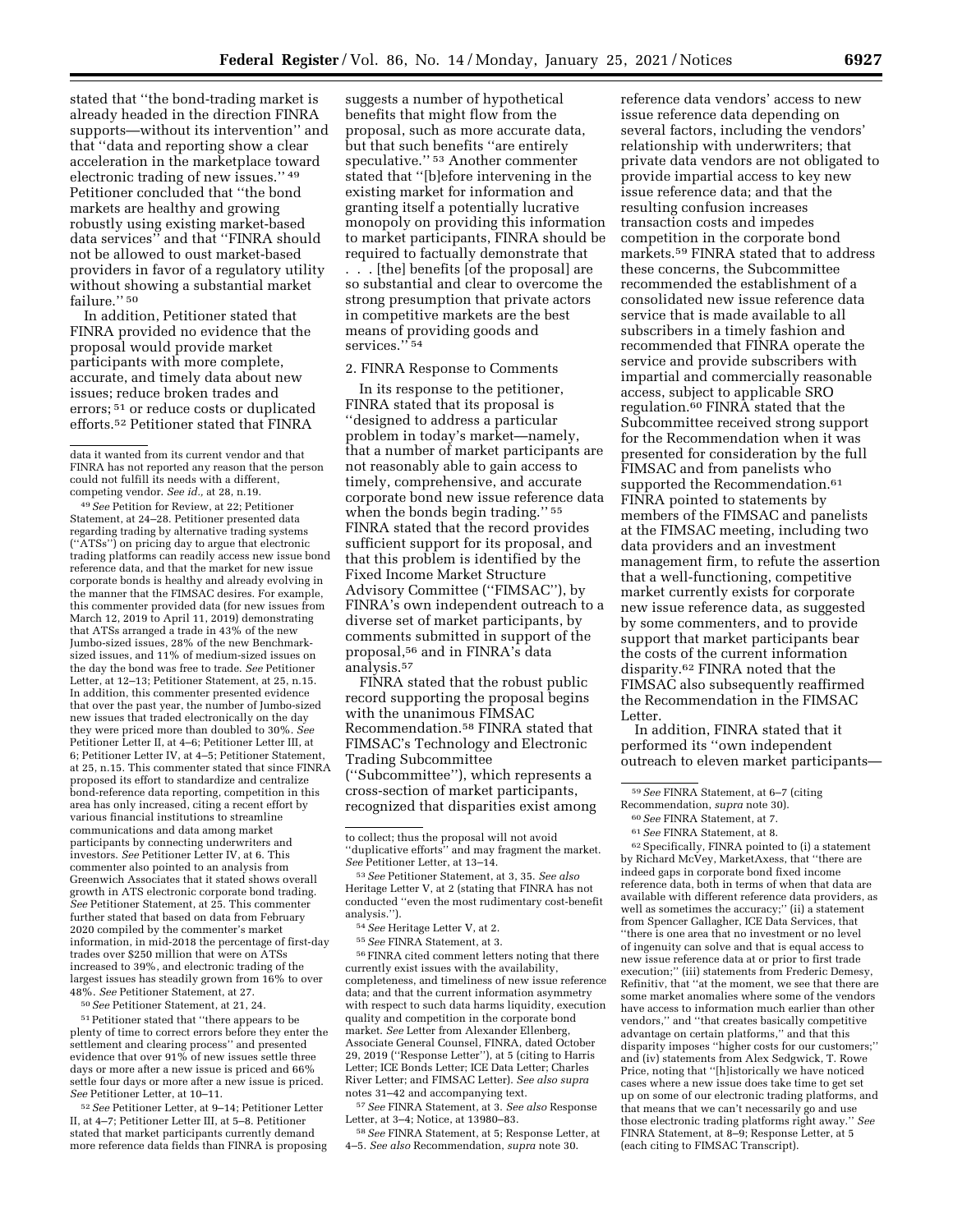four data providers, three underwriters, two trading platforms, and two clearing firms—and heard the same problems as identified by the FIMSAC."<sup>63</sup> Based on this outreach, FINRA determined that ''there is not currently consistent collection of new issue reference data according to established data standards, nor is there uniform distribution of the data to market participants in a timely manner." <sup>64</sup> FINRA stated that its outreach indicated that data vendors receive new issue reference data through different channels at different times, and that as a result, market participants experience problems with trading and settling new issues of corporate bonds.65 For example, FINRA stated that if a trading platform does not have essential information about a new issue, it cannot identify the bond and set it up on its platform to trade.<sup>66</sup> FINRA noted the experience of one trading platform that stated it could not facilitate trades in new issues on their first day of trading because the platform's reference data provider would only provide reference data relating to new issues the morning after issuance.67 In addition, FINRA stated that if trading platforms, trading firms, or investors receive inconsistent reference data, there is an increased likelihood of broken trades and reduced efficiency reconciling data for purposes of trading, clearance, and settlement.<sup>68</sup> FINRA found from its outreach that inaccurate reference data create inconsistencies in trading and settlement and increase transaction costs for trading platforms, clearing firms, and electronic trading platforms.69

In response to comments that the need for the proposal is negated by data on the growth of electronic bond trading, FINRA argued that such data do not mitigate the concerns that the proposal is designed to address namely, the lack of broadly available and accessible new issue reference data

64*See* Response Letter, at 4.

67*See* FINRA Statement, at 11; Response Letter, at 4; Notice, at 13980, n.17.

69*See* Response Letter, at 4; Notice, at 13980.

on the first day of secondary market trading.70 FINRA stated that ''electronic trading platforms may receive data and begin trading late, while still contributing to cumulative growth'' and that ''data on the overall growth of electronic trading says nothing about whether the *rate* of growth is impacted or inhibited by the costs of limited access to reference data on the first day of trading.'' 71 FINRA argued that the growth of electronic trading in corporate bonds actually makes impartial access to these data even more important.72

In response to comments on the proposal, FINRA provided an analysis of corporate bond transactional data reported to FINRA's Trade Reporting and Compliance Engine (''TRACE''), which FINRA stated is consistent with the problematic market conditions described by FIMSAC participants and commenters, and provides additional support for the proposal.<sup>73</sup> Specifically, FINRA examined the time lapse between the first secondary market trade reported to TRACE and the first trade reported by ATSs for newly issued corporate bonds in 2018.74 FINRA found some ATSs experienced persistent lags between the first reported trades and first reported ATS trades, which FINRA stated suggested that some ATSs may not be receiving reference data in a timely fashion to allow them to set up new issues to begin trading on their platforms.75 In response, however, Petitioner stated that FINRA's analysis is flawed in that the data (i) do not show that untimely reference data is the cause of differences in the timing of trading on different platforms; (ii) include all new issue bonds, rather than limiting the scope to large issues that are more likely to trade electronically; and (iii) ignore more current data that show movement toward electronic trading is accelerating rapidly in 2019.76 In response to this commenter's objections, FINRA provided additional data from 2019, which it stated also demonstrate that some ATSs experienced persistent time

75*See id. See also* FINRA Statement, at 22. FINRA found that for the first day of trading in corporate bond new issues, an ATS traded at most 3% of the 11,518 newly issued bonds, and that over the subsequent 10 days after issuance, ATSs represented an increasing percentage of trading. *Id.* 

76*See* Petitioner Letter V, at 1–2; Petitioner Statement, at 25–26.

lags before they began trading newly issued corporate bonds.77

In response to comments that FINRA did not provide an estimate of costs and benefits,78 FINRA stated in its Response Letter that it provided a detailed analysis of the proposal's anticipated costs and benefits in its proposal.79 FINRA stated that it included an ''Economic Impact Assessment'' in its proposal, which, among other things, described the current dissemination process of new issue reference data in the corporate bond market, benefits of the proposal, costs and negative impacts of the proposal, the anticipated effect of the proposal on competition among market participants and efficiency in the market, and alternative approaches considered by FINRA.80

In its proposal, FINRA stated that it expects that the New Issue Reference Data Service will increase the transparency of the corporate bond market, especially around the issuance period, and that such increased transparency will benefit the market, including investors, trading platforms, clearing firms, data providers, issuers, and underwriters, in a number of ways.81 Specifically, FINRA stated that such transparency would provide benefits by: (i) Providing potential buyers with the opportunity to evaluate the bonds for investment, especially right after issuance, which would likely increase investment choices; (ii) allowing index operators the opportunity to evaluate new bonds for timely inclusion, which would help ensure that the index accurately represents the concurrent bond market condition; (iii) reducing broken trades

78*See supra* notes 53–54 and accompanying text. 79*See* Response Letter, at 10. *See also* Notice, at 13981–83 (providing FINRA's Economic Impact Assessment). However, Petitioner stated that ''[d]eciding to excise the fee analysis, in the face of overwhelming negative commentary, belies FINRA's claim to have provided a 'detailed analysis of the Proposal's anticipated costs and benefits. *See* Petitioner Letter V, at 4. *See also* Section III.F., *infra*.

80*See* Notice, at 13981–83.

81*See* Notice, at 13981. To support this statement, FINRA cited to various studies finding that TRACE implementation has demonstrated that transparency has facilitated trading and improved market quality. *See* FINRA's website for a list of TRACE Independent Academic Studies, available at *[http://](http://www.finra.org/industry/trace/trace-independent-academic-studies)  [www.finra.org/industry/trace/trace-independent](http://www.finra.org/industry/trace/trace-independent-academic-studies)[academic-studies.](http://www.finra.org/industry/trace/trace-independent-academic-studies) See id.* at n.20.

<sup>63</sup>*See* FINRA Statement, at 11; Response Letter, at 4; Notice, at 13980–81. FINRA stated that new issue reference data are generated by underwriters, aggregated by data providers, and then sold to various market participants for consumption, including trading and clearing firms, electronic trading platforms, broker-dealers and bond investors. FINRA stated that it conducted outreach to understand this dissemination process, direct and indirect costs imposed by the process and ways it might be improved. *See* Notice, at 13980.

<sup>65</sup>*See* FINRA Statement, at 11; Response Letter, at 4; Notice, at 13981.

<sup>66</sup>*See* FINRA Statement, at 11.

<sup>68</sup>*See* FINRA Statement, at 11–12; Notice, at 13981.

<sup>70</sup>*See* FINRA Statement, at 21–22.

<sup>71</sup>*See* FINRA Statement, at 22 (emphasis in original).

<sup>72</sup>*See* FINRA Statement, at 22.

<sup>73</sup>*See* Response Letter, at 6–7.

<sup>74</sup>*See id.* 

<sup>77</sup>*See* FINRA Statement, at 22, 30. FINRA stated that while it recognizes the limitations of quantitative analysis given that TRACE data cannot currently identify trades on electronic trading platforms other than ATSs, such as trades facilitated by Petitioner, it continues to believe that, because ATSs represent one of the types of market participants that provided statements for the record of their difficulty receiving timely reference data access, this ATS analysis helps validate such qualitative evidence. *See* FINRA Statement, at 23.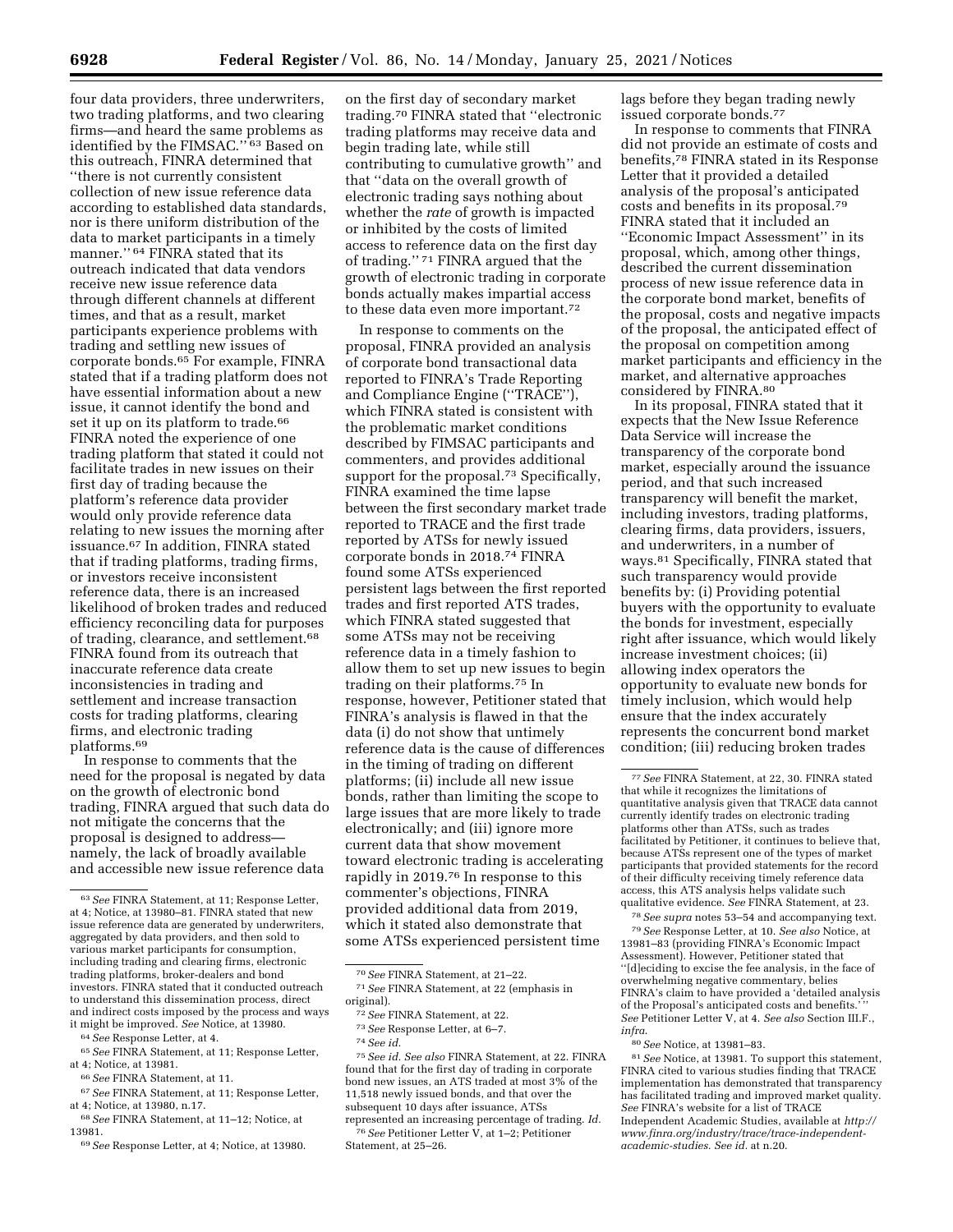and errors in trading due to inconsistent information; (iv) increasing trading speed by removing delays due to manually correcting reference data errors; (v) potentially increasing trading volumes that might otherwise be lost when traders do not have reference data on newly issued bonds, thereby increasing liquidity and lowering the cost of capital for issuers; (vi) providing data providers with a complete and accurate source of data and reducing the need for data providers to manually collect missing data or correct errors in the new issue reference data; (vii) increasing awareness of new issuances, which may help underwriters in marketing and underwriting; and (viii) reducing the need for underwriters to manually research other reference data sources for proper procurement of information.82

On the other hand, FINRA stated in its proposal that the New Issue Reference Data Service may impose costs on underwriters to report the additional reference data to FINRA through system upgrades or use of thirdparty vendors to report, and recognized that smaller underwriters may be burdened disproportionally.83 However, FINRA also stated that (i) it understands that underwriters do not anticipate incurring significant costs for reporting under the proposal and (ii) any additional burden on smaller underwriters may be alleviated because reporting to FINRA would reduce the need for underwriters to report to other parties and/or underwriters can leverage investments already made in the existing reporting system necessary under FINRA Rule 6760.84 In addition, FINRA noted that subscribers to FINRA's New Issue Reference Data Service will incur a subscription fee and setup cost, and FINRA stated that it intends to price the service as a utility provider using a cost-based approach.85 Finally, FINRA stated that a centralized source of new issue reference data may create a single point of failure if data providers stop collecting data on their own and solely rely on FINRA's data service.<sup>86</sup> However, FINRA stated that it believes this is unlikely to happen because data providers will likely continue to collect a range of bond reference data beyond the limited fields provided by FINRA's service.87

84*See id. See also* Section III.D, *infra.* 

## 3. Commission Discussion and Findings

The Commission understands that currently there is an inefficiency in the collection of reference data for newly issued corporate bonds and that this inefficiency results in an information asymmetry in the market for newly issued corporate bond reference data. This information asymmetry exists because some market participants have access to reference data necessary for identifying, valuing and settling newly issued corporate bonds at the time such bonds begin trading in the secondary market, while many other market participants lack that information at the time secondary trading begins. This information asymmetry inhibits many market participants from transacting in the secondary market for newly issued bonds at the time those bonds begin trading which can disadvantage those market participants.88

The collection of reference data by market participants currently is inefficient and the challenges associated with collecting this data and making it available broadly to market participants in time to trade in the secondary market are significant.89 While some market participants may have timely access to reference data directly from underwriters or from those that obtain it from underwriters, many market participants do not. Underwriters may be unwilling to distribute reference data to all market participants that desire it out of concern that distributing the data to multiple market participants increases the risk of inaccuracies.90

88*See generally supra* notes 31–42 and accompanying text.

89*See* Notice, at 13980–13981 (describing in FINRA's Economic Impact Statement the current process for the collection and distribution of corporate bond reference data). The Commission notes that the process FINRA described in its Notice is consistent with the comments provided by reference data providers at the October 29, 2018 FIMSAC meeting. *See also* FIMSAC Transcript, supra note 36, Comments from Spencer Gallagher, ICE Data Services, at 0069–72 (''there is one area that no investment or no level of ingenuity can solve and that is equal access to new issue reference data at or prior to first trade execution''). *See generally* FIMSAC Transcript, *supra* note 36 (highlighting a detailed discussion among data vendors of the challenges with collecting and distributing reference data).

90*See* FIMSAC Transcript, supra note 36, Comments from Bob LoBue, J.P. Morgan, at 0080– Market participants who do not have access to reference data from a vendor that has timely access to such data from underwriters or do not otherwise have the necessary relationships with underwriters 91 must expend substantial time and effort gathering information from multiple sources.92 For those that lack this access, the process of collecting data from multiple sources is time consuming, requires substantial effort in order to assure the completeness and accuracy of the information, and often results in participants having unequal access to

81 (''We tend to not disseminate data to third party vendors off the corporate platform. I think the point of inaccuracies is the reason for that. So, we tend to use Bloomberg as our let's ensure it is accurate, and then people can source that information from that venue.''). Even if underwriters were to provide access to every market participant that sought to gain access to such information prior to the beginning of secondary market trading, that process would be inefficient as the underwriters would expend substantial effort providing such data to multiple parties and the recipients would likewise expend substantial effort to receive and ultimately utilize data from multiple parties.

91 In the corporate bond market today, the Commission understands from market participants that Petitioner typically has the timeliest access to newly issued bond reference data on the first day a bond trades, as it enjoys the voluntary cooperation of underwriters. *See* FIMSAC Transcript, supra note 36, Comments from Bob LoBue, J.P. Morgan, at 0080–81 (''And I think the Refinitiv team and the ICE team intimating a competitive advantage for Bloomberg, there is no question that we do undertake getting our securities set up on the Bloomberg trading platform because that is what the industry predominately uses to book our tickets.''). *See also* FINRA Statement, at 3 (noting that Petitioner is the dominant private data vendor in today's market for corporate bond new issue reference data and ''often gains access to new issue reference data before other vendors and market participants.''). In his declaration, David Miao, the Global Head of Fixed Income Data at Bloomberg, L.P., states that he is ''not aware of any legal or structural barrier that prevents other vendors and market participants from accessing new issue reference data'' and that ''nothing prevents other vendors and market participants from accessing corporate bond new issue reference data in the same voluntary manner in which Bloomberg acquires it.'' Based on the information available to the Commission, the Commission disagrees. The statements of one of the largest underwriters of corporate bonds in the United States are particularly informative: Mr. Lobue stated at the October 29, 2018 FIMSAC meeting that J.P. Morgan provides corporate bond reference data to Petitioner and does not provide it to other data vendors. *See See* FIMSAC Transcript, supra note 36, Comments

<sup>92</sup> See e.g., supra notes 32–37; FIMSAC Transcript, *supra* note 36, Comments from Spencer Gallagher, ICE Data Services, at 0069–72 (''Distribution [of new issue reference data] is not consistent in both completeness of the content or timeliness of the delivery. . . . All said, none of the avenues [for securing new issue reference data], underwriter emails, new issue publishing announcement or issuer websites provide a comprehensive coverage in a timely manner. We piece all of this together as available to us. On the few cases where we see no information, we will see the data on Edgar, usually via prospectus. But that is well after the pricing event and clearly not sufficient for pre-trade and trade workflows.'').

<sup>82</sup>*See* Notice, at 13981.

<sup>83</sup>*See* Notice, at 13982.

<sup>85</sup>*See* Notice, at 13982; FINRA Statement, at 18. 86*See* Notice, at 13982.

<sup>87</sup>*See* Notice, at 13982. *See also* Section III.C, *infra.* For example, there are many other data provided by reference data providers concerning a bond issue, such as issuer information (*e.g.,* 

fundamentals data, capital structure data), specific bond rating, bond trade and selling restrictions, classification data (industry, legal entity, etc.), corporate action data, ESG (Environmental, Social & Governance) data, dividend data, instrument analytics data, and security ownership data. *See e.g.,* IHS Markit Reference Data Bonds Factsheet, available at *[https://cdn.ihs.com/www/pdf/](https://cdn.ihs.com/www/pdf/Reference-Data-Bonds-factsheet.pdf) [Reference-Data-Bonds-factsheet.pdf;](https://cdn.ihs.com/www/pdf/Reference-Data-Bonds-factsheet.pdf)* Bloomberg Reference Data Content and Data, available at *[https://www.bloomberg.com/professional/product/](https://www.bloomberg.com/professional/product/reference-data/)  [reference-data/.](https://www.bloomberg.com/professional/product/reference-data/)*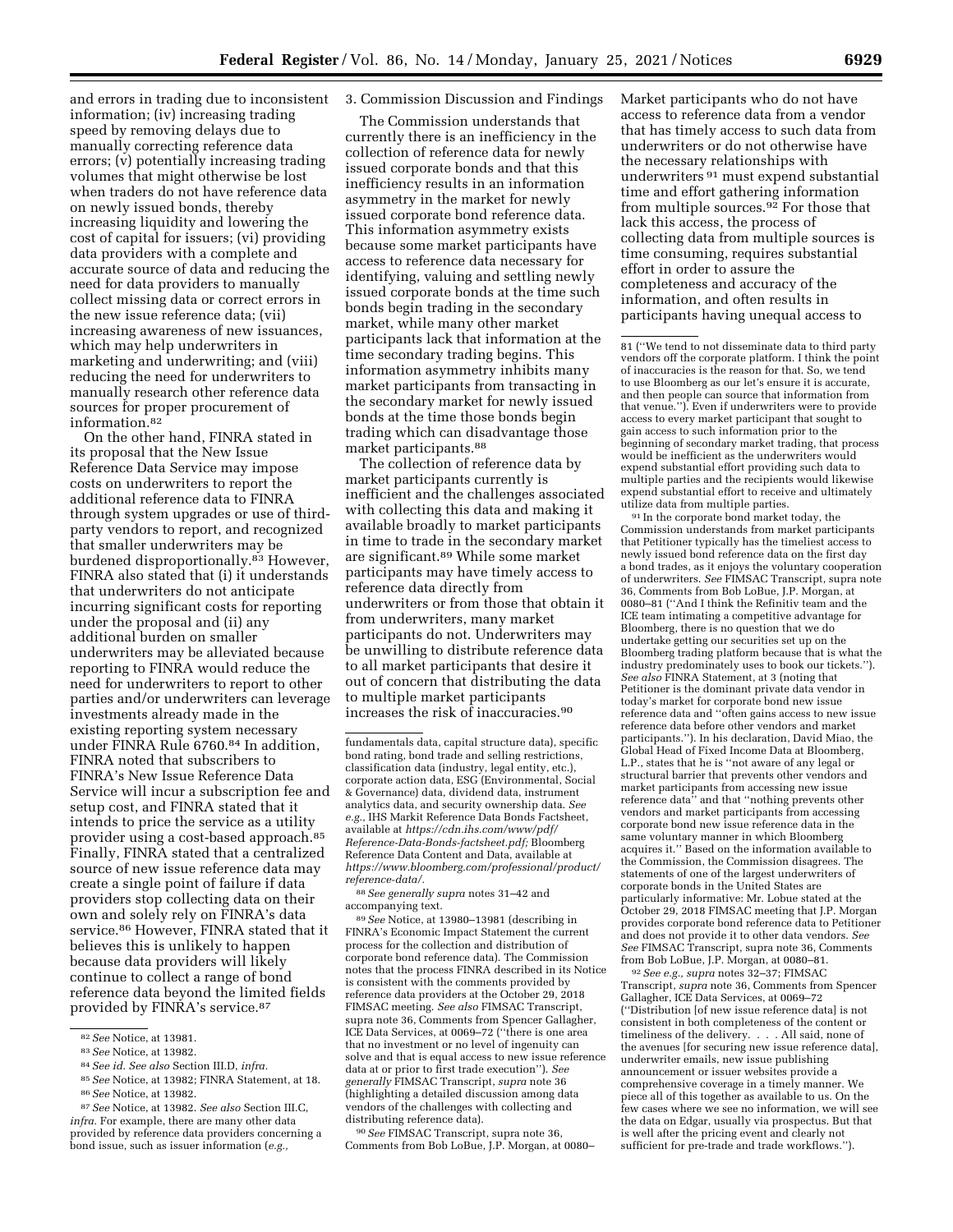reference data on the first day a bond trades in the secondary market, ultimately resulting in an unnecessary market inefficiency.93

The Commission believes that the information asymmetry and resulting market inefficiency that exists can disadvantage many market participants because it hinders timely market-wide participation in the secondary market when a newly issued bond begins to trade, potentially negatively impacting secondary market liquidity. Comments received from investors, trading platforms, and data vendors support this finding. Commenters stated that the inability to participate in the secondary market raised a number of concerns.94 First, market participants that are unable to trade newly issued bonds due to a lack of information, whether they be intermediaries, investors or trading platforms,95 are at a competitive disadvantage to other market participants that have the information and ability to trade newly issued bonds on the first day of secondary trading

94*See generally supra* notes 31–42 and accompanying text for a discussion of commenter concerns about information asymmetry in the corporate bond market today that can disadvantage many market participants.

95 Petitioner stated that there is currently a trend in the marketplace toward electronic trading of new issues and therefore concluded that the bond markets are healthy and growing robustly using existing market-based data services and the proposal is unnecessary. *See supra* notes 49–50. Petitioner presented data concerning ATS trading in new issues purporting to suggest that there is no current access problem relating to new issue bond reference data. *See supra* note 49. In response, FINRA also presented TRACE data concerning ATSs and conducted its own analysis, which FINRA stated suggests that some ATSs may not be receiving reference data in a timely fashion to allow them to begin trading a newly issued corporate bond. *See supra* notes 73–75 and 77 and accompanying text. Petitioner disputed FINRA's analysis as flawed. *See supra* note 76. The Commission believes that the analyses of electronic trading in corporate new issues by ATSs provided by Petitioner and FINRA are necessarily limited, as there are a number of electronic bond trading platforms that are not regulated as ATSs and there are a number of other types of market participants, including investors, intermediaries and data vendors that may not have timely access to newly issued bond reference data to identify, value and settle bonds on the first day of trading in the secondary market. Therefore, these analyses, which focus on ATS trading in new issues, are not reflective of the market for newly issued corporate bonds as a whole.

when significant trading occurs.<sup>96</sup> These market participants have fewer investment options to meet their own business and investment needs or those of their customers relative to market participants that have access to reference data when a newly issued bond begins trading.97 For example, as stated by one commenter, many ''retail investors and the broker dealers servicing them are disadvantaged by not being able to participate in the secondary markets during the critical time after a security is available to trade.'' 98 Additionally, to the extent some electronic trading platforms do not have the information necessary to identify, value and settle newly issued corporate bonds when such bonds begin trading in the secondary market, these platforms may be at a competitive disadvantage to those that do have such information.99 Second, reduced participation in the secondary market due to this information asymmetry can adversely impact secondary market liquidity for newly issued bonds on the first day a bond trades and ultimately raise the cost of capital for issuers.100 It has been shown that corporate issuers pay more to issue bonds (*i.e.,* bond offering yields are higher) when the expected liquidity in the secondary market is lower for those corporate bonds.101 Third, information asymmetry

96*See* ICE Data Letter, at 2; ICE Bonds Letter, at 2; FIMSAC Letter, at 2.

97*See* ICE Bonds Letter, at 2 (''The timely dissemination of complete reference data will allow retail investors to have more timely access to newly issued bonds for purchase and/or price discovery, eliminating unnecessary information asymmetry.''); Notice, at 13981 (discussing in FINRA's Economic Impact Assessment a variety of reasons why market participants that lack timely reference data today are at a competitive disadvantage to those market participants that do have timely access to reference data).

98*See* ICE Bonds Letter, at 2.

99*See e.g.,* ICE Bonds Letter at 2; FIMSAC Letter at 2; FINRA Notice at 13980; FIMSAC Transcript, *supra* note 36, Comments from Rick McVey, MarketAxess, at 0065 (recognizing that not all trading venues have timely access to reference data which results in some venues being able to trade the bonds when they begin trading in the secondary market while others cannot).

100*See* ICE Data Letter, at 2 (''a centralized data reporting requirement for such issues could benefit the industry and investors by enhancing market transparency, potentially aiding liquidity, reducing trading costs, and lowering the cost of capital for issuers''); FIMSAC Letter, at 2. *See also* FIMSAC Transcript, *supra* note 36, Comments from Alex Sedgwick, T. Rowe Price, at 0084–85 (''Electronic market-makers ultimately need this information to provide accurate pricing and accurate valuation for the prices that they are pushing out to the market. If this information is not available, that ultimately means that there are liquidity providers that may not be able to provide liquidity to us when those new issues are free to trade.'').

101*See* Goldstein, M.A., Hotchkiss, E.S., and Pedersen, D.J., 2019. Secondary market liquidity and primary market pricing of corporate bonds.

with respect to new issue reference data increases transaction and opportunity costs, which may be passed on to customers.102 The Commission also believes that the results of FINRA's outreach 103 are consistent with the range of comments and statements concerning the lack of timely reference data and the resultant impact on many market participants' ability to participate in the market on the first day a new issue trades in the secondary market, and the potentially negative impacts on liquidity that result.104

Journal of Risk and Financial Management 12, 1– 17.

102*See* Recommendation at 2. *See also* FIMSAC Transcript, *supra* note 36, Comments from Alex Sedgwick, T. Rowe Price, at 0084–85 (So, when . . . we are trading on the desk, we need to be able to measure our execution against benchmarks. If it takes more than a couple of hours or even more than a day for those benchmarks to become available, that is an area where we may not be able to do accurate trade cost analysis. And that is a very important sort of supporting piece of information as we think about best execution on the trading desk.''); Comments from Frederic Demesy, Refinitiv, at 0078 (''[A]t the moment, we see that there are some market anomalies where some of the vendors have access to information much earlier than other vendors. And that creates basically competitive advantage on certain platforms, which is in my view not ideal for having a transparent market. It also incurs higher costs for our customers. The first one would be on vendors. Market participants will have to source the data from multiple vendors to ensure that all the information is available, so [there are] duplicating costs. There is also an operational cost related in terms of data quality. So, when you onboard multiple feeds, ICE Data Service and Refinitiv data is not automatically in the same format. So, the customer has to develop operational efficiency tools to standardize the data on their platform. And third is when the market participant gets things wrong, it can have a huge impact, missing trade opportunities but also reputational

risks that would be the worst.''). 103FINRA's proposal was informed by FINRA's outreach to a diverse set of market participants including several data providers, underwriters and trading platforms—and responses from these market participants ''demonstrated a regulatory need for consistent, uniform, and timely corporate bond new issue reference data.'' *See supra* notes 63–69 and accompanying text. *See also* Response Letter, at 4; Notice, at 13980–81. The concerns of market participants, including data vendors, trading venues, and investors, regarding the lack of timely reference data are described in detail above. Based on this outreach, FINRA observed that various market segments may be lacking accurate, complete and timely reference data, including electronic trading platforms and smaller market participants that may not afford multiple data vendor subscriptions. *See* Response Letter, at 4. *See also*  Notice, at 13980.

104*See e.g.* Notice, at 13980, n.17 (''According to one trading platform, its reference data provider would only provide data relating to new issues the morning after issuance, which resulted in the firm's clients not being able to trade the bond when it began to trade.''). Petitioner argued that nothing prevented this platform from fulfilling its needs with a different, competing vendor. *See* Petitioner Statement, at 28, n.19. However, as further discussed herein, in the present market different vendors may have access to different reference data relating to new issues as there is no requirement that underwriters or issuers provide the same

<sup>93</sup>*See id. See also* FIMSAC Transcript, *supra* note 36, Comments from Spencer Gallagher, ICE Data Services, at 0069–72 (''there is one area that no investment or no level of ingenuity can solve and that is equal access to new issue reference data at or prior to first trade execution''); Comments from Spencer Gallagher, ICE Data Services, at 0069–72; Comments from Rick McVey, MarketAxess, at 0066 (''there is significant manual effort today in getting new issue information into various databases. And that is prone to error. Reference data errors lead directly to trading errors.'').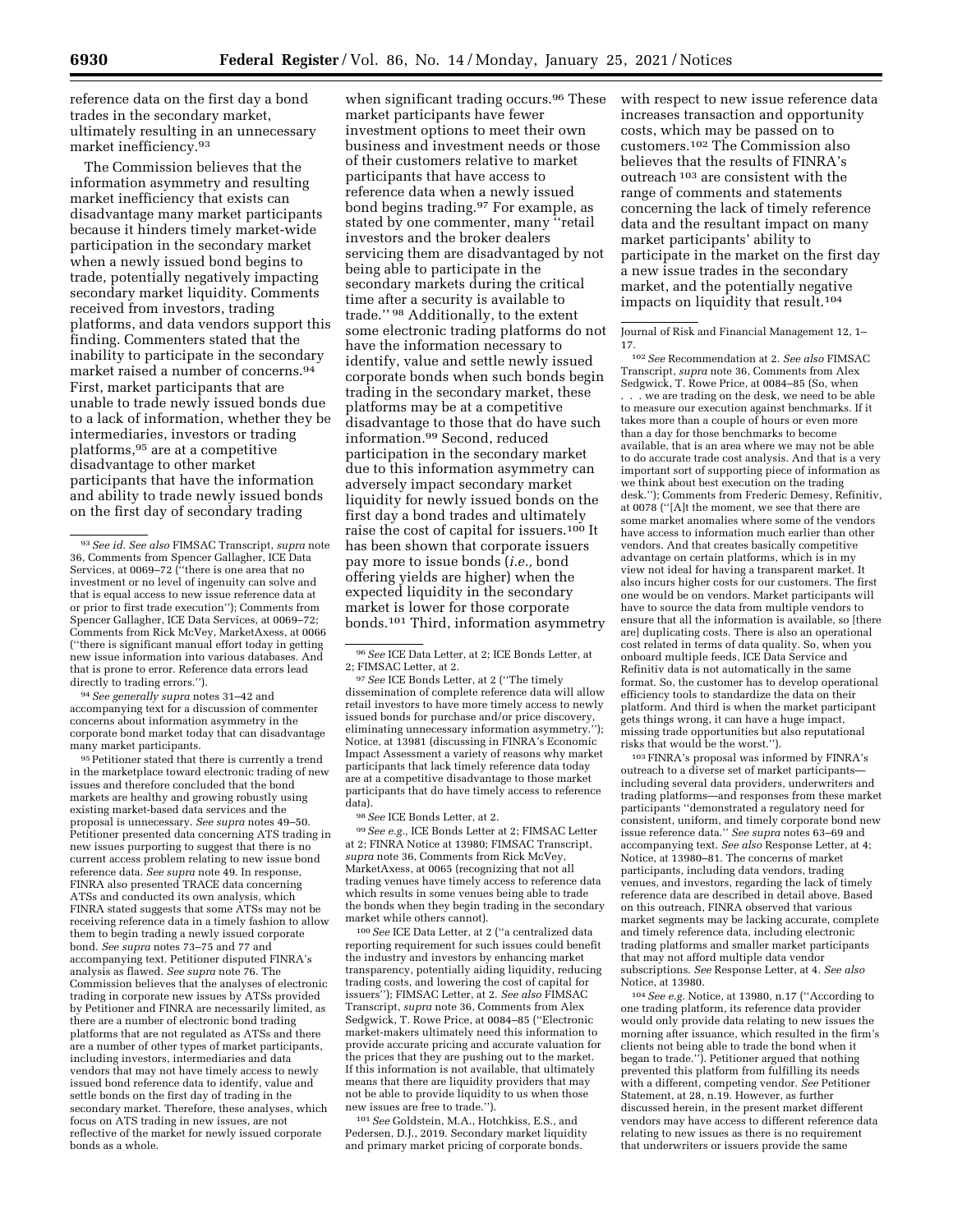In sum, the record reflects that an information asymmetry that can disadvantage many market participants currently exists in the market for newly issued corporate bond reference data. In the Commission's view, FINRA's proposal, as discussed further below, is reasonably designed to address this information asymmetry in the current market to the benefit of the marketplace.

*B. The Proposal Is Reasonably Designed To Address Existing Information Asymmetry That can Disadvantage Many Market Participants by Providing Reference Data Important for the Identification, Valuation, and Settlement of Newly Issued Corporate Bonds When Secondary Trading Begins* 

### 1. Comments on the Proposal

The Commission received several comments relating to the proposed data fields required to be reported and the timing for submission of such data fields. Several commenters requested that FINRA make modifications to and/ or provide further clarity regarding certain data fields.105 One commenter stated that, while it did not disagree with or question the value of FINRA's proposed data fields, FINRA should provide information to support its selections of each of the proposed data fields.106 One commenter stated that the proposal would not require the disclosure of any data that is not already disclosed in required security registration statements and other required filings.107 In its comment letter the FIMSAC recommended that FINRA combine certain proposed data fields and include six additional data fields.108 Petitioner stated that FINRA's proposal to require underwriters to

106*See* Healthy Markets Letter, at 4, 6; Healthy Markets Letter III, at 2.

107*See* Harris Letter, at 2, 66 (''The fields on the FINRA list are sufficient to value most bonds. I believe that FINRA chose the fields wisely.'').

108*See* FIMSAC Letter, at 7–8, 10, 12–13. FIMSAC proposed combining the Maturity and Perpetual Maturity indicators into one existing field (Maturity Date) and the 144A Eligible and Regulation S indicators into one new field (Series). In addition, FIMSAC recommended requiring the following additional data fields: First Conversion Date; First Conversion Ratio; Spread; Reference Rate; Floor; and Underlying. The FIMSAC also provided supporting rationale for the data fields included in the proposal and the suggested additional data fields. *See* FIMSAC Letter at 2–3 and Schedule A.

report both CUSIPs and ISINs would further entrench the monopoly enjoyed by CUSIP and ISIN, and would embed ISIN into the FINRA rulebook for the first time.109 Petitioner further stated that FINRA does not address the market consequences or additional costs to underwriters or end users that would result from mandating further usage of CUSIPs and ISINs.110 Petitioner recommended that FINRA consider allowing the use of free, open-source alternative security identifiers, such as the Financial Instrument Global Identifier (''FIGI''), in addition to or in the place of CUSIP and ISIN.<sup>111</sup>

One commenter stated that it could be challenging for underwriters to provide all of the data elements prior to the first trade and requested that the proposal be modified so that underwriters would only be required to report certain information prior to the first trade, with the remaining information required to be reported within 60 minutes of the first trade.112 On the other hand, one commenter stated that phased reporting of data elements causes material inefficiencies in the intake and consumption of data and that eliminating phased reporting will lead to more complete and consistent reference data.<sup>113</sup>

Commenters also requested various other clarifications to the proposal.114

2. FINRA Response to Comments

In response to the FIMSAC Letter, FINRA incorporated the FIMSAC's additional supporting rationale for the data fields into its filing and added the six additional data fields suggested by

112*See* Letter from Christopher B. Killian, Managing Director, SIFMA, dated April 29, 2019 (''SIFMA Letter''), at 1–2. *See also* Letter from Cathy Scott, Director, Fixed Income Forum, on behalf of The Credit Roundtable, dated April 29, 2019 (''Credit Roundtable Letter''), at 1 (cautioning that any data provision requirements on underwriters should not impede their ability to make markets in the new issue as soon as possible).

113*See* Charles River Letter, at 2. *See also* Healthy Markets Letter, at 4 (''[W]e do not disagree with FINRA's determination to require uniform pre-first trade reporting.'').

114Two commenters requested that FINRA clarify the meaning of the ''prior to the first transaction'' deadline for reporting reference data to FINRA. *See*  ICE Data Letter, at 2; ICE Bonds Letter, at 2. One commenter requested FINRA clarify the process for underwriters to correct erroneously reported reference data. *See* Letter from Salman Banaei, Executive Director, IHS Markit, dated April 29, 2019 (''IHS Markit Letter''), at 2–3. Two commenters made technical suggestions regarding the methods for supplying and redistributing the required data. *See* SIFMA Letter, at 2; ICE Data Letter, at 3; SIFMA Letter III, at 2.

the FIMSAC.115 FINRA stated that it agrees that these six new fields are useful and appropriate to include in the proposal as they are important for settlement and valuation of floating rate notes and convertible bonds.116 FINRA further stated that it believes the six new fields would not materially increase the costs of the proposal on underwriters.117 In addition, in response to comments requesting clarification of certain data fields, Amendment No. 2 included additional detail relating to certain data fields.<sup>118</sup>

In response to comments regarding the timing of the reporting requirement, FINRA stated that it believes it is important to maintain the proposal's pre-first transaction reporting requirement.119 FINRA stated that the purpose of the pre-first trade requirement is to facilitate the collection and dissemination of all proposed new issue reference data fields before secondary trading in a security begins, and recognized supporting comments on this point.120 FINRA stated that, as

116*See* Amendment No. 2, at 5 and Exhibit 3; Response Letter, at 13. FINRA stated that it also agrees with FIMSAC's recommendation to combine the Maturity and Perpetual Maturity indicators into one existing field (Maturity Date) and marked the amended Exhibit 3 to reflect that the maturity and perpetual maturity indicator fields will be tied together as combined fields for purposes of reporting the information. *See* Amendment No. 2, at 5, n.9, and Exhibit 3; Response Letter, at 13, n.41. With respect to FIMSAC's recommendation to combine the 144A Eligible and Regulation S indicator fields into a single ''Series'' field, FINRA stated that it believes it will be easier operationally to maintain the separate fields to limit potential confusion about other security offering types or issuances that may meet more than one offering type. *See id.* 

117*See* Response Letter, at 13.

118*See* Amendment No. 2, at 5 and Exhibit 3; Response Letter, at 12–13. In particular, FINRA stated that it (i) provided additional guidance to clarify that the ratings data field does not require reporting specific ratings, but rather whether the security is Investment Grade or Non-Investment Grade, as those terms are defined in Rule 6710; and (ii) clarified the information to be reported for the security type, first coupon period type, minimum increment, and minimum piece/denomination data fields. *See* Amendment No. 2, at 5, n.10, and Exhibit 3; Response Letter, at 12–13, n.39.

119*See* Response Letter, at 14. FINRA stated that ''[b]ased on conversations with underwriters, FINRA understands that underwriters do not anticipate incurring significant costs for reporting under this proposal.'' *See* Notice, at 13982.

120*See* Response Letter, at 14 (citing to ICE Bonds Letter, at 2; and ICE Data Letter). In response to comments requesting clarification on what the term ''first transaction'' means, FINRA stated that ''it means the time of execution of the first transaction of the offering (*i.e.,* the time of execution for the first reported primary transaction in the security), as specified currently in Rule 6760.'' *See* Response Letter, at 14. FINRA stated that it believes this position is consistent with the recommendation from ICE Data to provide clarification for the term Continued

information to all reference data providers or provide it at the same time. *See supra* notes 88–93 and accompanying text.

<sup>105</sup>*See* Credit Roundtable Letter, at 1; ICE Data Letter, at 2–3; SIFMA Letter, at 3; FIMSAC Letter, at 14; Letter from Christopher B. Killian, Managing Director, SIFMA, dated July 29, 2019 ("SIFMA Letter II''), at 2; Letter from Christopher B. Killian, Managing Director, SIFMA, dated October 24, 2019 (''SIFMA Letter III''), at 2–3.

<sup>109</sup>*See* Petitioner Letter I, at 17; Petitioner Letter, III, at 11.

<sup>110</sup>*See id.* 

<sup>111</sup>*See* Petitioner Letter I, at 18.

<sup>115</sup>*See* Amendment No. 2, at 5 and Exhibit 3. *See also* Response Letter, at 12–13.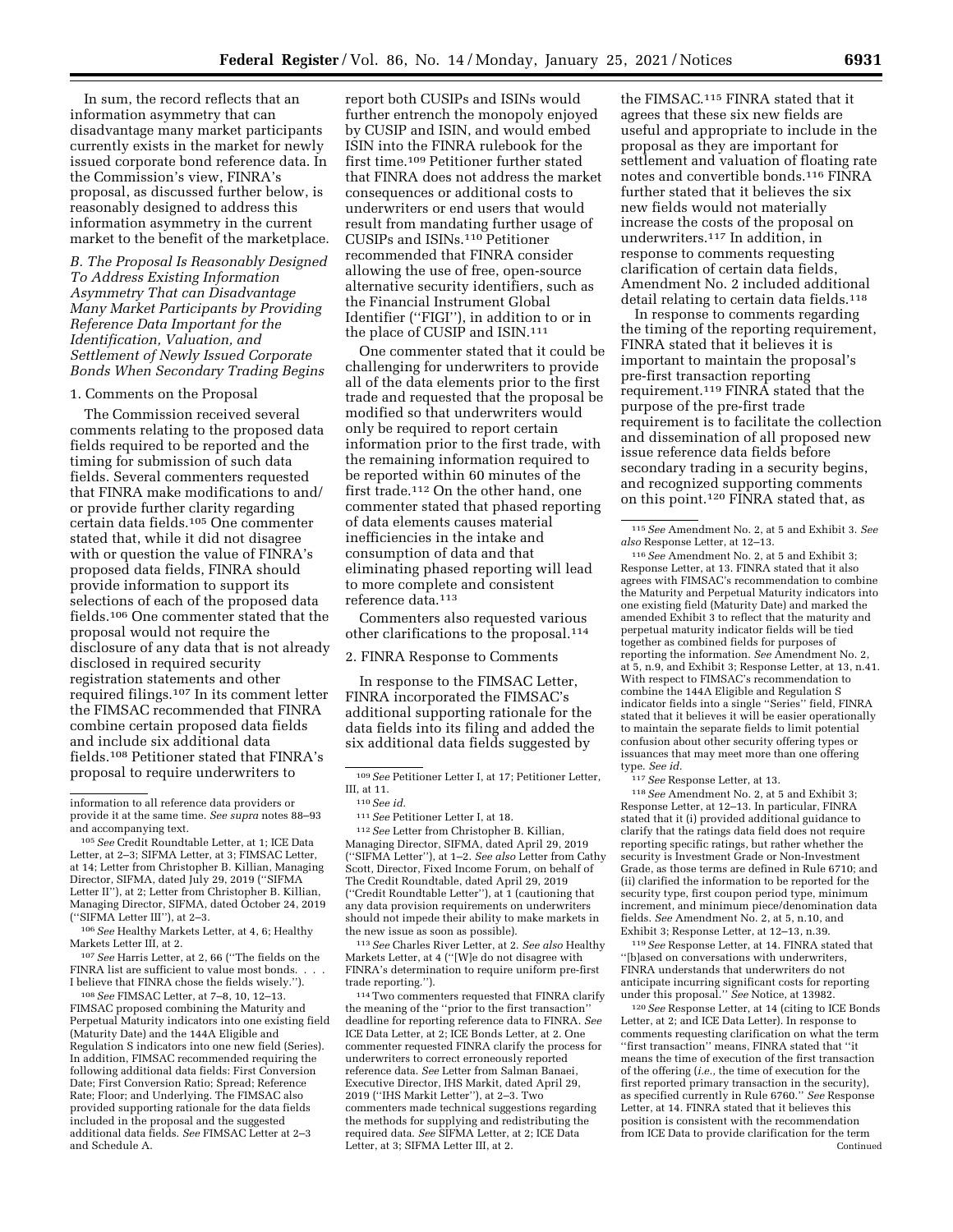amended, it believes its proposal ''reflects a modest expansion of Rule 6760 to include the basic set of essential new issue reference data fields that market participants require for pricing trading and settlement.'' 121 FINRA stated that the proposed requirement for underwriters to report reference data for a new issue before the first trade in the bond, coupled with FINRA's dissemination of the new issue reference data immediately upon receipt, ''will allow market participants to receive the information in a timelier manner and more efficiently participate in market activity once a new issue begins secondary trading.'' 122 In response to comments regarding the use of alternative securities identifiers, rather than CUSIP and ISIN, FINRA stated that it does not believe this element of the proposal requires new economic impact analysis since current FINRA Rule 6760 already requires underwriters to report a CUSIP number or a similar numeric identifier if a CUSIP number is not available.123

FINRA further stated that it recognizes that commenters have requested further clarification of several data fields,124 and that FINRA believes such requests can be addressed with guidance provided in the customary course of new rule implementation, and FINRA will continue to engage with market participants as required to provide such guidance.125 In addition, FINRA stated that it intends to implement functionality to allow for underwriters to correct previously submitted data to FINRA for a significant period after receiving the initial Rule 6760 submission and that FINRA will continue to engage with market participants on the appropriate business requirements for the reporting process.126 FINRA also stated that it may take a phased approach to implementation to promote compliance and data accuracy, where FINRA would make the reporting requirements effective for a brief time period to analyze and evaluate the accuracy of the reported data before implementing dissemination of the data.<sup>127</sup>

- 3. Commission Discussion and Findings
- By helping eliminate the existing information asymmetry in access to

- 123*See* FINRA Response Letter, at 9, n.28.
- 124*See, e.g.,* SIFMA Letter III, at 2–3.

127*See id.,* at 15.

reference data, the proposed collection and dissemination of the proposed data elements should promote (i) competition among market participants by facilitating broader market participation in the secondary market of a newly issued corporate bond on the first day that bond trades, (ii) improved secondary market liquidity when a bond becomes available to trade in the secondary market and lower cost of capital for issuers, and (iii) lower other costs by providing data vendors with a more efficient method of collecting reference data and eliminating existing market inefficiencies. As discussed further below, the Commission believes eliminating the information asymmetry with respect to newly issued bond reference data is consistent with Section 15A(b)(6) of the Act as it will ''promote just and equitable principles of trade, foster cooperation and coordination with persons engaged in regulating, clearing, settling, processing information with respect to, and facilitating transactions in'' newly issued corporate bonds, and ''remove impediments to and perfect the mechanism of a free and open market'' with respect to the market in such securities. FINRA's proposal would require all FINRA member underwriters subject to Rule 6760 to report to FINRA 32 new data elements for all new issues in Corporate Debt Securities, as defined in FINRA's rules. The required data fields proposed to be reported and disseminated, together with data fields already specified in the current rule, reflect all but one of the fields that were described in the Recommendation and in the supplemental FIMSAC Letter,<sup>128</sup> and include additional data fields identified by FINRA during its supplemental industry outreach.<sup>129</sup> As stated by FINRA, several fields specified in the proposed rule change are already required to be reported or are reported voluntarily on the FINRA TRACE New Issue Form.130 In addition to the

129FINRA stated these additional fields were indicated by market participants as important in liquidity and risk assessment. *See* Notice, at 13978– 79. *See also* Amendment No. 2, Exhibit 3.

130*See* Notice, at 13978. The FINRA TRACE New Issue Form is used by firms to set up securities pursuant to firms' existing obligations either under Rule 6760 or 6730 (Transaction Reporting). It allows for the submission of data fields required by these rules as well as additional data fields that

FIMSAC,131 a number of commenters agreed with the required data fields put forth by FINRA.132 FINRA set forth a detailed description of each new required data field 133 and the rationale for including the field, as follows: 134

• ISIN Number—needed to uniquely identify securities that are traded and settled internationally outside of North America.

• Currency—necessary for settlement purposes in order to determine the currency of the principal, interest, or premium that will be paid or received at the time of distribution or settlement of a trade.

• Issue Date/First Settlement Date needed for settlement purposes; required in order to populate the first settlement date of the bond; needed in order to settle the bond trade between counterparties when trading new issues.

• Interest Accrual Date—necessary for settlement and valuation purposes; needed in order to start the cash flow period of the coupon.

underwriters often report voluntarily. As part of the proposal, FINRA would codify in Rule 6760 the specific fields that have been deemed necessary under current Rule 6760(b) and therefore are mandatory for successful submission of the TRACE New Issue Form. *See* Notice, at 13978, n.9.

131*See supra* note 128 and accompanying text. 132*See, e.g.,* Harris Letter, at 6 (''The fields on the FINRA list are sufficient to value most bonds. I believe that FINRA chose the fields wisely.''); ICE Data Letter, at 2 (''ICE Data Services believes the scope of the Proposal is appropriate and we support the inclusion of the 30 data fields enumerated in the Proposal's Exhibit 3.'').

133FINRA Rule 6760 currently requires underwriters to report to FINRA the following information: Issuer; Coupon; CUSIP Number; Maturity; 144A Eligibility Indicator; the time that a new issue is priced and, if different, the time that the first transaction in the offering is executed; a brief description of the issue; and such other information as FINRA deems necessary to properly implement the reporting and dissemination of a TRACE-Eligible Security. FINRA's proposal will require that these data elements be reported to FINRA prior to the first transaction in the security in all instances.

134*See* Amendment No. 2, Exhibit 3. Similar rationale for each data field was also put forth by the FIMSAC. *See* FIMSAC Letter, at Schedule A. In addition, in Amendment No. 2, FINRA set forth its rationale for including certain data fields currently required to be reported under Rule 6760, as follows: (1) Issuer—necessary for settlement and valuation purposes; the investor needs to know the issuing entity of the bond; (2) Coupon—needed for settlement and valuation purposes; the coupon rate is needed for accrual/interest/cash flow calculations; (3) CUSIP Number—needed to uniquely identify securities that trade, clear, and settle in North America, particularly in the United States; (4) Maturity—necessary for settlement and valuation purposes; this field is necessary in order to understand when the bond is due to pay back its principal at par; this field is used to back populate accruals and cash flows; and (5) 144A Eligible Indicator—necessary for settlement purposes; this field is needed to distinguish 144A securities for QIB eligible investors. *See*  Amendment No. 2, Exhibit 3. *See also* FIMSAC Letter, at Schedule A.

<sup>&#</sup>x27;'first transaction'' consistent with MSRB Rule G– 34. *See* Response Letter at 14, n.45 (citing to ICE Data Letter, at 2).

<sup>121</sup>*See* FINRA Statement, at 10–11.

<sup>122</sup>*See id.* 

<sup>125</sup>*See* Response Letter, at 12–13.

<sup>126</sup>*See id.,* at 14–15.

<sup>128</sup>*See* Recommendation at Schedule A; FIMSAC Letter at Schedule A. The one field from the Recommendation that FINRA did not include is ''Calculation Types (CALT).'' FINRA stated that it understands from industry outreach that this field leverages calculation methodology that is specific to one data vendor's protocols and may not be readily available to all underwriters that would be required to report information to FINRA under Rule 6760, or to consumers of the data. *See* Notice, at 13978, n.8.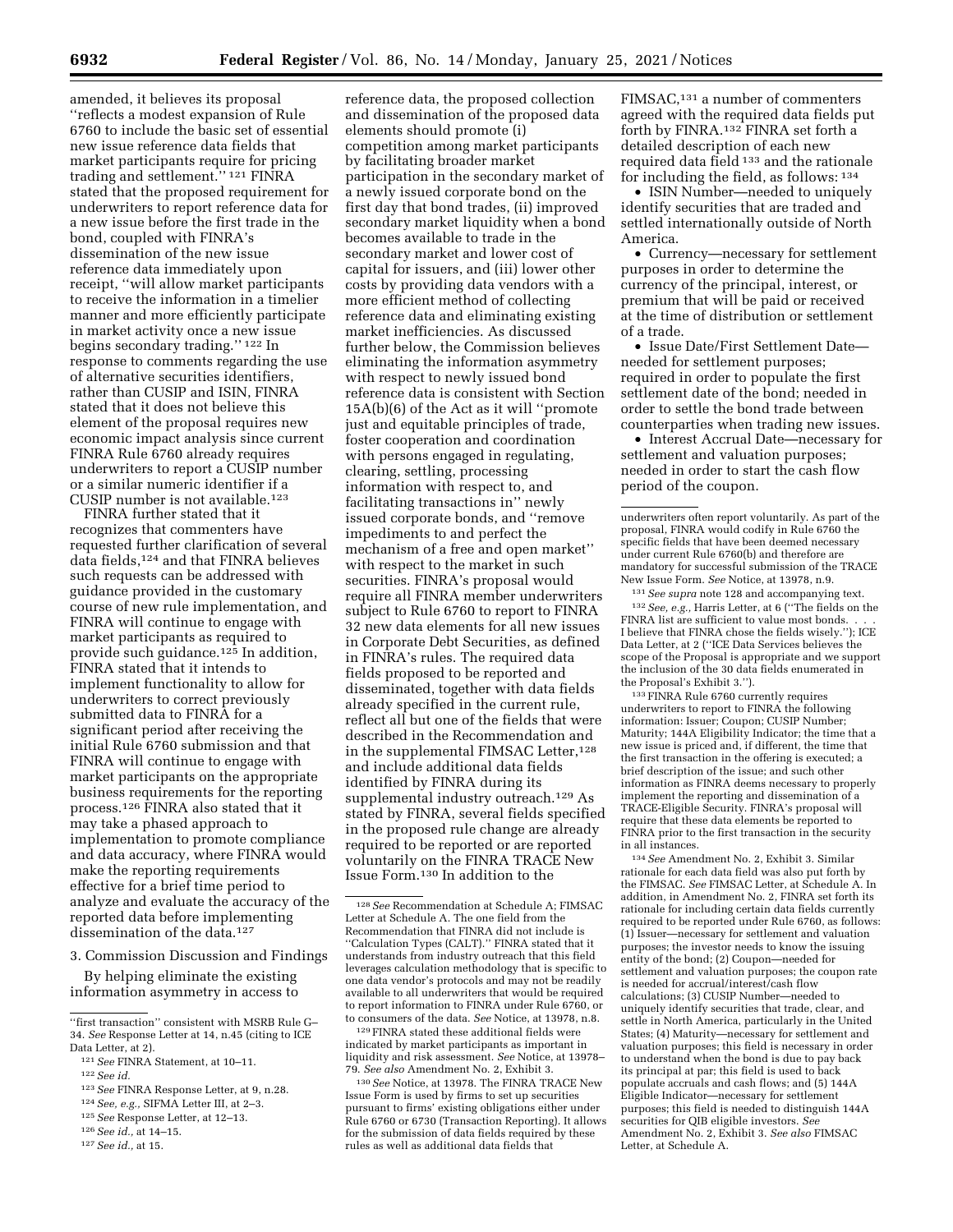• Day Count Description—necessary for settlement and valuation purposes; needed to calculate the purchase accrued interest and coupon of the security.

• Coupon Frequency—necessary for settlement and valuation purposes; needed to determine how often the coupon payment is made within the year and to calculate the purchase accrued interest and coupon payments.

• First Coupon Payment Date necessary for settlement and valuation purposes; needed to determine whether the coupon will have a short or long stub on its first coupon payment.

• Regulation S Indicator –necessary for settlement purposes; needed to distinguish Regulation S securities for non-U.S. entities.

• Security Type—needed to identify the type of security being traded and its terms/features.

• Bond Type—necessary for valuation purposes; needed as the bond classification dictates the payout order in the event of an issuer default; determines the liquidation preference which specifically affects the valuation of the security.

• First Coupon Period Type necessary for settlement and valuation purposes; denotes whether the coupon will have a short or long stub on its first coupon payment depending on the security's issue date.

• Convertible Indicator—necessary for valuation purposes; needed to understand if the bond is convertible and to allow set up with the underlying equity and conversion price/conversion ratio.

• First Conversion Date—necessary for valuation purposes; needed to determine when the bond may be converted into stock.

• First Conversion Ratio—necessary for valuation purposes; needed to determine the number of shares into which each convertible bond can be converted.

• Call Indicator—necessary for valuation purposes; needed in order to know if the bond has call feature(s); needed when the security is created and will also have an effect on its valuation.

• First Call Date—necessary for valuation purposes; needed in order to know the first call date of the security and will have an effect on bond valuation.

• Put Indicator—necessary for valuation purposes; needed in order to know if the bond has puttable feature(s); needed when the security is created and will also have an effect on its valuation.

• First Put Date—necessary for valuation purposes; needed in order to know the first put date of the security

and will have an effect on bond valuation.

• Minimum Increment—necessary for settlement purposes; needed in order to understand the minimum incremental amount of bonds that an entity can buy and settle at the depository.

• Minimum Piece/Denomination necessary for settlement purposes; needed in order to understand the minimum tradeable amount of bonds that an entity can buy and settle at the depository.

• Spread; Reference Rate & Floor necessary for settlement and valuation purposes; needed to build a cash flow table for the security which determines the coupon for the period; directly affects the purchase accrued interest and future interest distributions; needed to calculate the purchase and interest accrued.

• Underlying Entity Ticker necessary for valuation purposes; needed to value convertible bonds.

• Issuance Amount—addresses the size of the deal, which is a data attribute for index inclusion criteria across almost every fixed income index; would have influence on ETF, liquidity, etc.<sup>135</sup>

• First Call Price & First Put Price critical for option adjusted spread (OAS) and average life calculations; represent important fields for most clients (especially retail investors) when they gauge re-investment risk.

• Coupon Type—denotes potential complexity and predictable cash flow data.

• Rating (TRACE Grade)—important to assess risk; FINRA utilizes ratings to determine TRACE grade (Investment Grade or Non-Investment Grade) which determines dissemination volume caps.

• Perpetual Maturity Indicator important for pre-trade compliance; yield calculations generally use first call on perpetual securities.

• PIK Indicator—important for pretrade compliance as it indicates cash flow implications and risk for many investors.

As set forth above, FINRA has explained (and several commenters have agreed) 136 that each data field is required to either identify, settle or value a newly issued corporate bond. The Commission agrees with FINRA's rationale for requiring each data field, and believes that the required data fields are appropriately tailored to

facilitate the identification, valuation and settlement of newly issued corporate bonds.137 Furthermore, as discussed in detail in Section III.E below, the Commission believes FINRA's proposal encompasses a limited set of data that will enable broader market participation at the beginning of secondary market trading, but will not supplant the demand for more comprehensive data sets that contain additional fields not reported to or disseminated by FINRA.138

In addition, the Commission agrees that it is important that all required data elements for new issues in corporate debt securities be reported prior to the first transaction in the security so that market participants will be able to participate in the secondary market

137*See* ICE Data Letter, at 2, FIMSAC Letter, at 2–3 and Schedule A and Harris Letter, at 6 (all commenting that FINRA's proposal included the necessary data elements for achieving the purpose of enabling market participants to participate in the secondary market when trading begins). The Commission does not believe that requiring the reporting of CUSIP and ISIN will cause any change in the manner underwriters procure this information today or the extent to which market participants rely on this information to identify specific securities. As FINRA recognized, CUSIP is already required to be reported to FINRA under FINRA Rule 6760. *See, e.g.,* FINRA Response Letter, at 9, n.28. Furthermore, both CUSIP and ISIN are widely used today as primary methods for identifying securities. While consideration could be given by FINRA to accept the reporting of other securities identifiers if FINRA decided to explore that in the future, the Commission agrees with comments that CUSIP and ISIN are currently necessary data elements for market participants to identify specific securities, thereby enabling their participation in the secondary market when these securities begin trading. *See e.g.,* FIMSAC Letter, at Schedule A; FINRA Letter, at 6. Regarding comments concerning the collection of alternative securities identifiers such as FIGI, the Commission recognizes that freely available, open alternatives to proprietary identifiers do not entail fees for storage, use, and redistribution, as is frequently the case for proprietary identifiers. The Commission also recognizes there are challenges to the adoption of alternatives to proprietary identifiers such as CUSIP and ISIN that are in widespread use, such as the need for such alternative identifiers to be supported in reference data and clearance and settlement systems in order for them to be viable alternatives to proprietary identifiers. A future proposed rule change could seek to lessen reliance on proprietary identifiers for regulatory reporting, including regulatory reporting related to corporate bonds. The Commission notes that FINRA could, if appropriate, file a proposed rule change with the Commission to supplement or allow alternatives to the securities identifier information that it will be collecting pursuant to this proposal. Any such proposal would be informed by the public notice and comment process required by the Act.

138There are many other data provided by data vendors that provide bond issue reference data, such as issuer information (*e.g.,* fundamentals data, capital structure data), specific bond rating, bond trade and selling restrictions, classification data (industry, legal entity, etc.), corporate action data, ESG (Environmental, Social & Governance) data, dividend data, instrument analytics data, and security ownership data. *See supra note 87*.

<sup>135</sup>The Commission believes that FINRA's statement here is intended to convey that a bond's issuance amount (*e.g.,* the total par amount issued) is an important piece of information for market participants because the size of the issuance impacts a bond's potential inclusion in ETFs and impacts a bond's secondary market liquidity. 136*See supra* notes 131–132.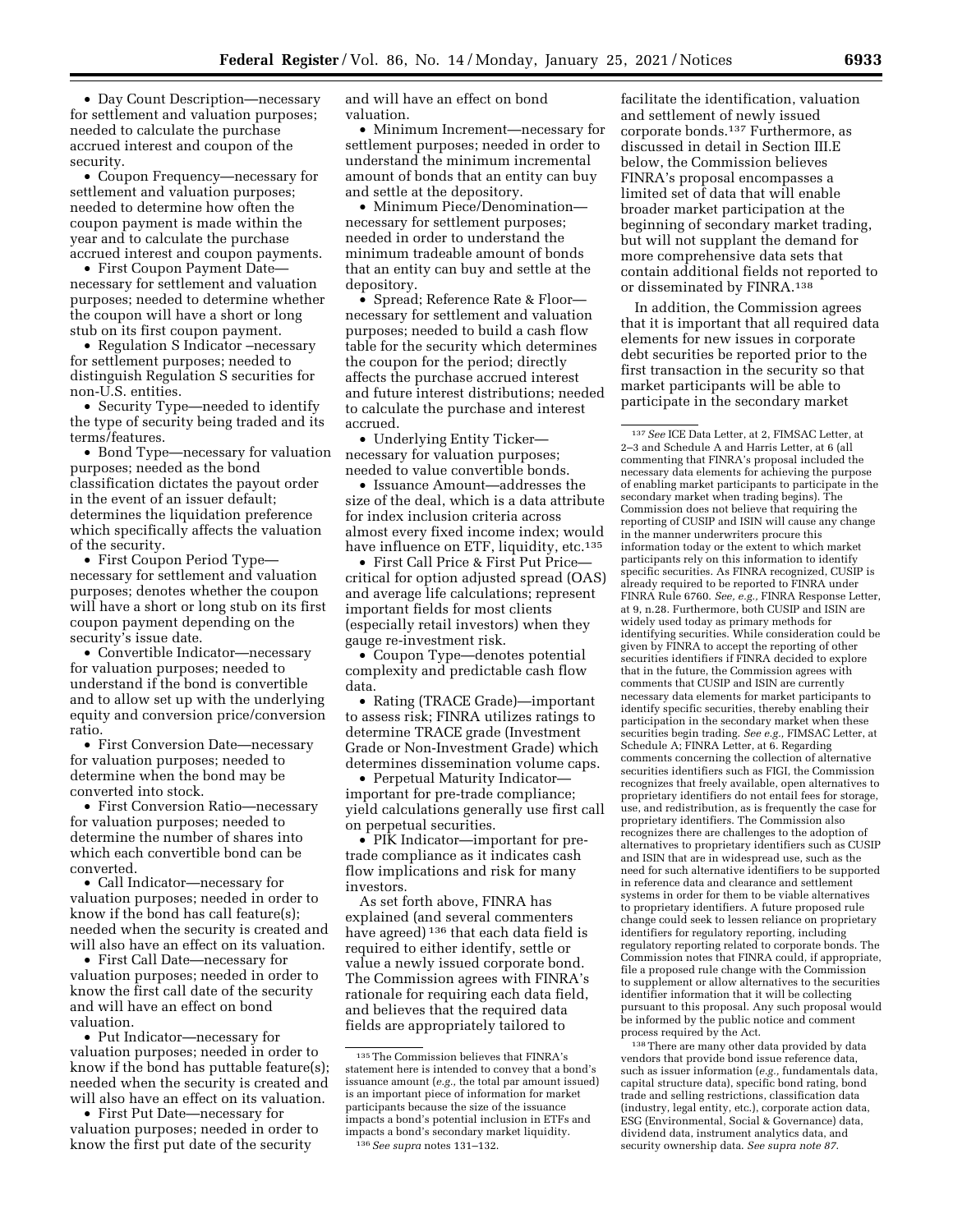promptly.139 FINRA stated this approach—to require uniform pre-first trade reporting 140—would allow FINRA to collect and make all of the data available immediately to market participants, resulting in a more consistent, timely, and complete data set that will support more efficient pricing, trading and settlement of bonds.141 As stated by FINRA and other commenters, improved reference data transparency should promote market efficiency and fair competition among all market participants by helping to ensure all market participants have access to consistent, timely and accurate reference data regarding newly issued corporate bonds.142 The Commission believes providing market participants with reference data important for their participation in the secondary market when a bond begins to trade should eliminate the information asymmetry described above, which would benefit the corporate bond market.<sup>143</sup> Enabling broader participation by all market participants should promote (i) improved competition among market participants by providing all market participants with the ability to access the same investment options to meet their own business and investment needs or those of their customers at the time a bond becomes available in the secondary market, (ii) improved secondary market liquidity and lower the cost of capital for issuers as more market participants become able to participate in the secondary market on

140The Commission recognizes that there may be an incremental burden on underwriters; however, the Commission believes this burden will be mitigated both by the existence of current reporting infrastructures and the fact that the data elements to be reported are likely already in the possession of underwriters, given the use of this information in the newly issued bond's primary offering. *See infra* Section III.D.3.

141*See* Notice, at 13979. FINRA noted that the Recommendation stated that managing underwriters should be required to report the data elements to FINRA no later than reporting such data elements to any third party not involved in the offering, including reference data vendors. *See*  Recommendation, at 3. *See also supra* note 113 for supporting comment letters.

142*See* Notice, at 13981. See also *supra* notes 31– 42 and accompanying text.

143*See supra* Section III.A.3.

the first day of trading; and (iii) lower other costs by providing data vendors with a more efficient method of collecting reference data and eliminating existing market inefficiencies.144 Furthermore, the Commission agrees with commenters and believes that the provision of reference data will benefit all participants on electronic trading platforms, including investors and intermediaries, by enabling them to price and trade bonds based on consistent, accurate, and timely information, which is vital to meet the information needs of an increasingly electronic corporate bond market.145

For these reasons, the Commission believes that FINRA's proposal is consistent with Section 15A(b)(6) of the Act as it will ''promote just and equitable principles of trade, foster cooperation and coordination with persons engaged in regulating, clearing, settling, processing information with respect to, and facilitating transactions in'' newly issued corporate bonds, and ''remove impediments to and perfect the mechanism of a free and open market'' with respect to the market in such securities, consistent with Section

145*See supra* notes 37–41 and note 100. *See also*  FIMSAC Transcript, *supra* note 36, Comments from Frederic Demesy, Refinitiv, at 0077–78 (''[W]e see a transformation in the bond markets where in the past market participants were expecting the data to be available at the end of day or the timeliness was not as important as it is now. Now, a market participant wants to have the information when the bond prices to set up their platforms to be able to trade. They want to have updates intraday, and that is a very big difference from what happened maybe two, three or five years ago where end of day updates was enough for them to operate. Now, the market participants want information intraday. And that forces market vendors . . . to rethink the way we distribute the reference data. And obviously the more the bond trades electronically, the more market participants would want to have this information on time.''); Comments from Alex Sedgwick, T. Rowe Price, at 0084–85 (''Electronic market-makers ultimately need this information to provide accurate pricing and accurate valuation for the prices that they are pushing out to the market. If this information is not available, that ultimately means that there are liquidity providers that may not be able to provide liquidity to us when those new issues are free to trade.'')

 $15A(b)(6)$  of the Act.<sup>146</sup> The Commission believes it is important for all required data fields to be reported to FINRA prior to the first transaction in the security because this requirement, coupled with FINRA's dissemination of the new issue reference data immediately upon receipt, will allow all market participants to have timely, basic information that is important for the identification, valuation, and settlement of newly issued corporate bonds in order to participate in the secondary market without delay.147

#### *C. FINRA as Centralized Data Source*

### 1. Comments on the Proposal

Petitioner questioned whether a single SRO would provide more accurate, complete and timely service than competing private sector providers and noted that the impact of any errors in a centralized system would be magnified.148 Petitioner stated that ''[i]f trades need more accurate, compete and timely data, they can switch to one of several major data providers.'' 149 Petitioner stated that the Approval Order did not explain ''why uniform (as opposed to accurate and accessible) data is necessary or desirable in a competitive market'' and that ''assuming uniformity were an important goal

. . . , neither FINRA nor the [Approval Order] has explained why that justifies a sole-source provider.'' 150 Petitioner

147*See supra* Section III.A and notes 90–104 and accompanying text for a discussion of concerns about information asymmetry in the corporate bond market today that can disadvantage many market participants; and note 145 and accompanying text. As discussed above, timely availability of this data should promote (i) competition, (ii) improve secondary market liquidity and lower cost of capital and (iii) lower other costs. In addition, FINRA has clearly and explicitly stated that it will provide guidance in the course of new rule implementation to provide any further clarification required regarding data fields, and will engage with market participants as required to provide such guidance. FINRA has also clearly and explicitly stated that it will engage with market participants on the appropriate business requirements for the reporting process and has stated that it may take a phased approach to implementation to promote compliance and data accuracy. *See supra* notes 125–127 and accompanying text.

148*See* Petitioner Letter, at 9–10.

150*See* Petitioner Statement, at 24.

<sup>139</sup>Currently, for information reported under Rule 6760 for trade reporting purposes, the rule allows phased reporting in some cases. Specifically, for an offering of a security that is priced and begins trading on the same business day between 9:30 a.m. and 4:00 p.m. Eastern Time, Rule 6760 requires ''as much of the information set forth in paragraph (b)*(1)* that is available prior to the execution of the first transaction of the offering, which must be sufficient to identify the security accurately, and such other information that FINRA deems necessary and provide all other information required under paragraph (b)*(1)* within 15 minutes of the Time of Execution of the first transaction.'' *See* Rule 6760(c).

<sup>144</sup>*See id. See also supra* notes 90–104 and accompanying text for a discussion of concerns about information asymmetry in the corporate bond market today that can disadvantage many market participants. Petitioner argued that FINRA provided no evidence the proposal would reduce broken trade errors or reduce costs or duplicated efforts. *See supra* notes 51–52. In contrast, other commenters and market participants stated that FINRA's proposed data service would reduce costs, eliminate duplicated efforts, and reduce trading errors, as market participants would no longer have to source data from multiple vendors or enter data manually. *See supra* notes 31–42 and 92–103 and accompanying text. As discussed herein, the Commission believes the proposal would benefit the corporate bond market by, among other things, lowering costs and potentially reducing trading errors.

<sup>146</sup>One commenter stated that FINRA should be required to demonstrate that the benefits of the proposal are so substantial and clear to overcome the strong presumption that private actors in competitive markets are the best means of providing goods and services. *See supra* note 54 and accompanying text. Pursuant to the Act, the Commission must approve an SRO's proposed rule change if it finds that such proposed rule change is consistent with Act and the rules and regulations issued thereunder that are applicable to such organization. *See* Section 19(b)(2)(C)(i) of the Act. For the reasons set forth herein, the Commission finds that FINRA has made such a showing.

<sup>149</sup>*See* Petitioner Statement at 23.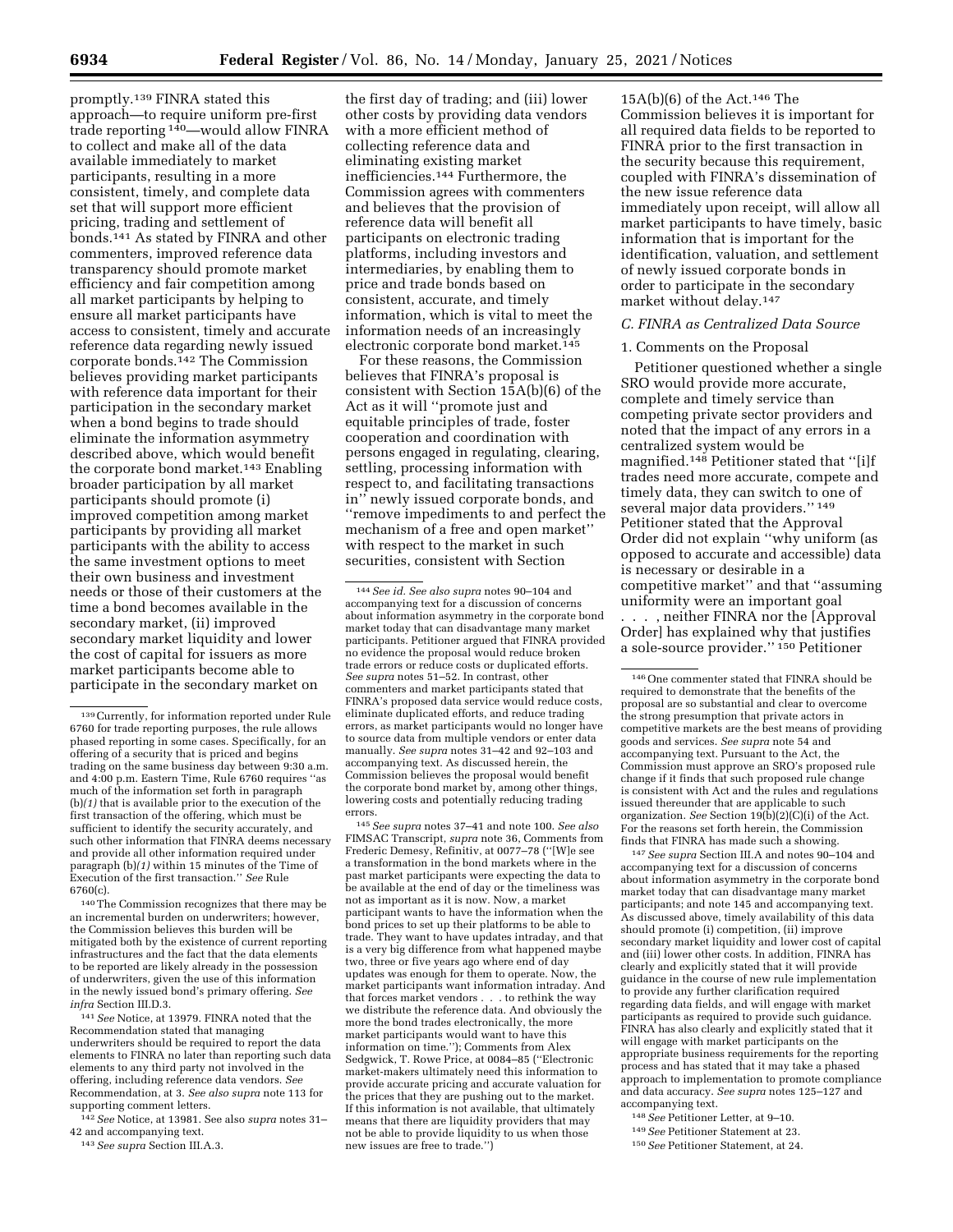further stated that private vendors will have a diminished incentive to gather, verify, organize, maintain, and provide reference data information, and that FINRA will not have the financial incentive to do so in a cost-effective manner or to improve its technology for collecting or distributing bond data, and, as a result, traders' cost for bond reference data may increase.151 Another commenter opposed giving FINRA or any other utility or vendor a monopoly or competitive advantage in the collection and dissemination of corporate bond new issue reference data, stating that doing so may reduce the overall quality and timeliness, and increase the cost, of the data.152 Petitioner suggested that FINRA should have considered alternatives to the proposal, including ''develop[ing] certification criteria for vendors, or common data standards for underwriters, at far less cost than the construction of a new service, and at far less risk of a single point of failure'' 153 and stated that the proposal violates the Act because it does not foster cooperation with existing data vendors and providers.154

Petitioner and another commenter stated that the proposal creates a conflict of interest for FINRA and reduces FINRA's standing as an independent regulatory force.155 The other commenter stated that FINRA has a pecuniary interest in promulgating the proposal and ''can use its regulatory authority to force underwriters to provide it with information and then sell the information to market participants at a profit.'' 156 On the other

156*See* Heritage Letter V, at 2. *See also* Petitioner Statement, at 31 (stating that pursuant to the proposal, FINRA ''would coerce underwriters to surrender bond-reference data and would (at least implicitly) compel broker-dealers to buy FINRA's data'' and that if the proposed database costs more than expected or does not achieve the purported benefits, FINRA may be motivated to take steps to save its own finances that, ''as a regulator, it is uniquely empowered to take.''). In Section III.F below, the Commission discusses comments regarding FINRA's potential fees for this service.

hand, FIMSAC stated it would be concerned by any alternative construct to FINRA's proposal that would give increased market power to a single commercial data provider without a commensurate level of regulatory oversight.157

A number of commenters questioned the quality of FINRA's current TRACE data, and pointed to a recent study that found that approximately 20% of entries had errors.158 Petitioner stated that ''[t]he best predictor of whether FINRA will be able to run an accurate data system is its experience with the TRACE system, an existing system that is simpler than the as-yet-unbuilt system FINRA proposes'' and that ''[n]othing in the record supports any inference that FINRA's new system would outperform the 20% error rate cited in the . . . Tabb Study.'' 159

### 2. FINRA Response to Comments

In response to comments that private vendors should continue to provide this information rather than a single SRO,<sup>160</sup> FINRA stated that ''[a] key element of the [p]roposal is that FINRA, as a notfor-profit SRO, will provide a limited set of essential corporate bond new issue reference data as a public market utility on timely, reasonable, and nondiscriminatory terms to anyone who chooses to receive it.'' 161 FINRA noted that, in contrast, ''the private data vendors that today provide corporate bond new issue reference data are not bound by similar obligations, and the FIMSAC expressed particular concern that a dominant private data vendor has refused to license data, or has withheld it selectively, for anti-competitive

158*See, e.g.,* Healthy Markets Letter II, at 5; Petitioner Letter III, at 5–6; and Petitioner Letter IV, at 4 (citing to Larry Tabb, Tabb Forum, ''An SEC-Mandated Corporate Bond Monopoly Will Not Help Quality'' (Mar. 21, 2019) (''Tabb Study'')). *See also*  Petitioner Statement, at 29.

159*See* Petitioner Statement, at 30.

160*See supra* notes 148–152 and accompanying text.

161*See* FINRA Statement, at 2.

reasons.'' 162 FINRA stated that the current disparity among vendor access to reference data results from competitive barriers in the current market, ''as underwriters have relatively few incentives to report to data vendors other than the prevalent incumbent data vendor, *i.e.,* Petitioner.'' 163 FINRA further noted that the FIMSAC was particularly concerned that ''a dominant private vendor's ability to restrict access to new issue reference data has immediate and direct downstream impacts on the ability of other market participants to perform critical market functions such as pricing, trading, clearing, and settling new issues once the bonds begin trading in the secondary market.'' 164 FINRA stated that comments from members and panelists at the FIMSAC meeting also provided support for the Subcommittee's recommended solution that FINRA establish and operate a consolidated, regulated data service.165 Furthermore, FINRA noted that the FIMSAC reaffirmed FINRA as ''the most logical and impartial choice'' to

163*See* FINRA Statement, at 12.

164*See* FINRA Statement, at 2–3 (citing Recommendation, *supra* note 30). FINRA further stated that Petitioner is the dominant private data vendor in today's market for corporate bond new issue reference data and ''often gains access to new issue reference data before other vendors and market participants.'' *See* FINRA Statement, at 3. In response, Petitioner stated that neither the Recommendation nor the FIMSAC Letter suggested that one dominant private data vendor engaged in anti-competitive activity. *See* Petitioner Motion, at 3. In addition, Petitioner stated that the Declarations ''conclusively rebut the notion that Petitioner engages in an anticompetitive leveraging of the new bond issuance functionality on the Petitioner Terminal service to gain preferential access to reference data.'' *See* Petitioner Motion, at 9. On the other hand, FINRA stated that the Declarations neither directly address nor dispel the concerns expressed by the FIMSAC and others that underlie the proposed rule change. *See* FINRA Opposition, at 6–9.

165Specifically, FINRA pointed to (i) a statement by Larry Harris, USC Marshall School of Business, that ''FINRA is best equipped to solve this problem;'' and (ii) a statement by Bob LoBue, J.P. Morgan, that the firm ''could probably populate [its existing process for providing new issue reference data to FINRA] a little bit deeper.'' *See* FINRA Statement, at 9 (citing to FIMSAC Transcript, *supra*  note 36).

<sup>151</sup>*See* Petitioner Letter III, at 5–6; Petition for Review, at 31. This commenter further stated that the proposed centralized data service could achieve a dominant position regardless of whether an innovating company could have done a better job and that the proposed database, run as a ''regulatory utility,'' is likely to produce a service less valuable than what market-based providers would produce. *See* Petitioner Statement, at 37.

<sup>152</sup>*See* Letter from Larry Tabb, TABB Group, dated May 15, 2019 (''Tabb Letter''), at 3. *See also*  Petitioner Letter V, at 2.

<sup>153</sup>*See* Petitioner Statement, at 24.

<sup>154</sup>*See* Petitioner Statement, at 20.

<sup>155</sup>*See* Petitioner Letter IV, at 5; Heritage Letter V, at 2. *See also* Petitioner Statement, at 31 (''The [proposal] . . . creates an inherent conflict between a public regulator and the private parties it regulates.'').

<sup>157</sup>*See* FIMSAC Letter, at 4. The FIMSAC stated that data vendors are conflicted by competing commercial interests and should not be in a position to determine who can have access to data necessary to value, trade and settle a newly issued corporate bond. *See id.* Petitioner, which has both a data business and an electronic bond trading platform, responded to this comment, stating that there is no basis for FIMSAC's claims that integrated firms are using their data business to harm competition in trading. Petitioner pointed to data showing that it holds only 3.2% of market share of domestic institutional electronic corporate bond trading, and argued that these data contradict any suggestion that the commenter has leveraged its data business to gain a competitive advantage for its electronic trading business. *See* Petitioner Letter II, at 2–4.

<sup>162</sup>*See* FINRA Statement, at 2 (citing Recommendation, *supra* note 30). In response, Petitioner stated that it submitted the Petitioner Motion and Declarations to rebut FINRA's allegations of anti-competitive conduct. Specifically, Petitioner stated that the Declarations demonstrate that Petitioner does not restrict access to its reference data service based on firms' willingness to use any of its trading services, or for any other anti-competitive reasons, and that Petitioner makes its reference data service broadly available on standard terms for standard use cases. *See* Petitioner Motion, at 10. FINRA, on the other hand, stated that the Declarations do not directly address the specific concerns expressed by the FIMSAC and are immaterial in light of the welldeveloped record. *See* FINRA Opposition, at 6–7.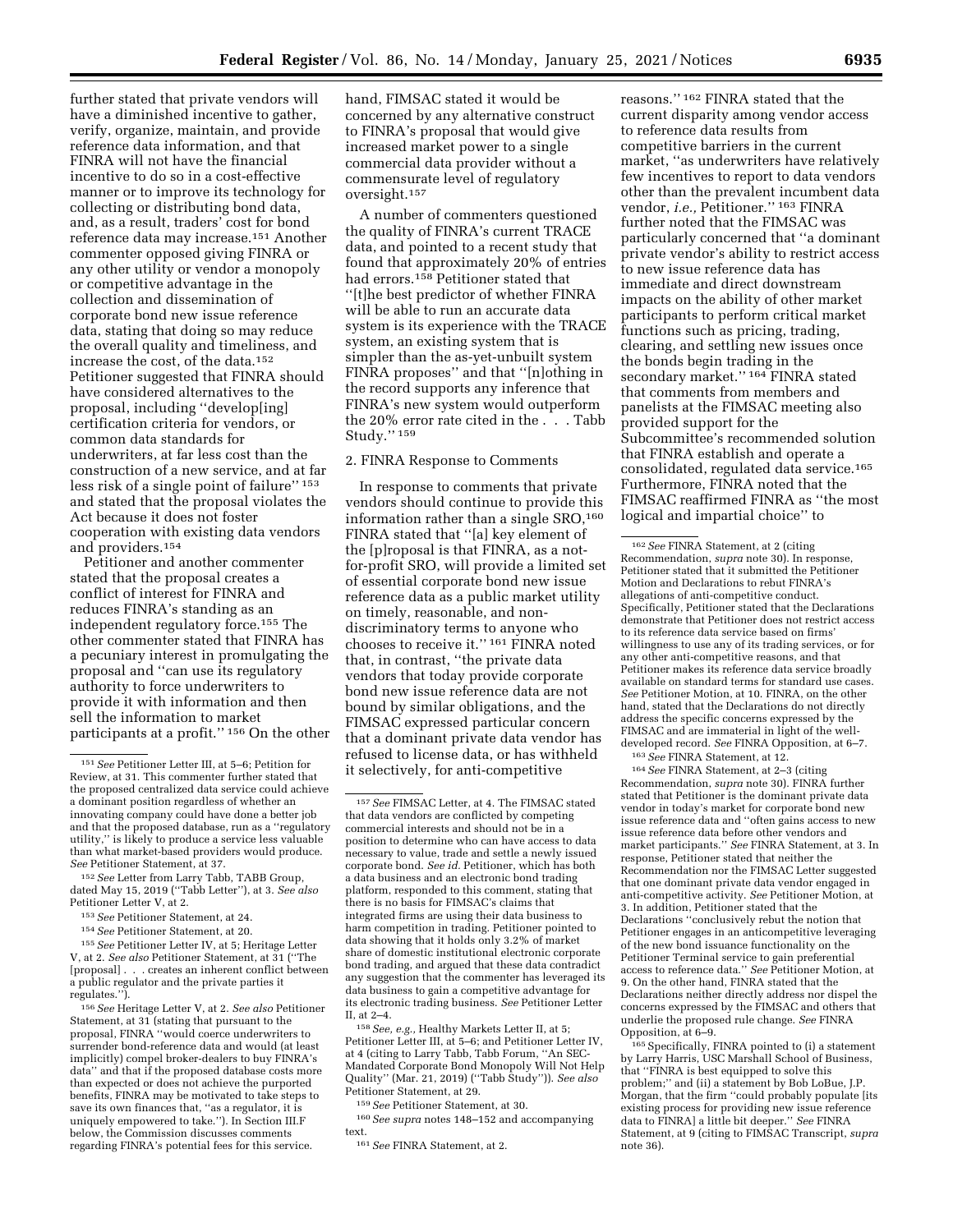establish and operate the data service in its comment letter, as FINRA would provide the data impartially ''to all market participants on objective and non-discriminatory terms.'' 166 While FINRA acknowledged that the proposed data service may create a potential single point of failure,<sup>167</sup> FINRA stated it continues to believe any concerns about the risks of consolidation do not outweigh the benefits of the data service, and that vendors are likely to continue collecting corporate bond new issue reference data.168

In response to comments that there exist alternatives to the proposal that would be less costly,169 FINRA noted that it considered alternatives and explained its rationale for the choices it made in its proposal.170 FINRA further stated that Petitioner's analysis that an SRO's proposed rule change cannot be approved if some alternative might also accomplish the same goal is flawed.171

In response to comments regarding alleged conflicts of interest and FINRA acting in a commercial rather than a regulatory role,<sup>172</sup> FINRA stated that, as a non-profit registered securities

167*See supra* note 153 and accompanying text.

168*See* Response Letter, at 10. However, one commenter stated that FINRA offers no reason why vendors would continue to fund their own research in addition to paying for FINRA's information. *See*  Petitioner Letter V, at 3. *See also* Section III.E for a discussion of the proposal's impacts on competition.

169*See supra* note 153 and accompanying text. 170*See* FINRA Statement, at 25. *See also* Notice, at 13979 (''FINRA alternatively considered maintaining the Rule's phased reporting approach for offerings in corporate debt securities subject to the proposal, with certain core information required prior to the first trade and an extended 60-minute window for remaining information, given the additional data fields that would be required to be reported under the proposal. However, FINRA believes that the proposed approach to require uniform pre-first trade reporting better supports the stated goals in the FIMSAC Recommendation to increase the efficiency of the corporate bond market and promote fair competition among all market participants.''); 13982–83 (''FINRA also considered whether there was an appropriate alternative approach that involved an expansion of the DTCC's NIIDS service to include corporate new issue reference data. However, based on operational and commercial reasons, including inefficiencies with integrating the existing FINRA reporting infrastructure with a separate DTCC infrastructure, FINRA concluded that expanding the current existing FINRA reporting and dissemination framework was a more effective and efficient approach . . .'').

171*See* FINRA Statement, at 25.

172*See supra* notes 155–157 and accompanying text.

association and SRO, it does not intend to compete with or displace private data vendors.173 FINRA added that it did not initiate the proposal for commercial benefit but did so in response to a specific recommendation and regulatory need identified by the FIMSAC.174 FINRA stated that the proposal is designed to achieve a clear regulatory objective—to provide more timely and accurate consolidation and dissemination of key corporate bond new issue reference data.175 Furthermore, FINRA noted that under Section 15A of the Act, it is charged with a number of responsibilities including, among others, removing impediments to a free and open market and fostering clearance, settlement, and information processing with respect to transactions in corporate bonds and other securities.176 FINRA stated that, in light of this mandate, the collection, consolidation and dissemination of fundamental security information is not a novel role for a registered securities association, and FINRA routinely provides other types of basic security information to the marketplace to, among other things, facilitate the clearing and settlement of securities and improve transparency.177 FINRA also noted that SRO regulation of new issue reference data is not novel, as the same kind of new issue reference data for municipal bonds are made available under rules adopted by the MSRB, which is charged with a similar mandate as FINRA in the municipal securities market.178 FINRA concluded that it believes that the establishment of a corporate bond new issue reference data service fits squarely within the scope of FINRA's affirmative regulatory authority under the Act.179

In response to comments concerning the risk of consolidating the proposed corporate bond new issue reference data with FINRA and the timeliness and

176*See* FINRA Statement, at 2; Response Letter, at 9. *See also* Section 15A(b)(6) of the Act, 15 U.S.C. 78*o*–3(b)(6).

177*See* Response Letter, at 9–10. For example, FINRA makes available to the public all transaction data in corporate bonds through TRACE. *See*  FINRA's TRACE Overview, available at *[https://](https://www.finra.org/sites/default/files/TRACE_Overview.pdf) [www.finra.org/sites/default/files/TRACE](https://www.finra.org/sites/default/files/TRACE_Overview.pdf)*\_ *[Overview.pdf.](https://www.finra.org/sites/default/files/TRACE_Overview.pdf) See also* FINRA Statement, at 2. FINRA also makes details about corporate and agency debt securities available to FINRA members and provides a tool to the public that enables them to analyze and compare the costs of owning mutual funds. *See* TRACE OTC Corporate Bonds and Agency Debt User Guide, available at *[https://](https://www.finra.org/sites/default/files/TRAQS-CA-user-guide-v4.7.pdf.pdf) [www.finra.org/sites/default/files/TRAQS-CA-user](https://www.finra.org/sites/default/files/TRAQS-CA-user-guide-v4.7.pdf.pdf)[guide-v4.7.pdf.pdf;](https://www.finra.org/sites/default/files/TRAQS-CA-user-guide-v4.7.pdf.pdf)* FINRA Fund Analyzer, available at *[https://tools.finra.org/fund](https://tools.finra.org/fund_analyzer/)*\_*analyzer/.* 

178*See* FINRA Statement, at 2.

accuracy of current TRACE data,180 FINRA stated that there is key information missing from the analysis on which these commenters rely, and without such information it is difficult for FINRA to provide a meaningful response to the analysis.181 FINRA stated that based on its own review of TRACE and the same vendor's data, FINRA found different results, including a significant number of instances where it received data not yet available from the vendor.182 FINRA also stated that it would expect substantially fewer reconciliation differences if the proposal is approved because FINRA believes a number of the differences found in the analysis may have resulted from data fields that are not currently system-validated.183 In contrast, FINRA stated that the corporate bond new issue reference data fields would become system-validated under this proposal, as FINRA would employ systemic and operational checks for all of the data fields to determine if any fields are either missing or not conforming to expected format or standards at the time of submission.184 Furthermore, FINRA stated that FINRA's long history of successfully providing critical TRACE data to the markets since 2002 negates any concerns about TRACE' s accuracy.185

3. Commission Discussion and Findings

a. Centralized Database Provider

The Commission believes that FINRA is an appropriate entity to operate a centralized database for newly issued corporate bond reference data because of its status as a regulated SRO and its

181*See* Response Letter, at 10–11; FINRA Statement, at 23–22. Specifically, with respect to the Tabb Study cited by certain commenters, FINRA stated that it is not clear what TRACE data was used for the analysis or which point in time during the trading day was used to compare TRACE data with the vendor's data. In addition, FINRA stated that the analysis does not explain which of the two sources (TRACE or the vendor) were deemed accurate (it only references ''reconciliation differences'') or whether the differences included cases where data were not present yet in either system. *See id.* In response, Petitioner stated that FINRA's response is ''puzzling'' as the Tabb Study states that it used the ''initial release'' of FINRA's own ''TRACE Corporate and Agency Master file,'' and stated that neither FINRA nor any other commenter contests that the concern is with the inaccuracy of FINRA's data. *See* Petitioner Letter V, at 2.

182*See* Response Letter, at 10–11; FINRA Statement, at 23–22.

184*See id.* In response, Petitioner stated that FINRA's reliance on unspecified ''systemvalidated'' data is not enough to refute the historical evidence of ''a high error rate for comparatively simple data.'' *See* Petitioner Letter V, at 3. 185*See* FINRA Statement, at 24.

<sup>166</sup>*See* FINRA Statement, at 9–10 (citing the FIMSAC Letter). FINRA further noted that the FIMSAC articulated a ''concern that certain large reference data providers 'have in the past, and could in the future, manage their data and trading businesses in a coordinated fashion—refusing to license their leading reference data products to trading platforms that they deem to be competitive with their own.'" *See id.* at 10 (citing FIMSAC Letter, at 3–4).

<sup>173</sup>*See* Response Letter, at 10. 174*See id.* 

<sup>175</sup>*See id.* 

<sup>179</sup>*See* FINRA Statement, at 2.

<sup>180</sup>*See supra* notes 148, 158–159 and accompanying text.

<sup>183</sup>*See id.*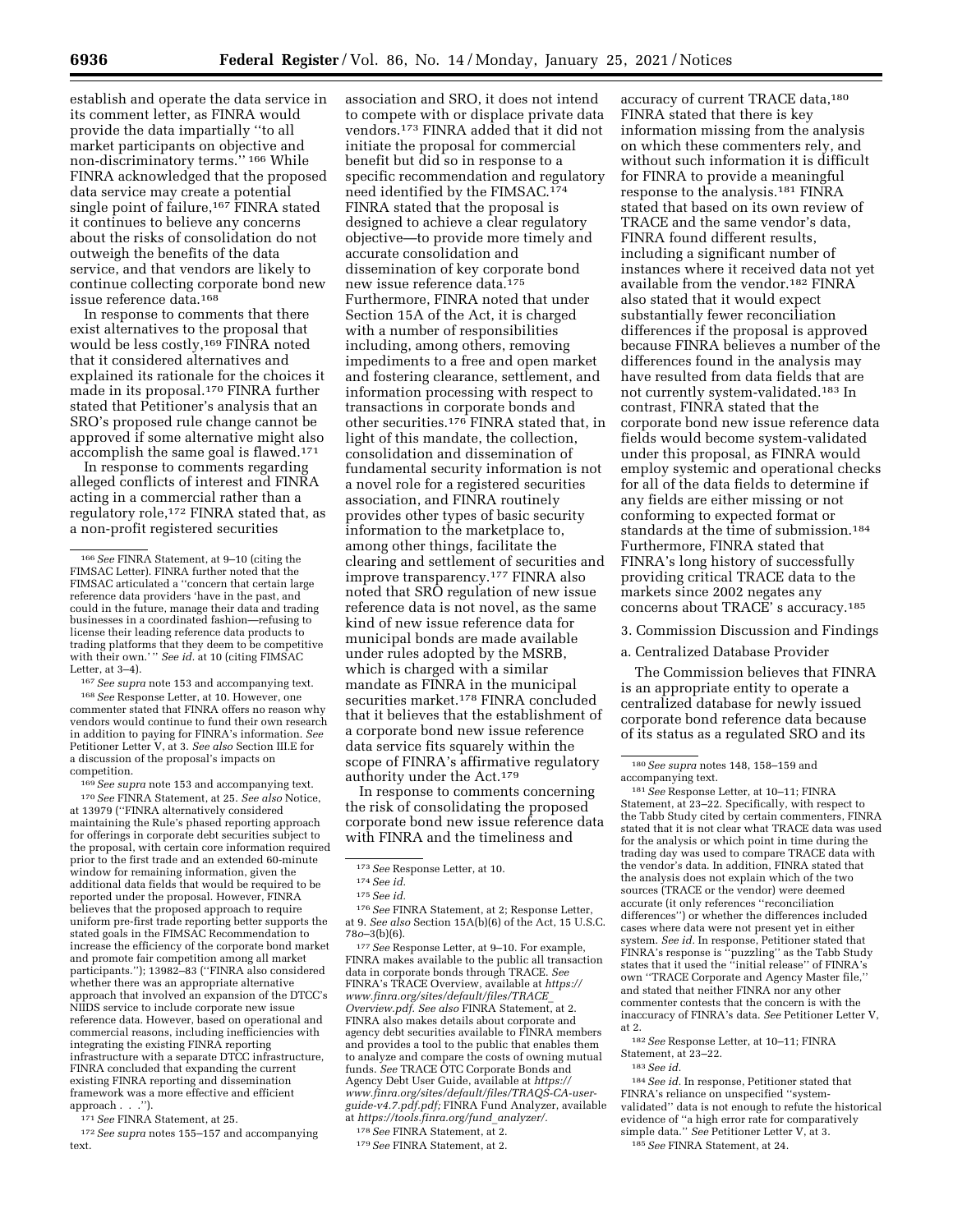accompanying regulatory obligations, and because of its demonstrated experience with the establishment and maintenance of databases used by the public.186 There is an information asymmetry in the market for newly issued corporate bond reference data.187 Specifically, there is a lack of broadly available and accessible new issue reference data on the first day of secondary market trading that impedes the efficiency and competition in the current marketplace.188 The Commission finds that FINRA's proposed reporting requirements and dissemination protocol of such data are reasonably designed to address this information asymmetry by facilitating access to timely and accurate new issue corporate bond reference data, consistent with Section 15A of the Act.189

The Commission believes that FINRA's status as an SRO will help ensure that it operates the New Issue Reference Data Service in a manner that will address the current information asymmetry in reference data availability on the first day of secondary market trading. Importantly, Section 15A of the

 $^{\rm 187}\, \rm As$  discussed above, in the corporate bond market today, the Commission understands from market participants that Petitioner typically has the timeliest access to newly issued bond reference data on the first day a bond trades, as it enjoys the voluntary cooperation of underwriters. *See supra*  note 91. While market participants and others have expressed concerns that Petitioner is engaged in anti-competitive conduct in the market for newly issued corporate bond reference data, the Commission is not making any findings herein regarding whether Petitioner has actually engaged in such conduct. *See supra* notes 162 and 164 and accompanying text.

188 In contrast to the corporate bond market, the municipal securities market and Treasury market have centralized mechanisms in place that provide market-wide access to information about newly issued securities on the first day of trading. MSRB Rule G–34 requires municipal securities underwriters to submit new issue information for municipal bonds to the New Issue Information Dissemination Service (''NIIDS''), which is operated by the Depository Trust and Clearing Corporation (''DTCC''). The FIMSAC noted that this information includes ten data elements required to set up an issue in the NIIDS, as well as up to 70 additional data elements. *See* Recommendation, at 1. In the Treasury market, the U.S. Department of the Treasury publishes details about upcoming issuances in a new issue calendar and immediately following each auction.

189*See supra* Section III.A.3 and Section III.B.3. One commenter argued that FINRA should have considered alternatives to the proposal to address information asymmetries in the market for newly issued corporate reference data. But, as discussed above, the Act requires that the Commission approve an SRO's proposed rule change if it finds that such proposed rule change is consistent with Act and the rules and regulations issued thereunder that are applicable to such organization. *See* Section  $19(b)(2)(\dot{C})(i)$  of the Act. For the reasons set forth herein, the Commission finds that FINRA has made such a showing.

Act will require FINRA to provide the New Issue Reference Data Service to market participants in a manner that is not unfairly discriminatory and on terms that are equitable and reasonable.190 Furthermore, as an SRO, the Commission oversees FINRA to ensure that it is carrying out its regulatory responsibilities. The Commission has the ability to review FINRA's proposed rule changes for consistency with the Act, which would include any proposed changes with respect to the operation of the New Issue Reference Data Service and, as discussed below, any proposed fees for accessing the database.191 The Commission also oversees FINRA through inspections of its operations and programs. Finally, FINRA has an obligation to operate consistent with requirements under the Act and with its own rules, and is required to enforce compliance by its members with the federal securities laws and FINRA's own rules.192

In addition to being subject to a comprehensive regulatory regime, FINRA has extensive experience with collecting data from its members and disseminating such data to the public. For example, TRACE, which FINRA has operated since 2002, provides information to investors and other market participants about secondary market trades in corporate bonds and other debt securities that it collects from its member firms. Currently, TRACE disseminates information to the marketplace about corporate bond trades, including trade price and size, immediately upon receipt.193 U.S.

<sup>191</sup> Pursuant to Section 15A of the Act, FINRA, as a registered securities association, must establish rules that generally: (1) Are designed to prevent fraud and manipulation, promote just and equitable principles of trade, foster cooperation and coordination with persons engaged in regulating, clearing, settling, processing information with respect to, and facilitating transactions in securities, remove impediments to and perfect the mechanism of a free and open market and a national market system, and, in general, protect investors and the public interest; (2) provide for the equitable allocation of reasonable fees; (3) do not permit unfair discrimination; (4) do not impose any unnecessary or inappropriate burden on competition; and  $(\bar{5})$  with limited exceptions, allow any broker-dealer to become a member. *See* 5 U.S.C. 78s(g).

192*See* 5 U.S.C. 78s(g).

193*See* FINRA Regulation Notice 19–12 (April 12, 2019), available at *[https://www.sec.gov/spotlight/](https://www.sec.gov/spotlight/fixed-income-advisory-committee/finra-regulatory-notice-trace-19-12.pdf)  [fixed-income-advisory-committee/finra-regulatory](https://www.sec.gov/spotlight/fixed-income-advisory-committee/finra-regulatory-notice-trace-19-12.pdf)[notice-trace-19-12.pdf.](https://www.sec.gov/spotlight/fixed-income-advisory-committee/finra-regulatory-notice-trace-19-12.pdf)* In addition, FINRA makes details about corporate and agency debt securities available to FINRA members. *See* TRACE OTC Corporate Bonds and Agency Debt User Guide, available at *[https://www.finra.org/sites/default/](https://www.finra.org/sites/default/files/TRAQS-CA-user-guide-v4.7.pdf.pdf)  [files/TRAQS-CA-user-guide-v4.7.pdf.pdf.](https://www.finra.org/sites/default/files/TRAQS-CA-user-guide-v4.7.pdf.pdf)* 

secondary trading markets have greatly benefitted from the increased transparency that have resulted from FINRA's establishment, management and expansion of TRACE.194 In addition, FINRA currently operates the Order Audit Trail System (''OATS''), which was established in 1996.195 Pursuant to FINRA Rules, FINRA's members report data to OATS to create an integrated audit trail of order, quote, and trade information for all NMS stocks and OTC equity securities.196 The Commission believes that the New Issue Reference Data Service would be an appropriate extension of the data services that FINRA provides to the public and would benefit from FINRA's experience in collecting and disseminating data to the public; the Commission also notes that the proposal is limited to reference data regarding TRACE-eligible bonds.197

194*See, e.g.,* FIMSAC Letter, at 3; Hendrik Bessembinder, William Maxwell, and Kumar Venkataraman, ''Market Transparency, Liquidity Externalities, and Institutional Trading Costs in Corporate Bonds,'' *Journal of Financial Economics*  82, 251–288 (2006), available at *[https://doi.org/](https://doi.org/10.1016/j.jfineco.2005.10.002) [10.1016/j.jfineco.2005.10.002;](https://doi.org/10.1016/j.jfineco.2005.10.002)* Michael A. Goldstein, Edith S. Hotchkiss, and Erik R. Sirri, ''Transparency and Liquidity: A Controlled Experiment on Corporate Bonds,'' *The Review of Financial Studies* 20, 235–273 (2007), available at *[https://doi.org/10.1093/rfs/hhl020;](https://doi.org/10.1093/rfs/hhl020)* Amy K. Edwards, Lawrence E. Harris, and Michael S. Piwowar, ''Corporate Bond Market Transaction Costs and Transparency,'' *The Journal of Finance*  62, 1421–1451 (2007), available at *[https://doi.org/](https://doi.org/10.1111/j.1540-6261.2007.01240.x) [10.1111/j.1540-6261.2007.01240.x;](https://doi.org/10.1111/j.1540-6261.2007.01240.x)* and Dominique C. Badoer and Cem Demiroglu, ''The Relevance of Credit Ratings in Corporate Bond Markets,'' *The Review of Financial Studies* 32, 42–74 (2018), available at *[https://doi.org/10.1093/rfs/hhy031.](https://doi.org/10.1093/rfs/hhy031)* 

195*See* In the Matter of National Association of Securities Dealers, Inc., Order Instituting Public Proceedings Pursuant to Section 19(h)(1) of the Securities Exchange Act of 1934, Making Findings and Imposing Remedial Sanctions, Exchange Act Release No. 37538 (August 8, 1996), Administrative Proceeding File No. 3–9056 and Report Pursuant to Section 21(a) of the Securities Exchange Act of 1934 Regarding the NASD and The Nasdaq Stock Market LLC (''Nasdaq''). *See also* Securities Exchange Act Release No. 39729 (March 6, 1998), 63 FR 12559 (March 13, 1998) (order approving proposed rules comprising OATS) (''OATS Approval Order'').

196 *Id. See also* Securities Exchange Act Release No. 63311 (November 12, 2010), 75 FR 70757 (November 18, 2010) (SR–FINRA–2010–044) (order approving proposed rule change by FINRA relating to the expansion of OATS to all NMS stocks). While OATS data are not disseminated to the public, it is used by FINRA to recreate events in the lifecycle of an order and monitor the trading activity of member firms. *See [https://www.finra.org/filing](https://www.finra.org/filing-reporting/market-transparency-reporting/order-audit-trail-system-oats)[reporting/market-transparency-reporting/order](https://www.finra.org/filing-reporting/market-transparency-reporting/order-audit-trail-system-oats)[audit-trail-system-oats.](https://www.finra.org/filing-reporting/market-transparency-reporting/order-audit-trail-system-oats)* 

197The Commission also notes that the FIMSAC considered various alternatives to FINRA in its deliberations, including private sector providers, and settled on FINRA because it believed that FINRA was the most logical and impartial choice because it is subject to regulatory oversight by the Commission and because of underwriters' existing reporting mechanisms with FINRA. *See* FIMSAC Letter, at 3.

<sup>186</sup>*See infra* notes 193–197 and accompanying

<sup>190</sup>*See* 15 U.S.C. 78*o*–3. *See also* FIMSAC Letter, at 3 (recognizing the importance of the operator of a reference data to be subject these standards of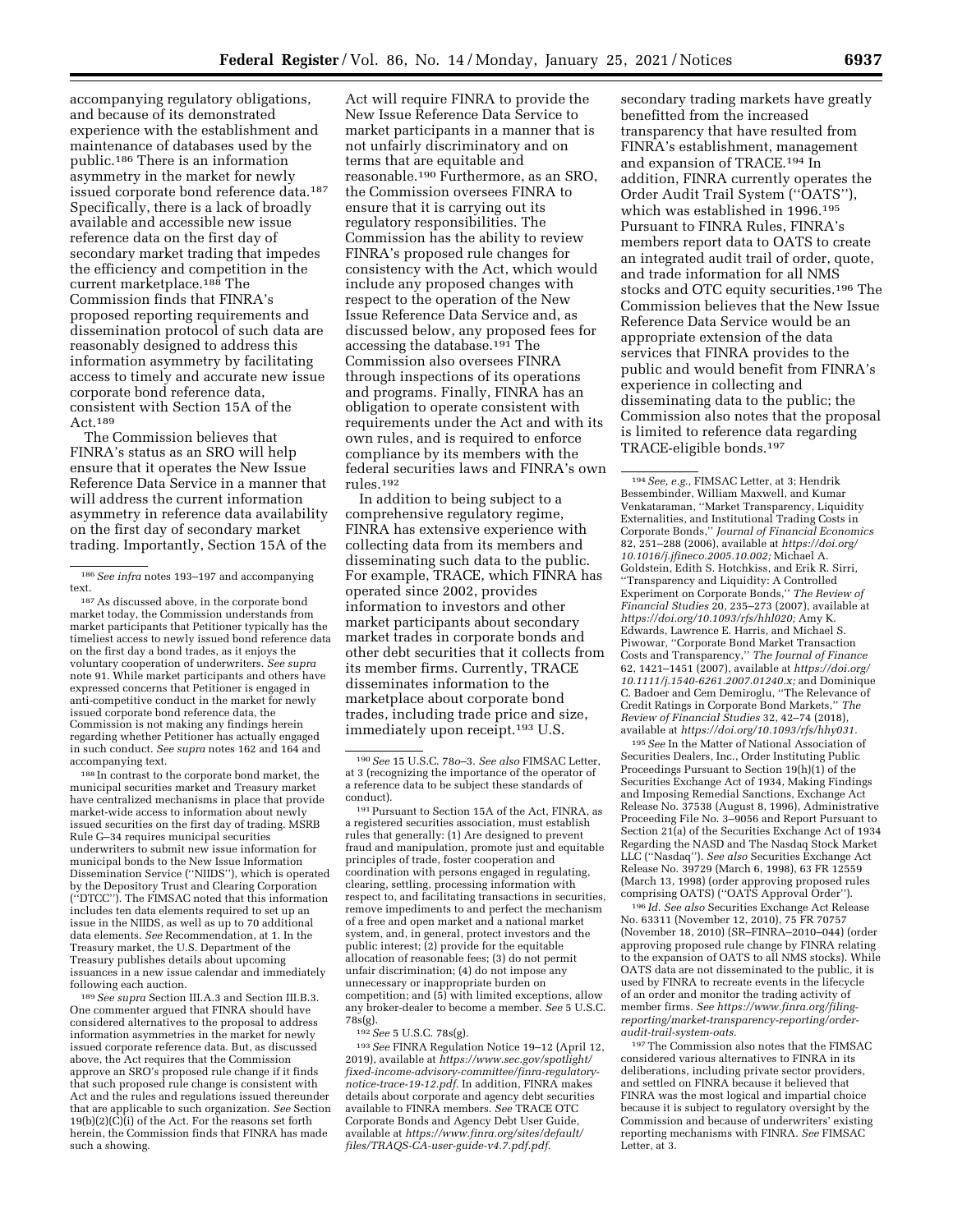### b. Data Quality and Resilience

Some commenters have expressed concerns that the New Issue Reference Data Service will harm corporate bond reference data quality and resilience, noting that (1) it would create a single point of failure, (2) FINRA would not be incentivized to maintain high quality data, and (3) current error rates in TRACE is evidence that FINRA's reference database will not be reliable.198 The Commission is not persuaded by these arguments. Regarding concerns about a single point of failure, it is not clear to the Commission that FINRA's New Issue Reference Data Service will indeed be a single point of failure.<sup>199</sup> While some have suggested that FINRA's proposal would increase efficiencies due to the consolidation of reference data within one entity,200 it is the Commission's judgment that it is premature to draw conclusions about the impact of FINRA's proposal on the manner in which underwriters currently distribute data or how other data vendors conduct business or customers' demand for other data vendors' services. FINRA's proposal does not disrupt the ability of underwriters to continue reporting new issue reference data to data vendors. Because underwriters already have these data reporting processes in place and have incurred the costs of establishing those processes, underwriters may choose to continue to provide new issue reference data to data vendors as well as to FINRA. Should that be the case, private data vendors will continue to be incentivized to invest in their current methods of collection and distribution and concerns about a single point of failure will be mitigated. If market participants do in fact change their current practices and report new issue reference data to FINRA only,201 the Commission believes that FINRA's experience with establishing and maintaining databases such as TRACE and OATS and the Commission's regulatory oversight of FINRA will ensure that the New Issue

Reference Data Service is designed and operated consistent with the Act.202

The Commission also believes that FINRA will be incented to build and maintain a high quality New Issue Reference Data Service. As discussed previously, it is possible that the current business processes for new issue reference data distribution remain, which would impose competitive pressures on FINRA to provide high quality new issue reference data. If FINRA does become the sole source of new issue reference data, however, the Commission believes that FINRA will build and maintain a high quality New Issue Reference Data Service, mitigating concerns about data quality and resilience, because of (i) FINRA's experience with the establishment and maintenance of databases such as TRACE and OATS, (ii) its status and regulatory obligations as a regulated SRO, and (iii) the Commission's oversight of FINRA, including our inspection and examination functions.

Finally, the Commission is not persuaded that commenters' concerns about error rates in TRACE data call into question the ability of FINRA to build and maintain a reliable reference database. As discussed above, commenters have expressed concerns about FINRA's proposed reference database, arguing that ''reconciliation differences'' show that FINRA's current collection of bond data contains a high incidence of errors.203 On the other hand, FINRA has argued that ''reconciliation differences'' do not necessarily mean errors nor demonstrate that FINRA's current collection of data has a high incidence of errors.204 Furthermore, FINRA states that it found different results based on its own review of TRACE data, including a significant number of instances where it received data not yet available from the vendor.<sup>205</sup> This FINRA analysis suggests that a number of the ''reconciliation differences'' deemed to reflect FINRA errors may in fact be the simple result of FINRA possessing certain data that was not yet available to the vendor.

Moreover, the Commission does not believe that the disputed comments concerning existing TRACE error rates call into question the ability of FINRA to build and maintain a reliable reference database for the following additional reasons.206 First, as discussed above, FINRA has an established track record of creating reliable databases of information gathered from its member firms and made available to the public.207 Additionally, FINRA has explicitly and clearly stated that it will engage with market participants on the appropriate business requirements for the reporting process, it intends to implement functionality to allow for underwriters to correct previously submitted data to FINRA for a significant period after receiving the initial Rule 6760 submission, it may take a phased approach to implementation to promote compliance and data accuracy, and data reported to FINRA will be system-validated.208 The Commission expects FINRA to do these things and believes that FINRA is committed to establishing a reliable reference database, consistent with its statutory and regulatory obligations under the Act, and the Commission will continue to monitor closely FINRA's work and implementation of the New Issue Reference Data Service.209 Furthermore, as discussed above, the Commission oversees FINRA as an SRO and, to the extent that it is operating the database in a manner that violates the Act or the rules and regulations thereunder, the Commission will have recourse.

#### *D. Burden on Underwriters*

### 1. Comments on the Proposal

Commenters expressed concerns about how FINRA's proposal might impact the underwriters that will be required to provide FINRA with new reference data elements for newly issued corporate bonds. One commenter argued that the proposal would increase regulatory and liability burdens for

<sup>198</sup>*See supra* notes 148, 151–152, and 158–159 and accompanying text.

<sup>199</sup>The Commission believes that data vendors will continue to compete for the provision of data services and expects that market participants will turn to a variety of sources for their data needs depending on the facts and circumstances at hand. *See* infra Section III.E for a discussion of the proposal's impact on competition.

<sup>200</sup>*See, e.g., infra* note 216 and accompanying text.

<sup>201</sup>*See, e.g.,* FIMSAC Letter, at 3 and *infra* note 216 and accompanying text (describing the potential for underwriters to change their current practices by reporting reference data to FINRA only).

<sup>202</sup>As discussed above, the Commission oversees FINRA by, among other things, conducting inspections of its operations and programs to examine whether FINRA is operating consistent with Act requirements and its own rules. *See supra*  Section III.C.3.a.

<sup>203</sup>*See supra* notes 158–159 and accompanying text.

<sup>204</sup> In particular, FINRA states that the analysis does not explain which of the two sources (TRACE or the vendor) were deemed accurate (it only references ''reconciliation differences'') or whether the differences included cases where data were not present yet in either system. *See* Response Letter, at 11.

<sup>205</sup>*See id.* 

<sup>206</sup>The Commission is not taking a position on the accuracy of either commenters<sup>7</sup> or FINRA's<br>statements regarding error rates.

<sup>&</sup>lt;sup>207</sup> See supra notes 193-197 and accompanying text. 208*See* Response Letter, at 11–15. 209 In addition, as discussed below, the

Commission believes that data vendors will likely continue to compete in the market for data. In addition to potentially competing in the market for new issue reference data by operating as they do today, these data vendors will also continue to compete based on differing value added services related to the required information and also based on additional data fields, data updates, and services related to the data and that such competition should continue to spur innovation and allay concerns regarding a single point of failure and error rates. *See infra* Section III.E.3.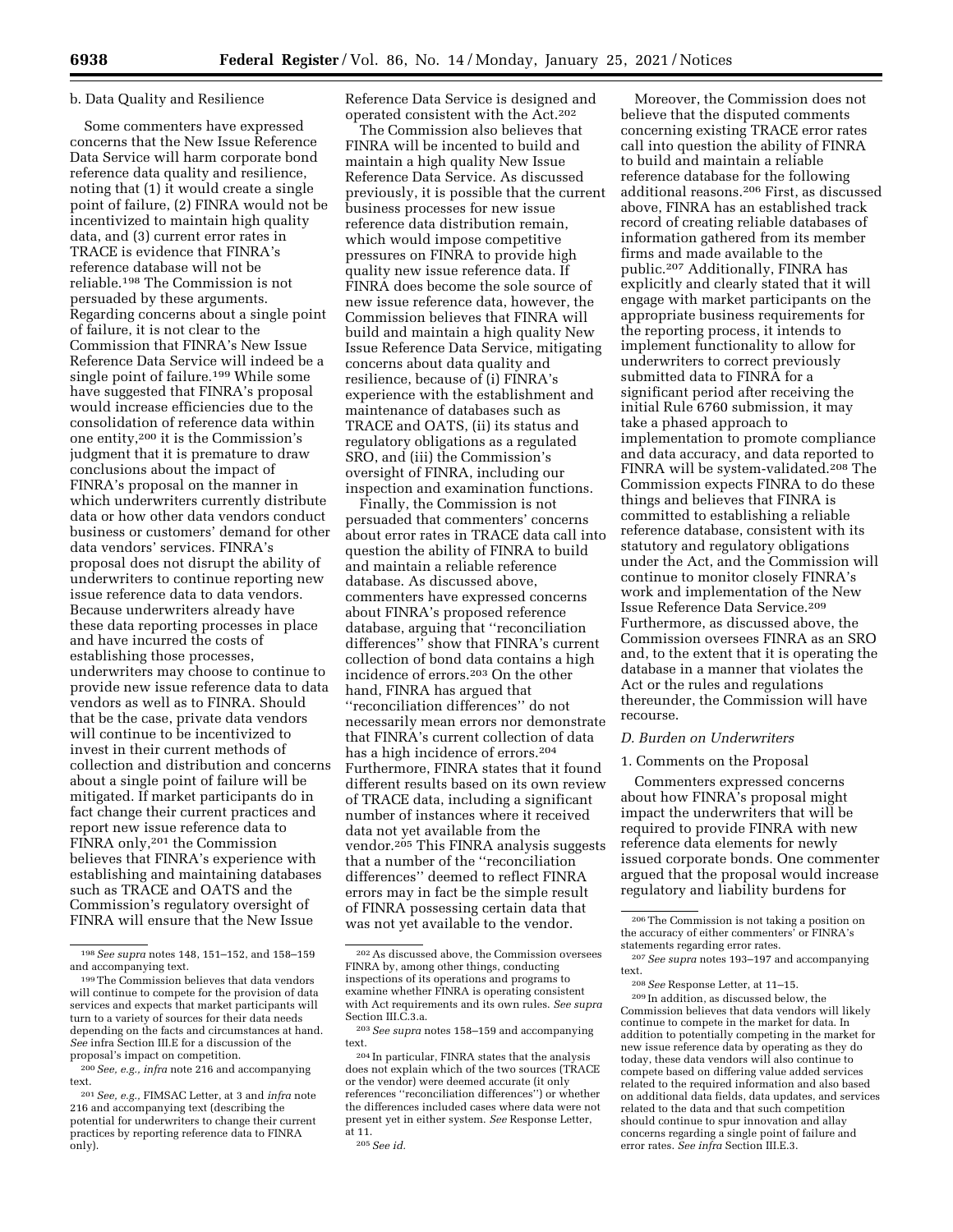underwriters without any clear benefit.210 This commenter and Petitioner argued that the proposed rule's compliance burden would disproportionately impact smaller underwriters.211 Another commenter stated that FINRA should be required to demonstrate ''that the benefits to information purchasers [of the proposal] would materially outweigh the unrecompensed costs imposed on underwriters.'' 212 Petitioner argued that FINRA must include information regarding underwriter's costs of preparing for new infrastructure and compliance obligations.213

On the other hand, FIMSAC stated that it heard from underwriters that it would be relatively easy for them to report the new issue reference data to FINRA given their current established reporting mechanisms to TRACE and that underwriters could thereby avoid the duplicative effort involved in sending the same data multiple times to various reference data providers.214

#### 2. Response to Comments

In its proposal, FINRA stated that ''[b]ased on conversations with underwriters, FINRA understands that underwriters do not anticipate incurring significant costs for reporting under this proposal.'' 215 In addition, FINRA acknowledged the concern that underwriters that underwrite fewer deals may be disproportionally burdened if there are fixed costs associated with amending an underwriter's reporting system to meet the additional requirements of the proposal, but stated that any such additional burden ''may be alleviated because reporting to FINRA would reduce or eliminate the need for

211*See* Petitioner Letter IV, at 5. *See also*  Chamber Letter III, at 3. Petitioner presented evidence of the size of underwritten investment grade corporate bonds in 2019, stating that ''through October 7, 33 underwriters have each underwritten more than \$1 billion (notional) year to date, while 59 other underwriters also have priced issues during 2019—overwhelmingly for small issues of less than \$25 million'' and stated that FINRA has failed to address the differential impact of the proposed new compliance burden on different sized underwriters. *See* Petitioner Letter IV, at 5, n.10.

- 212*See* Heritage Letter V, at 2.
- 213*See* Petitioner Statement, at 17–18

214*See* FIMSAC Letter, at 3. As discussed above, it is the Commission's judgment that it is premature to draw conclusions about the impact of FINRA's proposal on the manner in which underwriters currently distribute data. *See supra* notes 200–202 and accompanying text.

215*See* Notice, at 13982.

underwriters to report to other parties, or by the fact that underwriters can leverage investments already made in the existing reporting system necessary under Rule 6760.'' 216

## 3. Commission Discussion and Findings

The Commission believes that any burdens imposed on underwriters by the proposal, including smaller underwriters, would be limited because of such underwriters' existing data collection and reporting practices with respect to the information FINRA proposes to be reported.217 First, the Commission believes, and no commenter has disputed, that all underwriters, including small underwriters, should be able to leverage their existing infrastructure used to connect and report to FINRA with respect to the information required under the proposal. Underwriters today are already required to report certain data elements related to new issue bonds to FINRA pursuant to the requirements of current Rule 6760.218 All underwriters of Corporate Debt Securities, as defined in FINRA's rules, have already developed data reporting mechanisms to FINRA for purposes of transmitting required data concerning these securities.219

Second, the Commission believes that underwriters today are already

218Rule 6760(b), proposed to be renumbered as Rule 6760(b)(1), currently requires the following information to be reported to FINRA: (A) The CUSIP number or if a CUSIP number is not available, a similar numeric identifier (*e.g.,* a mortgage pool number); (B) the issuer name, or, for a Securitized Product, the names of the Securitizers; (C) the coupon rate; (D) the maturity; (E) whether Securities Act Rule 144A applies; (F) the time that the new issue is priced, and, if different, the time that the first transaction in the offering is executed; (G) a brief description of the issue (*e.g.,* senior subordinated note, senior note); and (H) such other information FINRA deems necessary to properly implement the reporting and dissemination of a TRACE-Eligible Security, or if any of items (B) through (H) has not been determined or a CUSIP number (or a similar numeric identifier) is not assigned or is not available when notice must be given, such other information that FINRA deems necessary and is sufficient to identify the security accurately. *See* FINRA Rule 6760.

219 Indeed, the purpose behind FIMSAC's recommendation to have FINRA establish this database, as opposed to another entity, was to minimize any burdens on underwriters by utilizing existing reporting infrastructures. *See*  Recommendation *supra* note 30; FIMSAC Letter, at 3.

collecting the additional information required under the 32 data elements in the proposal, and are already reporting such information to at least one private vendor on the first day a bond trades, given the need for this information by investors in the newly issued bond's primary offering.220 Underwriters should be able to leverage their existing data collection and reporting infrastructures to FINRA and private data vendors in order to meet their obligations under the proposal to report additional information to FINRA.221 Furthermore, because underwriters currently have infrastructure in place to report certain information to FINRA and the information required by the proposal to private data vendors, they are already incurring costs to update and maintain this existing infrastructure. As a result, the Commission believes the initial set-up costs resulting from the proposal on underwriters will be small and there would be no or very little additional ongoing costs as a result of the proposal that are not already being incurred by underwriters.

The Commission also notes that underwriters may also be able to efficiently leverage the services of thirdparty vendors to comply with FINRA's new reporting requirements, as one commenter suggested.222 Moreover, the Commission believes that the incremental burden on underwriters to set up and maintain infrastructure to comply with FINRA's proposal, if any, is justified by the benefits to the market of eliminating information asymmetries, which should improve efficiency and competition.223

221One commenter raised concerns about underwriters facing potential liability for errors in reporting. *See supra* note 210. While the Commission recognizes that underwriters may be subject to antifraud liability or FINRA enforcement actions, the Commission notes that the information to be provided to FINRA under this proposal is a subset of the information underwriters currently provide to investors in the primary offering. For this reason, the Commission believes that the risk of potential additional liability for reporting this subset of information to FINRA is minimized.

222*See* IHS Markit Letter, at 3.

223*See supra* Section III.B.3. *See also* FIMSAC Transcript, *supra* note 36, Comments from Larry Harris, at 0111 (noting that the burden on underwriters ''though it might be twice as large, is Continued

<sup>210</sup>*See* Chamber Letter, at 4 (''Underwriters would face potential liability for errors in reporting and calculation, while there is no clear benefit for this increased burden.''); Letter from Tom Quaadman, Executive Vice President, U.S. Chamber of Commerce, dated October 24, 2019 (''Chamber Letter III"), at 2.

<sup>216</sup>*See id.* 

<sup>217</sup>*See, e.g.,* Recommendation, at 3 (''The FIMSAC recognizes that the creation of this service will impose costs on FINRA and the underwriters. Based on available information, the FIMSAC believes that the costs would be small relative to the value of the service as the required information to be reported is similar to the information that underwriters already provide directly to reference data vendors.''). *See also supra* notes 215–216 and accompanying text.

<sup>220</sup>*See supra* note 91. The Commission believes that it would be rare for an underwriter involved in the distribution of debt securities to be able to act as an underwriter and broker-dealer without having this information immediately available for its engagement with customers. Additionally, the Commission understands that technical implementation may require a phased approach, as stated by FINRA, to promote compliance and data accuracy. *See* Response Letter, at 15; *supra* notes 125–127 and accompanying text (describing FINRA's implementation plans).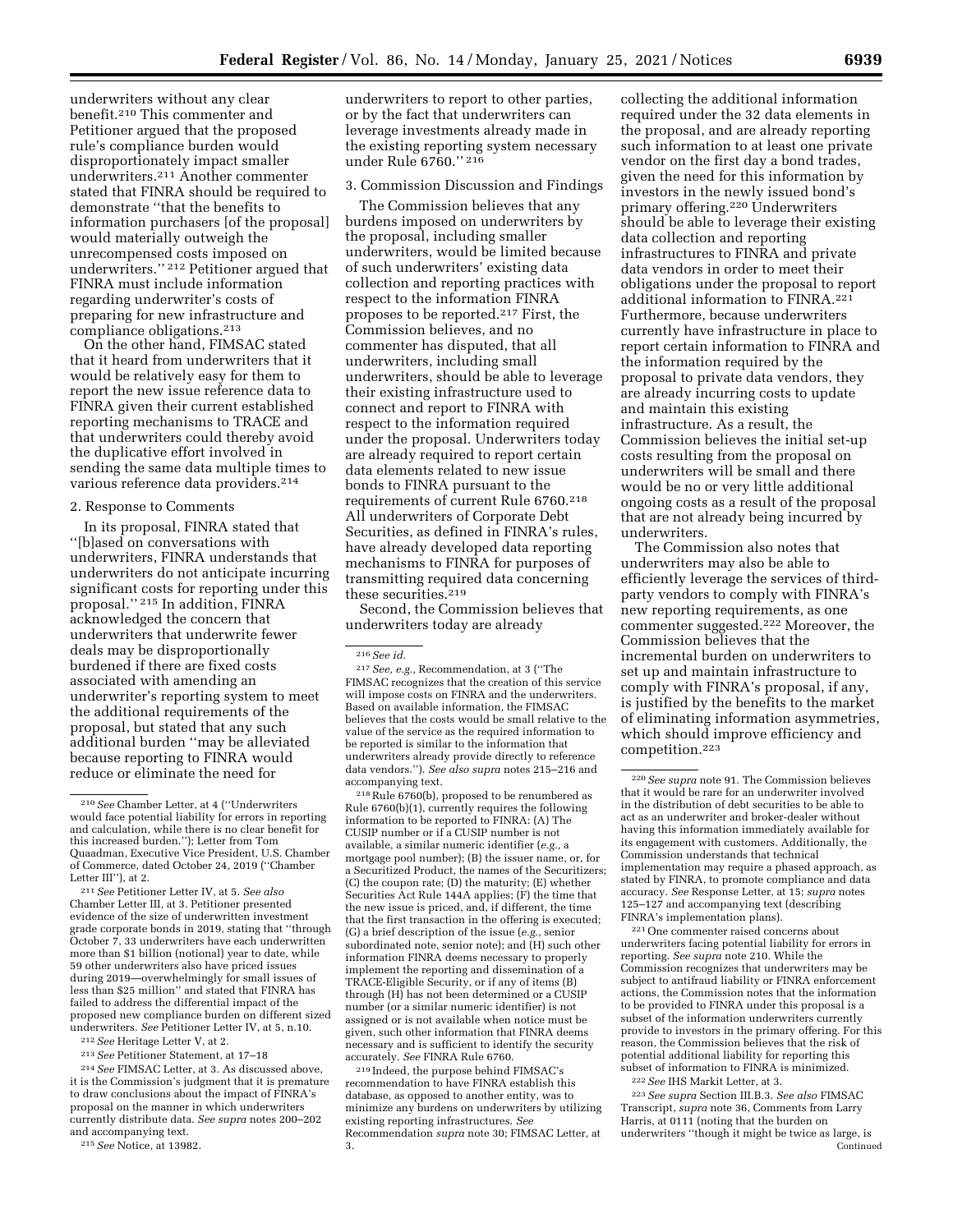Finally, the proposal would require uniform pre-first trade reporting to FINRA. Currently, for information reported under Rule 6760 for trade reporting purposes, the rule generally requires pre-first trade reporting but allows some information to be reported within 15 minutes of the first-trade.<sup>224</sup> The Commission recognizes that there may be an incremental burden on underwriters to report certain information earlier than they were previously required; however, the Commission believes this burden will be mitigated both by the existence of current reporting infrastructures discussed above and the fact that the data elements to be reported are already in the possession of underwriters, given the use of this information in the newly issued bond's primary offering.

## *E. Competition*

1. Comments on the Proposal

Several commenters argued that the proposal fails to adequately explain why the rule's burden on competition is necessary or appropriate consistent with Section  $15A(b)(9)$  of the Act.<sup>225</sup> A number of commenters asserted that the proposal would inappropriately displace competition among private sector reference data providers, which would impose costs on the market and could ultimately impede the quality of data available to market participants.226 Petitioner stated that the proposal would ''both limit vendors' demand and make it harder for vendors to obtain and distribute information from underwriters mandated to provide the information to FINRA.'' 227 Petitioner stated that the proposal would establish a rival data service that would be a ''government-privileged quasimonopoly enjoying the advantage of compulsory access to data that marketbased services must compete for.'' 228 This commenter argued that ''[s]upplanting the current competitive system in favor of a compulsory

government service'' is inconsistent with the Act.229 Petitioner stated that the proposal

''would expand a key regulator's commercial role into new lines of

229*See id.* at 21.

heretofore competitive private business'' and stressed ''the likely chilling effect that this would have on investment and innovation.'' 230 This commenter stated that the proposal would chill future innovation and investment ''through the threat of SROs commandeering private markets'' and that ''FINRA's willingness to enter new markets and provide new services undermines the incentives for private actors to invest and innovate.'' 231 Petitioner stated that it and other similar companies have spent ''tens of thousands of hours and millions of dollars over decades building attractive bond-reference data services'' and that ''FINRA's attempt to appropriate the space would cause incumbent providers to hesitate before investing more in capital-markets innovation."<sup>232</sup>

In contrast, commenters asserted that because of the limited set of data proposed to be captured by FINRA, the proposal would not supplant private sector market data providers.<sup>233</sup> One of these commenters asserted that providing reference data in a manner similar to that proposed by FINRA promotes competition by reducing costs and barriers to entry for new entrants in the reference data provider market.<sup>234</sup> This commenter noted that data vendors currently sell reference data products that provide data in addition to FINRA's proposed required data fields.235

#### 2. FINRA Response to Comments

In response, FINRA reiterated that the proposed data service is not designed to affect the opportunity for private third party vendors to compete and is rather intended to promote competition among new reference data providers by, among other things, lowering barriers to entry and allowing competition on other

231*See* Petition for Review, at 28, 30. *See*  Petitioner Statement, at 32–33; 36.

- 232*See* Petitioner Statement, at 38.
- 233*See* FIMSAC Letter, at 3; Harris Letter at 4. 234*See* Harris Letter, at 4.

235*See* Harris Letter at 4 (noting that such additional data include ratings and indications of whether an issuer is currently in default, in an agreement to merge, or negotiating such an agreement). One commenter who argued the proposal would diminish competition amongst reference data providers nevertheless stated that market participants currently demand more reference data fields than FINRA is proposing to collect. *See* Petitioner Letter, at 13–14.

dimensions, such as additional fields, updates to existing data based on subsequent events related to the security, presentation, ease of access, and integration with other data sets and systems deemed valuable by market participants.236 FINRA stated that its proposed data service is narrowly tailored to provide only the basic fields of reference data that are essential for trading and settling newly issued corporate bonds.237 FINRA argued that because of the proposal's narrow scope, it would not interfere with private data vendors' ability to compete to provide more enriched and value-added data, including data with supplementary fields and other value-added services.238

FINRA noted that several commenters responding to the proposal, including those that operate alongside Petitioner in both the markets for reference data and trading services, agreed that the proposal would not displace reference data providers or chill private market investments and would instead enhance competition among market participants, level the playing field, and reduce overall costs.239 FINRA also noted that competition among reference data providers continues to exist in the municipal bond market, where there has long been a centralized, SRO-mandated data service similar to that proposed by FINRA.240

FINRA also stated that a key indicator of enhanced competition is the ability to reduce prices,<sup>241</sup> and noted that a number of market participants stated that the proposal will lower the costs to obtain new issue reference data.242

239*See* FINRA Statement, at 4, 27; Response Letter, at 8 (citing to Harris Letter; FIMSAC Letter; ICE Data Letter; Charles River Letter). *See also supra* notes 233–234 and accompanying text.

240*See* FINRA Statement, at 4, 28.

241*See* FINRA Statement, at 25 (citing *SEC Staff Memorandum, Current Guidance on Economic Analysis in SEC Rulemakings,* at 11 (March 16, 2012)).

242Specifically, FINRA cited to statements at the FIMSAC meeting and comment letters submitted in response to the proposal noting that the status quo currently results in higher costs for customers and that the proposal will reduce overall costs. *See*  FINRA Statement, at 25–26 (citing to statements of Frederic Demesy, Refinitiv, FIMSAC Transcript, *supra* note 36; Harris Letter, at 4; and Charles River Letter). As further discussed below, FINRA has expressly and clearly committed that its fees for the New Issue Reference Data Service will be costbased. *See* FINRA Statement, at 18. In its filing with the Commission to adopt fees for the New Issue Reference Data Service, FINRA will be required to set forth why such cost-based fees meet the requirements of the Act, and the Commission will evaluate FINRA's eventual fee application based on

still extremely small and very, very small in comparison to the value of these data.'').

<sup>224</sup>*See supra* note 139.

<sup>225</sup>*See, e.g.,* Healthy Markets Letter II, at 5–6; Petitioner Letter III, at 8–11; Heritage Letter II; at 2–3; Petitioner Letter IV, at 4.

<sup>226</sup>*See* Heritage Letter, at 1–2; Heritage Letter V, at 3; Chamber Letter, at 2; Petitioner Letter, at

<sup>2–3;</sup> Healthy Markets Letter II, at 5; Tabb Letter, at

<sup>2–3.</sup> *See also* Petitioner Statement, at 3, 32–34.

<sup>227</sup>*See* Petition for Review, at 29.

<sup>228</sup>*See* Petitioner Statement, at 20.

<sup>230</sup>*See* Petitioner Letter II, at 1. *See also*  Petitioner Letter IV, at 5. This commenter compared the proposal to a previous FINRA proposal to create a facility to consolidate all quotation data in the over-the-counter equities market, which was ultimately withdrawn by FINRA. *See* Petitioner Letter V, at 3–4 (citing Securities Exchange Act Release No. 60999 (November 13, 2009), 74 FR 61183 (November 23, 2009) (SR–FINRA–2009–077) (Notice of Filing of Proposed Rule Change Relating to the Restructuring of Quotation Collection and Dissemination for OTC Equity Securities).

<sup>236</sup>*See* Response Letter, at 8–9. *See also* Notice, at 13982.

<sup>237</sup>*See* FINRA Statement, at 3; Response Letter, at 9.

<sup>238</sup>*See* FINRA Statement, at 3–4; Response Letter, at 9.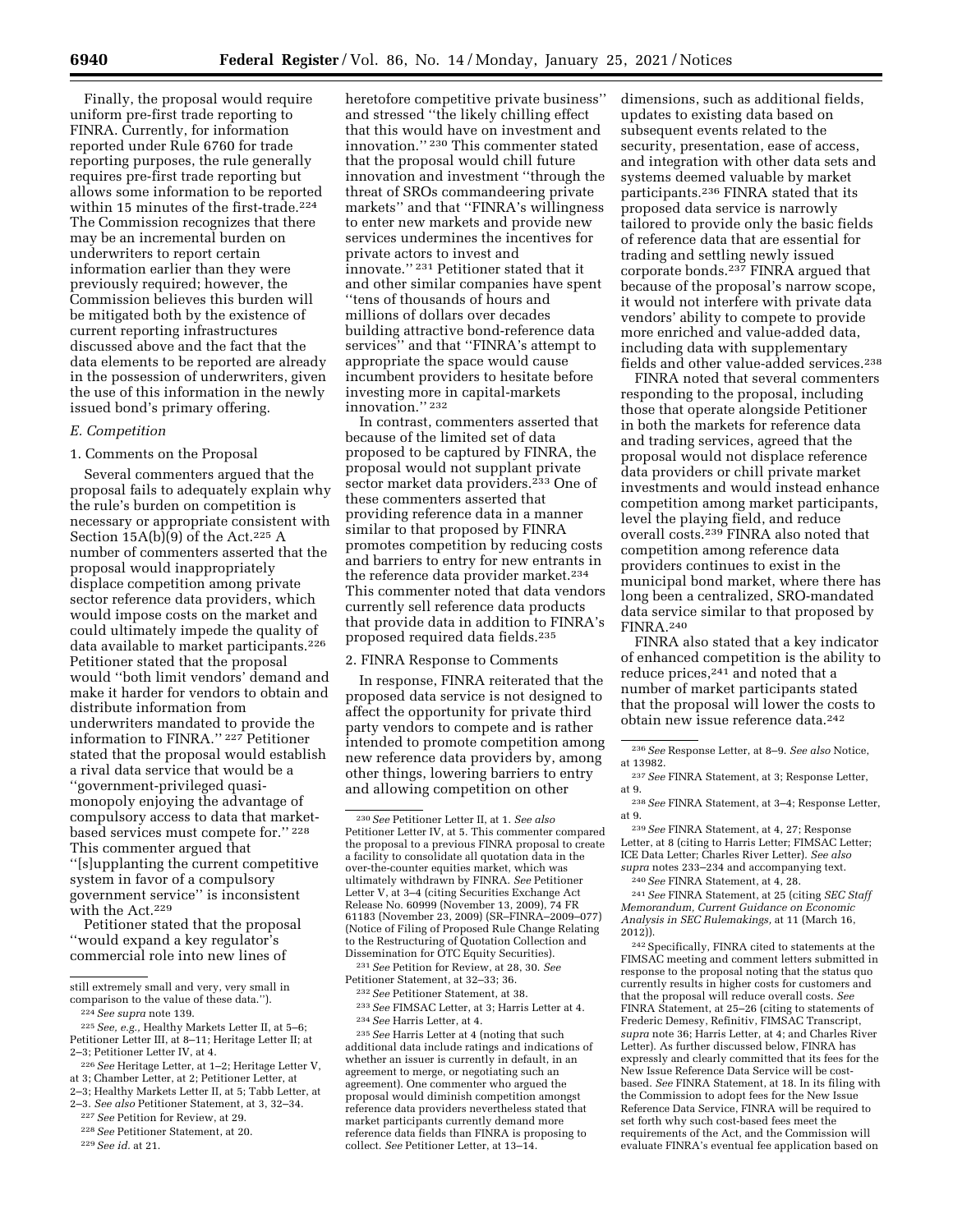FINRA stated it believes the proposal will promote competition in the markets both for reference data and trading in that providing all data vendors with timely access to a basic set of new issue reference data will level the playing field and allow vendors to compete on other value-added dimensions, which in turn will lower the costs of timely and impartial access to essential data (a barrier to entry) for trading firms.243 FINRA also argued that competition law is meant to protect competition, not competitors, and that a rule proposal does not burden competition in a market for services simply because it may impact the standing of one market competitor.244

#### 3. Commission Discussion and Findings

The Commission believes that FINRA's proposal is designed to address an information asymmetry in the market for newly issued corporate bond reference data. Specifically, there is a lack of broadly available and accessible new issue reference data on the first day of secondary market trading that impedes the efficiency and competition in the current marketplace. The Commission believes that FINRA's proposal will improve competition among market participants, including investors, data vendors, and trading platforms, by providing all market participants with the ability to access the same investment products to meet their own business and investment needs or those of their customers at the time a bond becomes available in the secondary market. The Commission believes that the burden on competition imposed on private data vendors by the proposal should be minimal and is necessary or appropriate to further the purposes of Section 15A(b)(6) of the Act, namely to promote just and equitable principles of trade and foster cooperation and coordination with persons engaged in regulating, clearing, settling, processing information with respect to, and facilitating transactions in, newly issued corporate bonds.

First, as discussed above, the impact of FINRA's proposal on the manner in

which underwriters currently distribute data or how other data vendors conduct business is uncertain. It is possible, for example, that FINRA's proposal could have a positive impact on competition by lowering barriers to entry among data providers and enabling them to compete on a more level playing field.245 Additionally, for those vendors or market participants that may be getting reference data from underwriters directly, there is nothing in FINRA's proposal that prohibits underwriters from continuing to provide new issue reference data to data vendors as they do currently. Because underwriters already have these data reporting processes in place and have incurred the costs of establishing those processes, it is possible that despite the creation of a new database by FINRA, underwriters will continue to provide new issue reference data as they do today. Should that be the case, private data vendors will continue to enjoy the benefits of any investments made to acquire newly issued corporate bond reference data, which should limit any competitive impacts of FINRA's proposal.

If market participants do in fact change their current practices and report new issue reference data to FINRA only,246 the Commission believes that FINRA's proposal will impose a limited burden on competition.247 There is nothing in FINRA's proposal that would require market participants to purchase the reported data directly from FINRA. The FINRA proposal only applies to new issue corporate bond data and does not contemplate collecting and disseminating other data not collected by FINRA (as described further below) or updates to these data throughout the life of the bond. For this reason, the Commission believes market

247As discussed in more detail in this section, the Commission expects that data vendors will continue to provide enhanced data services (*e.g.,*  adding additional data and making various analytical calculations based on the data in the New Issue Reference Data Service) to customers, and that market participants will turn to a variety of sources for their data needs depending on the facts and circumstances at hand.

participants would continue to procure data provided by parties other than FINRA. In addition, the Commission believes that many market participants may ultimately continue to rely on their existing data vendors as a single source for all security-specific data and rely on those vendors to incorporate the data proposed to be collected by FINRA. Otherwise, these market participants could incur the costs of collecting and maintaining two data sets—the data available from FINRA and the range of other data available from other data vendors as discussed further below. Furthermore, the information that FINRA will require to be reported is a limited set of data, leaving data vendors with space to continue competing on a variety of fronts. For example, reference data providers could offer additional value add-ons with respect to data reported to FINRA, such as additional data concerning the newly issued bond, enhanced presentation, analytical capabilities, ease of access, and integration with other data sets and systems.248 In addition, data vendors could offer additional services relating to the data, such as enhanced data scrubbing, if their customers demand such services. Indeed, as stated by one commenter, data vendors currently sell data products that provide data in addition to FINRA's proposed required data fields, and these additional data presumably provide value to their customers.249 In addition, the Commission understands that data vendors currently offer various services beyond the initial supply of the data set, such as the integration of such data into other data sets and systems, and data vendors would presumably continue to offer such services relating to the required reference data.250

The Commission concludes that the limited set of data proposed to be reported and disseminated to allow for the identification, valuation and settlement of new issue corporate bonds is unlikely to supplant the demand for

the requirements of the Act and assess FINRA's proposed cost-based formula. *See infra* Section III.F.3.b.

<sup>243</sup>*See* FINRA Statement, at 12.

<sup>244</sup>*See* FINRA Statement, at 26. FINRA further argued that if an entity is a dominant incumbent and creates barriers to entry for users of its service, then impacting that entity's standing may be required to promote competition and relieve inappropriate burdens on competition. FINRA noted that the FIMSAC expressed particular concern that a dominant reference data vendor has limited other market participants' access to its data for anti-competitive purposes. *See* FINRA Statement, at 26 (citing FIMSAC Letter, at 4).

<sup>245</sup>*See* Notice, at 13981; FIMSAC Transcript, *supra* note 36, Comments from Frederic Demesy, Refinitiv, at 0078 (''[A]t the moment, we see that there are some market anomalies where some of the vendors have access to information much earlier than other vendors. And that creates basically competitive advantage on certain platforms, which is in my view not ideal for having a transparent market.''), Comments from Spencer Gallagher, ICE Data Services, at 0069–72 (''there is one area that no investment or no level of ingenuity can solve and that is equal access to new issue reference data at or prior to first trade execution''); Harris Letter, at 4–5 (describing anticipated pro-competitive impacts of the proposal on the data vendor market). 246*See supra* note 216 and accompanying text.

<sup>248</sup>*See, e.g.,* Response Letter, at 9.

<sup>249</sup>*See* Harris Letter at 4 (noting that such additional data include ratings and indications of whether an issuer is currently in default, in an agreement to merge, or negotiating such an agreement). Petitioner, who argued the proposal would diminish competition amongst reference data providers, nevertheless stated that market participants currently demand more reference data fields than FINRA is proposing to collect. *See*  Petitioner Letter, at 13–14.

<sup>250</sup>For a description of various data vendor's bond reference data offerings, *see e.g. [https://](https://www.bloomberg.com/professional/product/reference-data/) [www.bloomberg.com/professional/product/](https://www.bloomberg.com/professional/product/reference-data/) [reference-data/;](https://www.bloomberg.com/professional/product/reference-data/) [https://www.theice.com/market](https://www.theice.com/market-data/pricing-and-analytics/reference-data)[data/pricing-and-analytics/reference-data;](https://www.theice.com/market-data/pricing-and-analytics/reference-data) [https://](https://www.refinitiv.com/en/financial-data/market-data/reference-data) [www.refinitiv.com/en/financial-data/market-data/](https://www.refinitiv.com/en/financial-data/market-data/reference-data) [reference-data;](https://www.refinitiv.com/en/financial-data/market-data/reference-data)* and *[https://www.ftserussell.com/](https://www.ftserussell.com/data/fixed-income-data) [data/fixed-income-data.](https://www.ftserussell.com/data/fixed-income-data)*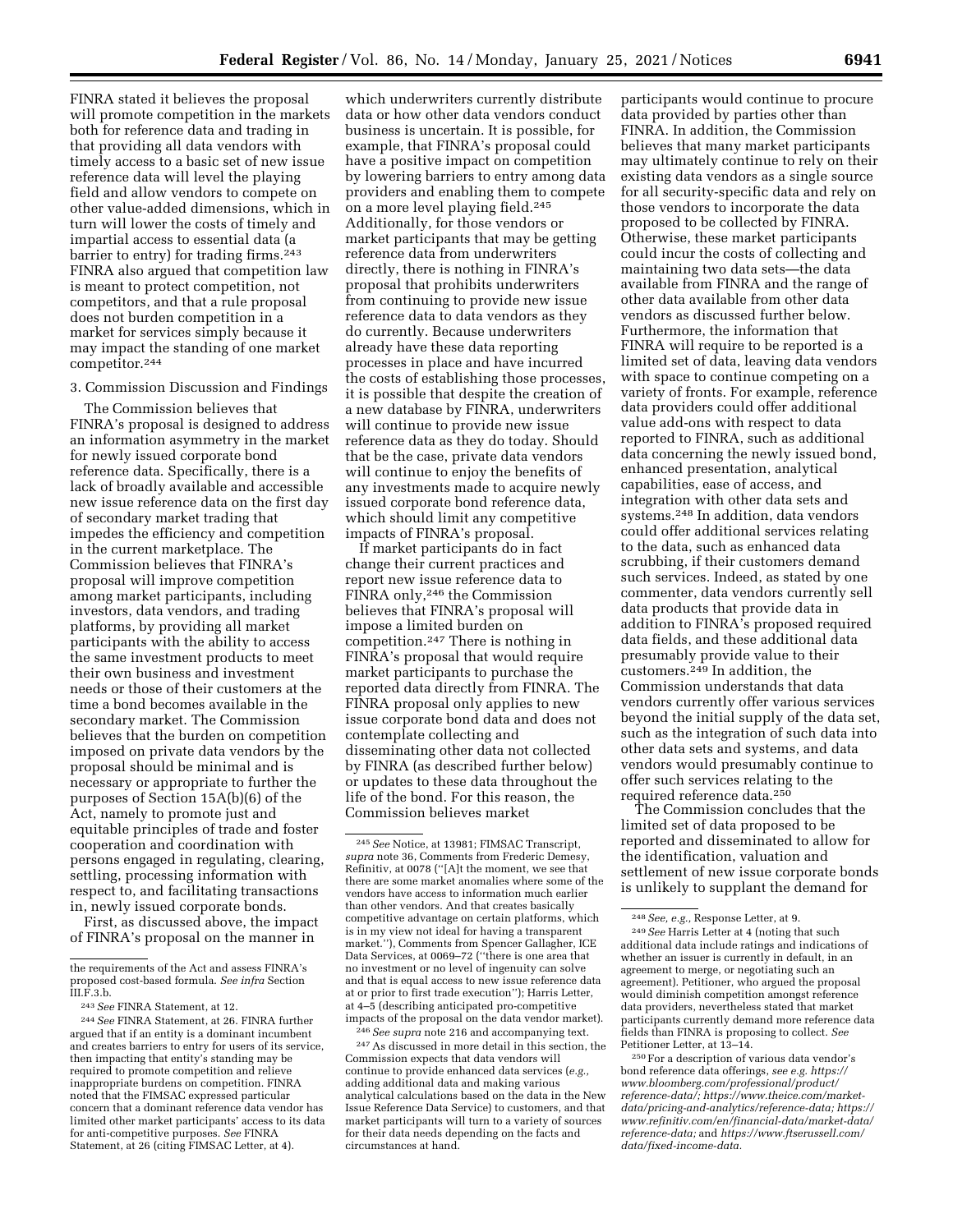a more comprehensive reference database with enhanced data sets that contain additional fields not reported to or disseminated by FINRA and additional services related to such data not provided by FINRA.251 The Commission believes that while FINRA's proposal will provide certain basic information for a bond on an impartial basis to market participants to allow for the identification, valuation, and settlement of newly-issued bonds, market participants will continue to require additional data and value-added services from reference data providers beyond what will be provided by FINRA. As such, the Commission believes that reference data providers will continue to compete and innovate in order to meet the additional needs of their customers, allaying commenters' concerns regarding potential increased costs, decreased data quality, and a chilling on investment and innovation.

For these reasons, the Commission believes that the potential benefits of the proposal discussed above, including furtherance of the purposes of Section 15A(b)(6), justify the minimal competitive burden on reference data vendors that may result from this proposal. The Commission thus finds that the proposal is consistent with Section 15A(b)(9) of the Act, and does not impose any burden on competition not necessary or appropriate in furtherance of the purposes of the Act.

#### *F. Fees*

### 1. Comments on the Proposal

As discussed above, in Amendment No. 2, FINRA withdrew the proposed subscription fees for receipt of corporate new issue reference data from the proposal and stated that it would submit a separate filing to establish fees related to the new issue reference data service at a future date and will implement the service after those fees become effective.252 In particular, several commenters believed that removal of fees from the proposal was

252*See* Amendment No. 2, at 4.

problematic.253 These commenters stated that eliminating the fees from the proposal amounts to procedural maneuvering in order to avoid scrutiny, as any subsequent fee filing submitted by FINRA will be immediately effective upon filing with the Commission.254 Petitioner stated that ''FINRA should not be allowed to circumvent the Act's requirement of an affirmative finding of compliance with [Section] 15A(b)(5) by dodging the many comments critical of its unjustified fees.'' 255 This commenter further stated that ''[b]y segregating and delaying the fee justification, the [a]mended [p]roposal would relieve FINRA of the burden of proving the reasonableness of the fees and charges associated with its new service.'' 256

In addition, these commenters stated that the proposed fees form a critical part of FINRA's proposed newly issued bond-reference data service and that the Commission and the public cannot assess whether the benefits of the proposal outweigh the costs and competitive burdens without knowing the fees that FINRA would charge for the service.257 Petitioner further stated that FINRA has failed to provide any quantitative estimate for any costs that the proposal would impose.258 This commenter stated that FINRA failed to include any information regarding the

254*See* Petitioner Letter IV, at 6–9; Chamber Letter III at 2–3; Committee Letter II at 2–3; Committee Letter III, at 2; Heritage Letter III, at 2– 3; Healthy Markets Letter III at 2; SIFMA Letter III at 3–4; and Petitioner Letter V, at 4–5. Some commenters pointed to the Commission's recent proposed rule change to amend Regulation NMS to rescind a provision that allows a proposed amendment to a national market system plan (''NMS plan'') that establishes or changes a fee or other charge to become effective upon filing, and argued that the concerns voiced by the Commission in that proposal are applicable to FINRA's current proposal. *See* Petitioner Letter IV, at 8; Chamber Letter III at 2; Committee Letter II at 2–3 (citing to Commission, Proposed Rule, ''Rescission of Effective-Upon Filing Procedure for NMS Plan Fee Amendments,'' 84 FR 54794 (Oct. 11, 2019) (''Proposed Regulation NMS Fee Amendment'')). *See also* Petitioner Statement, at 17–19.

255*See* Petition for Review, at 16; Petitioner Statement, at 18.

256*See* Petitioner Statement, at 17; Petitioner Letter V, at 4.

257*See* Petitioner Letter IV, at 6–9; Chamber Letter III at 2–3; Letter from John Thornton, Co-Chair, et al., Committee on Capital Markets Regulation, dated October 22, 2019 (''Committee Letter II''), at 2–3; Committee Letter III, at 2; Heritage Letter III, at 2–3; Healthy Markets Letter III, at 2; SIFMA Letter III, at 3–4; Petitioner Letter V, at 4–5; Petitioner Statement, at 34–36. 258*See* Petitioner Statement, at 35.

cost of developing and operating the new data system and provided no information about whether the costs of the service for traders will be higher or lower than current prices.259 This commenter argued that FINRA must include information regarding the cost of building and operating the new reference data service, which FINRA proposes to pass on to market participants.260 Petitioner concluded that ''lacking any evidence from FINRA about the costs of its proposed data service, the Commission cannot approve the [proposal] consistent with the requirements of the Act.'' 261

Petitioner further stated that the Commission erred in the Approval Order by not making a finding under Section 15A(b)(5) of the Act that the proposal provides for the equitable allocation of reasonable dues, fees, and other charges among members and issuers and other persons using any facility or system which FINRA operates or controls.262 This commenter stated that ''[t]o the extent the [Approval] Order suggests that requirement applies only to a 'proposed fee filing' . . . it is wrong'' and, rather, that Section 15A(b)(5) applies to *all* the rules of the national securities association.263 Petitioner argued that the Commission must determine whether FINRA's current proposal provides for the equitable allocation of reasonable charges.264

261*See id.* at 2, 12. *See also* Letter from Hal. S. Scott, President, Committee on Capital Markets Regulation, dated March 16, 2020 (''Committee Letter III''), at 2 (''[B]ecause the [proposal] does not specify its proposed fees and underlying cost, the SEC cannot conduct the informed cost-benefit analysis necessary for approval . . .''); Heritage Letter V, at 2 (stating that FINRA should be required to demonstrate ''that the benefits to information purchasers would materially outweigh the unrecompensed costs imposed on underwriters. . . .'').

262*See* Petition for Review, at 12–13; Petitioner Statement, at 11–13.

263*See* Petition for Review, at 13; Petitioner Statement, at 13.

264*See* Petitioner Statement, at 11. This commenter further argued that the proposal cannot satisfy the requirements of Section  $15(A)(b)(5)$  of

<sup>251</sup>*See* FIMSAC Letter, at 3. There are many other data provided by reference data providers concerning a bond issue, such as issuer information (*e.g.,* fundamentals data, capital structure data), specific bond rating, bond trade and selling restrictions, classification data (industry, legal entity, etc.), corporate action data, ESG (Environmental, Social & Governance) data, dividend data, instrument analytics data, and security ownership data. *See e.g.,* IHS Markit Reference Data Bonds Factsheet, available at *[https://cdn.ihs.com/www/pdf/Reference-Data-](https://cdn.ihs.com/www/pdf/Reference-Data-Bonds-factsheet.pdf)[Bonds-factsheet.pdf;](https://cdn.ihs.com/www/pdf/Reference-Data-Bonds-factsheet.pdf)* Bloomberg Reference Data Content and Data, available at *[https://](https://www.bloomberg.com/professional/product/reference-data/) [www.bloomberg.com/professional/product/](https://www.bloomberg.com/professional/product/reference-data/) [reference-data/.](https://www.bloomberg.com/professional/product/reference-data/)* 

<sup>253</sup>*See* Petitioner Letter IV, at 6–9; Chamber Letter III at 2–3; Letter from John Thornton, Co-Chair, et al., Committee on Capital Markets Regulation, dated October 22, 2019 (''Committee Letter II''), at 2–3; Committee Letter III, at 2; Heritage Letter III, at 2–3; Healthy Markets Letter III, at 2; SIFMA Letter III, at 3–4; Petitioner Letter V, at 4–5; Petitioner Statement, at 34–36.

<sup>259</sup>*See* Petitioner Statement, at 14, 36.

<sup>260</sup>*See id.* Petitioner also noted that FINRA's own representative acknowledged that FINRA's current TRACE system could not support a new data service and instead FINRA would need to build new reporting, validation and distribution infrastructure. *See id.,* at 5–6 (citing to statements by Ola Persson, FINRA, FIMSAC Transcript, *supra*  note 36, (''Speaking for FINRA, not the effort on behalf of the underwriters, but speaking for FINRA, we would have some work to do. The technology today does not lend itself very well to this. We would need to create the ability for underwriters to come in, give us partial information and have the ability to edit their own records, et cetera. Today, that is a . . . bit of a one-way street. . . . We would also need to create a separate distribution channel for this. . . .'').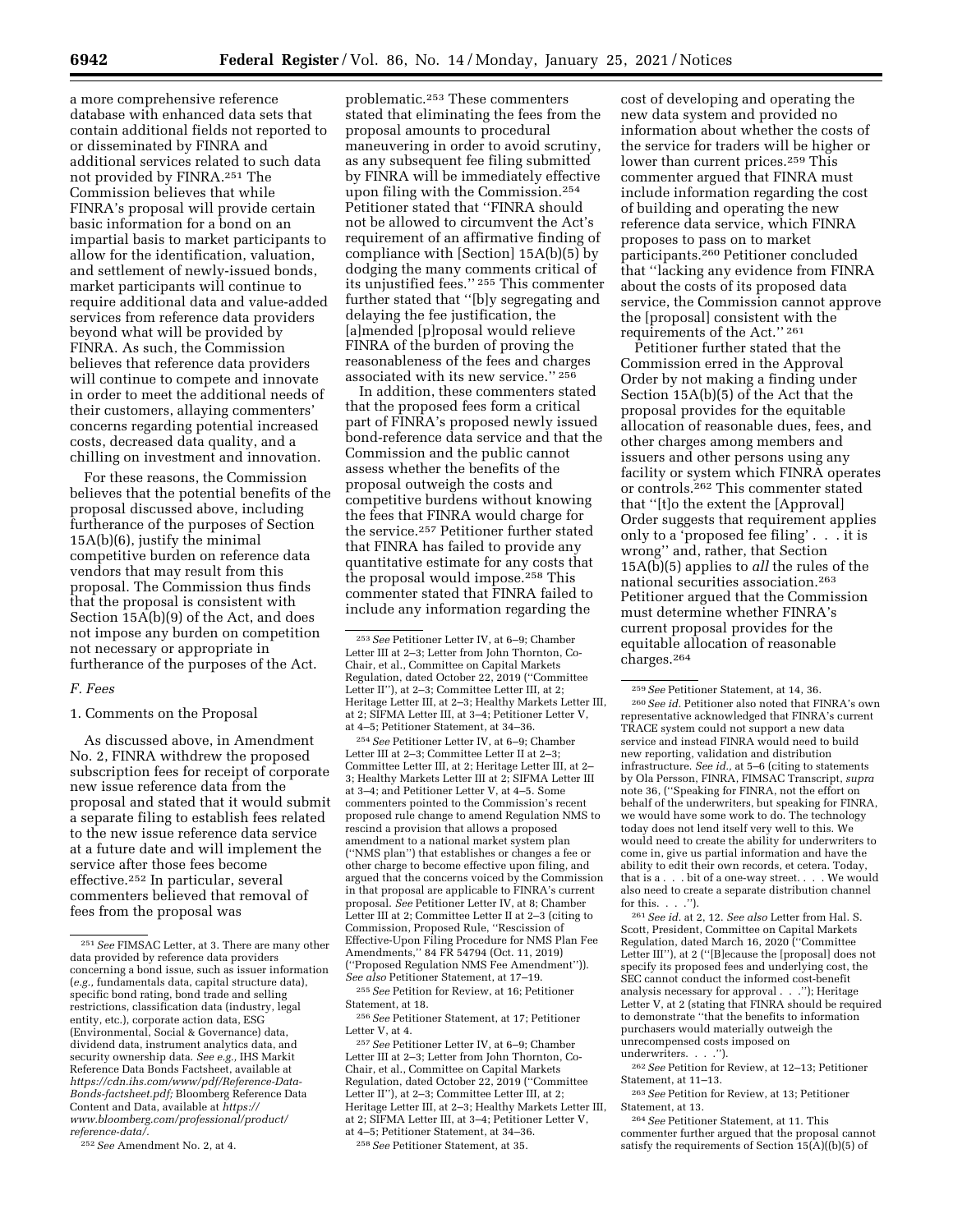### 2. FINRA Response to Comments

In response, FINRA stated that it did not withdraw the fees from the current proposal to avoid subjecting the fees to further public comment, but rather so it could further evaluate an appropriate fee structure for the data service.265 FINRA stated that it believed that ''with additional time, it could better assess the costs it incurs to develop the data service, and also better forecast the number of expected subscribers,'' and that this information would help it to better determine the proposed fees for the data service.266

FINRA stated that it has committed to pricing the data service as a utility, using a cost-based formula, meaning that it will tie the subscription price of the data service to FINRA's costs and that FINRA will allow all market participants to subscribe to the data service on reasonable, disclosed terms, as required of SROs.267 In addition, FINRA stated that it will not employ discriminatory pricing or unreasonably refuse anyone access to the data, unlike the anti-competitive practices the FIMSAC noted have been observed in the current private market.268

FINRA stated that any new fees would be filed with the Commission in advance of the implementation of the newly issued corporate bond new issue reference data service and would be subject to applicable Commission rule filing requirements under the Act.269 In addition, FINRA argued that Petitioner's contentions that the proposal cannot be approved without including the proposed fees and that the Commission erred by not making an affirmative finding under Section 15A(b)(5) of the Act are is inconsistent with the plain text of the Act and longstanding Commission precedent.270

#### 3. Commission Discussion and Findings

A number of commenters expressed concerns about the lack of information regarding fees for the New Issue

266*See* FINRA Statement, at 17–18.

Reference Data Service, including (a) the appropriateness of separating the fees into a separate immediately effective filing; (b) the ability of the Commission to assess the proposal's consistency with the Act without knowing either the proposed fees for the service or the potential costs to FINRA for building the service; and (c) the application of Section 15A(b)(5) to the proposal. The Commission addresses each of these issues below.

### a. Fee Filings

The Commission disagrees that separating the fee proposal into a subsequent filing would allow FINRA to avoid regulatory and public scrutiny of the proposed fees.271 FINRA cannot charge fees for the proposed data service until the Commission receives a proposed rule change that complies with the Act and Commission rules concerning proposed fee changes. All proposed rule changes, including proposed fee changes, are subject to public notice and comment and must be consistent with the Act. As required by Section 19(b)(1) of the Act, the Commission must publish notice of all proposed rule changes and must give interested persons an opportunity to comment, whether or not such proposed rule change is immediately effective or not. The instructions to Form 19b–4 state that the form ''is intended to elicit information necessary for the public to provide meaningful comment on the proposed rule change . . . and for the Commission to determine whether the proposed rule change . . . is consistent with the requirements of the Act and the rules and regulations thereunder . . . as applicable to the self- regulatory organization and in accordance with the requirements for each type of filing.'' A proposed fee filing must fully and fairly describe the operation of the applicable

fee (including its effect on market participants) and do so in sufficient detail so that the public can understand the proposal sufficiently to provide meaningful comment and the Commission can determine whether the proposal is consistent with the Act. While FINRA may file its eventual fees for the New Issue Reference Data Service as immediately effective pursuant to Section 19(b)(3)(A) of the Act, the fee filing will be subject to the same notice and comment requirements as a proposed rule change that is not eligible to be filed as immediately effective. Thus, use of the immediately effective fee filing process will not allow FINRA to avoid commenter scrutiny for its proposed fees for the service.

A proposed fee filing by a national securities association such as FINRA must also address all relevant statutory requirements, including Section 15A(b)(5) of the Act which requires that ''[t]he rules of the association provide for the equitable allocation of reasonable dues, fees, and other charges among members and issuers and other persons using any facility or system which the association operates or controls;'' Section  $15A(b)(6)$  of the Act, which requires, in part, that the rules of an association are ''not designed to permit unfair discrimination between customers, issuers, brokers, or dealers;'' and Section 15A(b)(9)of the Act, which requires, in part, that the rules of an association ''not impose any burden on competition not necessary or appropriate in furtherance of the purposes of this title.'' Regardless of whether a fee proposed by FINRA is effective upon filing with the Commission, the Commission assesses whether or not the fee proposal is consistent with the Act.272 If the Commission determines that a fee filing merits further review, the Commission may temporarily suspend it and issue an order instituting proceedings to determine whether to approve or disapprove the proposal.273 Such a

273*See* Section 19(b)(3)(C) of the Act, authorizing the Commission at any time within 60 days of the date of filing of a proposed rule change pursuant to Section  $19(b)(1)$  of the Act, to summarily temporarily suspend the change in the rules of an SRO if it appears to the Commission that such action is necessary or appropriate in the public interest, for the protection of investors, or otherwise in furtherance of the purposes of the Act, and Section 19(b)(2)(B) of the Act, setting forth a notice Continued

the Act because FINRA has failed to provide any information regarding fees or an analysis of costs or ''margins.'' *See* Petitioner Statement, at 2, 13–16.

<sup>265</sup>*See* FINRA Statement, at 17; Response Letter, at 12, n.35. FINRA stated that it removed the fees so that it could further evaluate the appropriate fee structure in light of comments received, as well as new Commission staff guidance on SRO fee filings published after FINRA's initial proposal. *See*  FINRA Statement, at 17.

<sup>267</sup>*See* FINRA Statement, at 18.

<sup>268</sup>*See id.* 

<sup>269</sup>*See* FINRA Statement, at 18; Response Letter, at 12.

<sup>270</sup>*See* FINRA Statement, at 19–21 (citing to Section  $19(b)(3)(A)$  of the Act, Section  $15(A)(b)(5)$ of the Act, and various immediately effective proposed rule changes filed by SROs to adopt fees).

<sup>271</sup>The Commission notes that SROs are required by Section 19(b) of the Act and Rule 19b–4 thereunder to file proposed rule changes with the Commission on Form 19b–4. The Act provides that a proposed rule change may not take effect unless it is approved by the Commission pursuant to Section 19(b)(2) of the Act, or it becomes immediately effective upon filing pursuant to Section 19(b)(3)(A) of the Act. Furthermore, Section 19(b)(3)(A) of the Act states ''a proposed rule change shall take effect upon filing with the Commission if designated by the self-regulatory organization as . . . establishing or changing a due, fee, or other charge imposed by the self-regulatory organization on any person, whether or not the person is a member of the self-regulatory organization. . . . " See 15 U.S.C. 78s(b)(3)(A). Rule 19b–4(f) under the Act specifies the types of proposed rule changes that may become immediately effective upon filing with the Commission, and includes those properly designated by the SROs as ''establishing or changing a due, fee, or other charge imposed by the self-regulatory organization.'' *See* Rule 19b–4(f)(2) under the Act.

<sup>272</sup>Furthermore, in contrast to Petitioner's assertion, FINRA has the burden of demonstrating that a proposed fee is consistent with the Act and the rules and regulations thereunder, regardless of whether the proposed fee is effective upon filing with the Commission. *See* Securities and Exchange Commission Rules of Practice, Rule 700(b)(3) (17 CFR 201.700(b)(3)). *See also supra* note 256.